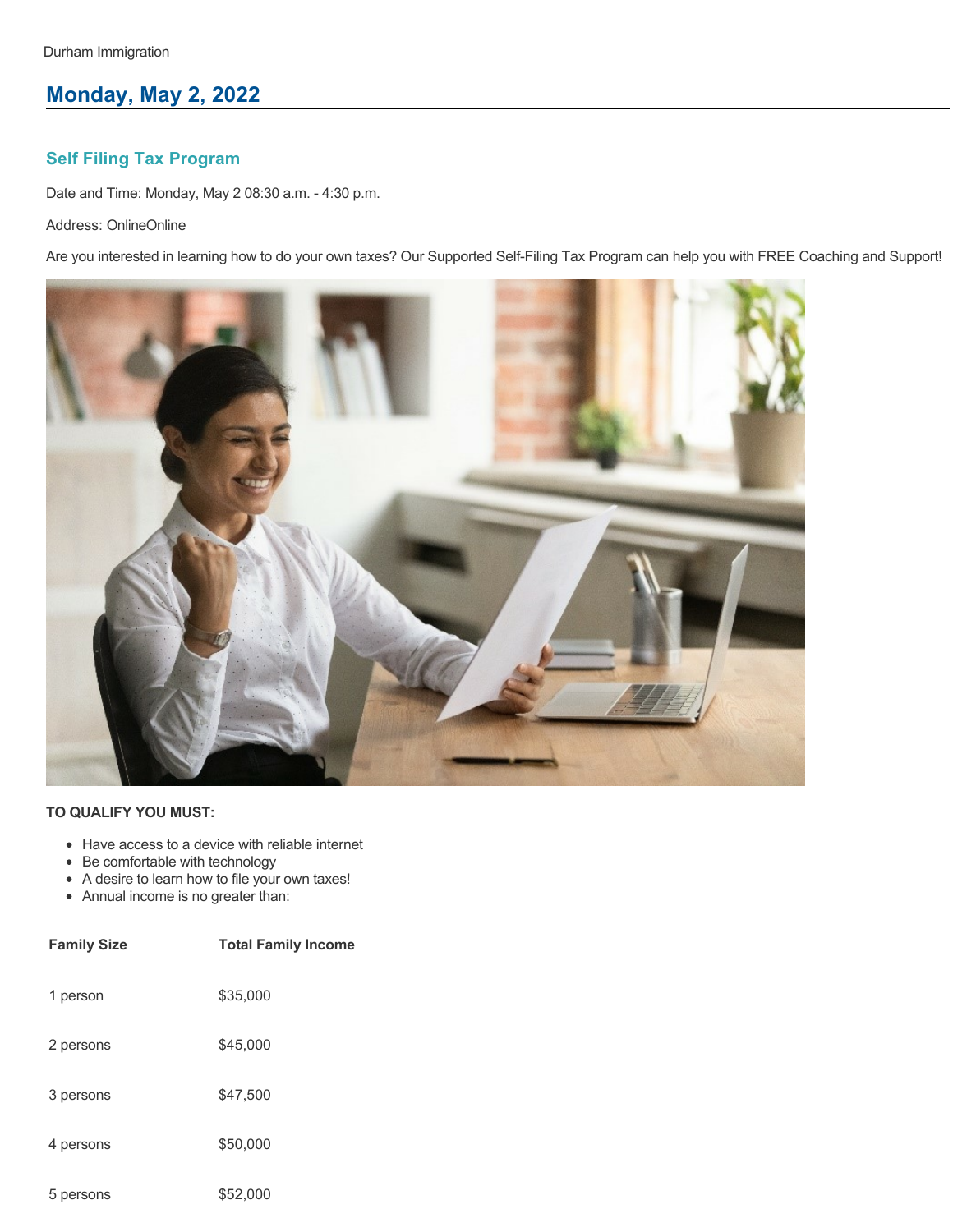More than 5 persons \$52,500, plus \$2,500 for each additional person

### **YOU DO NOT QUALIFY IF:**

- You have self-employment or investment income.
- Have rental or business income
- You have filed for bankruptcy
- You have a Social Insurance Number that starts with "9"

## **Newcomer Women's Entrepreneurship Program**

Date and Time: Monday, May 2 08:30 a.m. - 4:30 p.m.

Address: 458 Fairall Street, Ajax ON L1S 1R6458 Fairall Street, Ajax ON L1S 1R6

### **Want To Start A Business?**

- Entrepreneurial training and workshops
- One-on-one consultations with business experts
- Access to the business community and professionals
- Gain knowledge of Canadian business culture
- Start your business in 3 months
- Everything for free

## **Citizenship Class - Night School**

Date and Time: Monday, May 2 06:00 p.m. - 9:00 p.m.

#### Address: OnlineOnline

Citizenship Preparation for ESL Learners: CLB 4+ Monday and Wednesday Nights ONLINE. Check our website at **[www.con-ed.ca](https://www.con-ed.ca/en/index.aspx)** for more information and to register. NO CERTIFICATE will be issued for this class. Questions? Class Location: ONLINE via Zoom & D2L Brightspace Learning Platform. For the Online Registration Form, use your phone camera to scan the QR code.



# **Tuesday, May 3, 2022**

## **Self Filing Tax Program**

Date and Time: Tuesday, May 3 08:30 a.m. - 4:30 p.m.

Address: OnlineOnline

Are you interested in learning how to do your own taxes? Our Supported Self-Filing Tax Program can help you with FREE Coaching and Support!

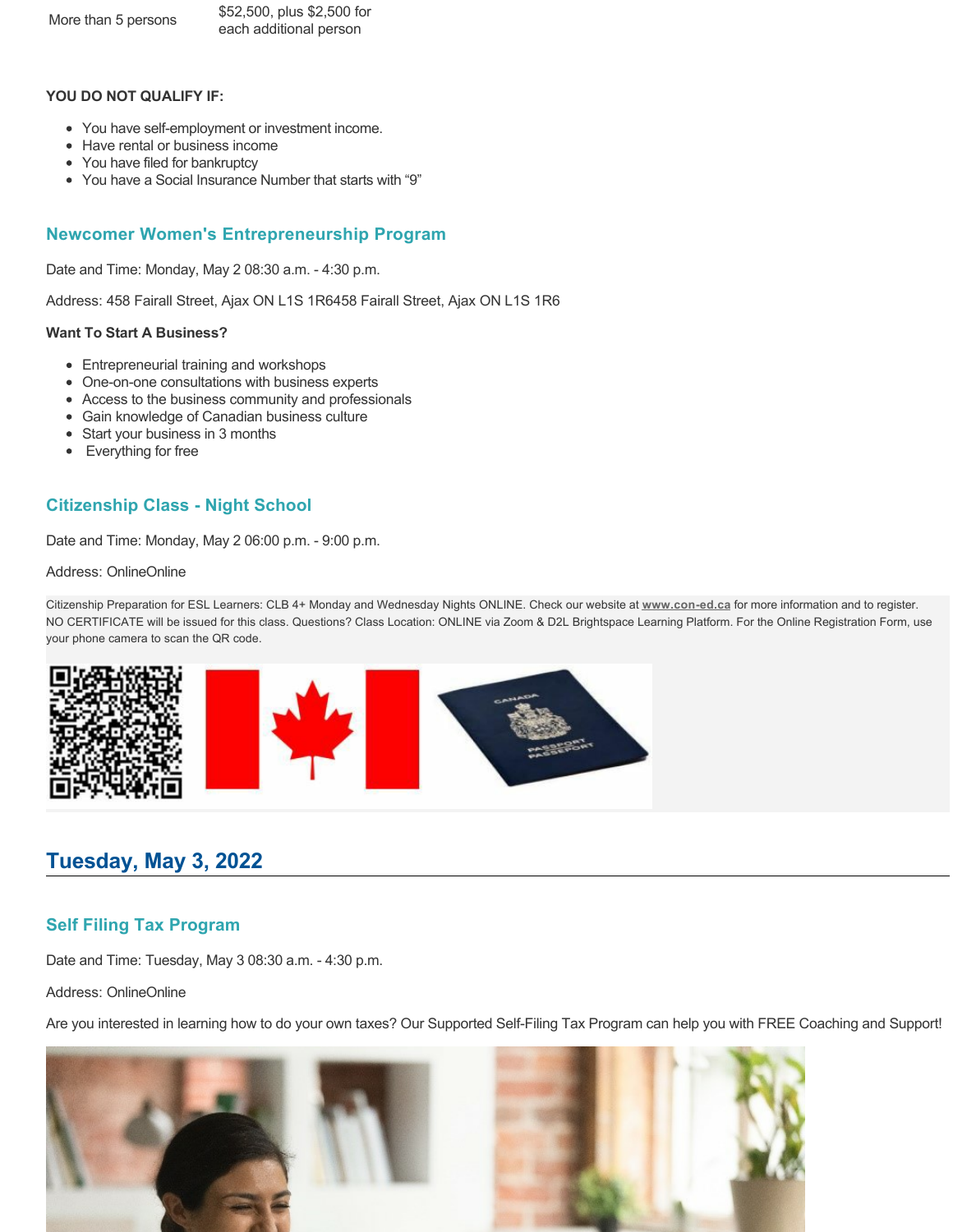

### **TO QUALIFY YOU MUST:**

- Have access to a device with reliable internet
- Be comfortable with technology
- A desire to learn how to file your own taxes!
- Annual income is no greater than:

| <b>Family Size</b>  | <b>Total Family Income</b>                           |
|---------------------|------------------------------------------------------|
| 1 person            | \$35,000                                             |
| 2 persons           | \$45,000                                             |
| 3 persons           | \$47,500                                             |
| 4 persons           | \$50,000                                             |
| 5 persons           | \$52,000                                             |
| More than 5 persons | \$52,500, plus \$2,500 for<br>each additional person |

### **YOU DO NOT QUALIFY IF:**

- You have self-employment or investment income.
- Have rental or business income
- You have filed for bankruptcy
- You have a Social Insurance Number that starts with "9"

## **Newcomer Women's Entrepreneurship Program**

Date and Time: Tuesday, May 3 08:30 a.m. - 4:30 p.m.

Address: 458 Fairall Street, Ajax ON L1S 1R6458 Fairall Street, Ajax ON L1S 1R6

### **Want To Start A Business?**

- Entrepreneurial training and workshops
- One-on-one consultations with business experts
- Access to the business community and professionals
- Gain knowledge of Canadian business culture
- Start your business in 3 months
- Everything for free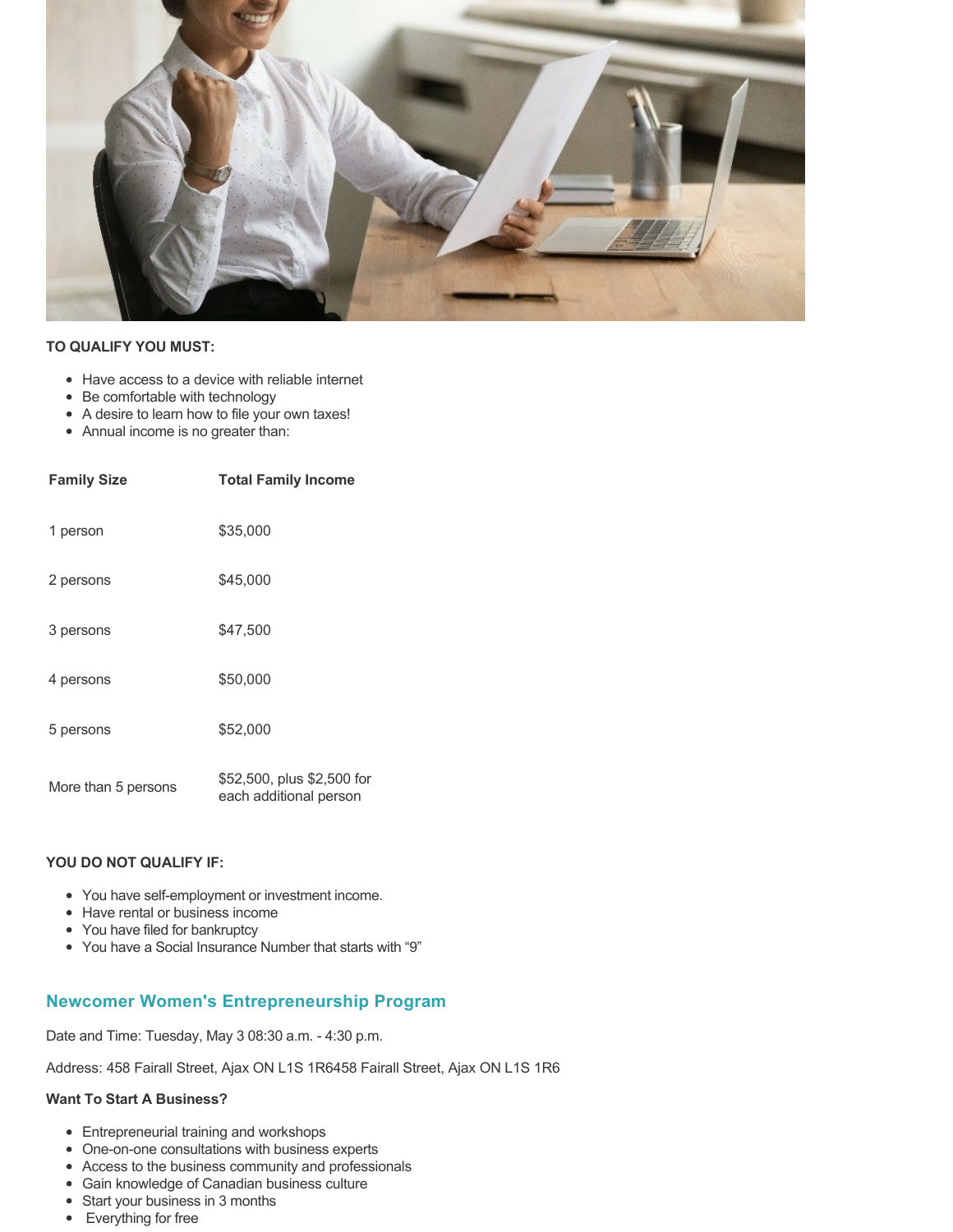## **Newcomer Women's Entrepreneurship Program**

Date and Time: Wednesday, May 4 08:30 a.m. - 4:30 p.m.

Address: 458 Fairall Street, Ajax ON L1S 1R6458 Fairall Street, Ajax ON L1S 1R6

### **Want To Start A Business?**

- Entrepreneurial training and workshops
- One-on-one consultations with business experts
- Access to the business community and professionals
- Gain knowledge of Canadian business culture
- Start your business in 3 months
- Everything for free

## **TRIEC Mentoring Partnership**

Date and Time: Wednesday, May 4 08:30 a.m. - 4:30 p.m.

Address: OnlineOnline

### **Reconnect with your profession in Canada**

- Are you new to Canada, 5 years or less?
- Do you have 2 years of work experience in your professional field before coming to Canada?
- Are you unemployed or underemployed and wanting to pursue your chosen career in Canada?

TRIEC Mentoring Partnership helps immigrant professionals reconnect with their career with the help of a Mentor in Canada with a similar professional background.

\*\*\*In-person services have been cancelled until further notice.

## **Self Filing Tax Program**

Date and Time: Wednesday, May 4 08:30 a.m. - 4:30 p.m.

Address: OnlineOnline

Are you interested in learning how to do your own taxes? Our Supported Self-Filing Tax Program can help you with FREE Coaching and Support!

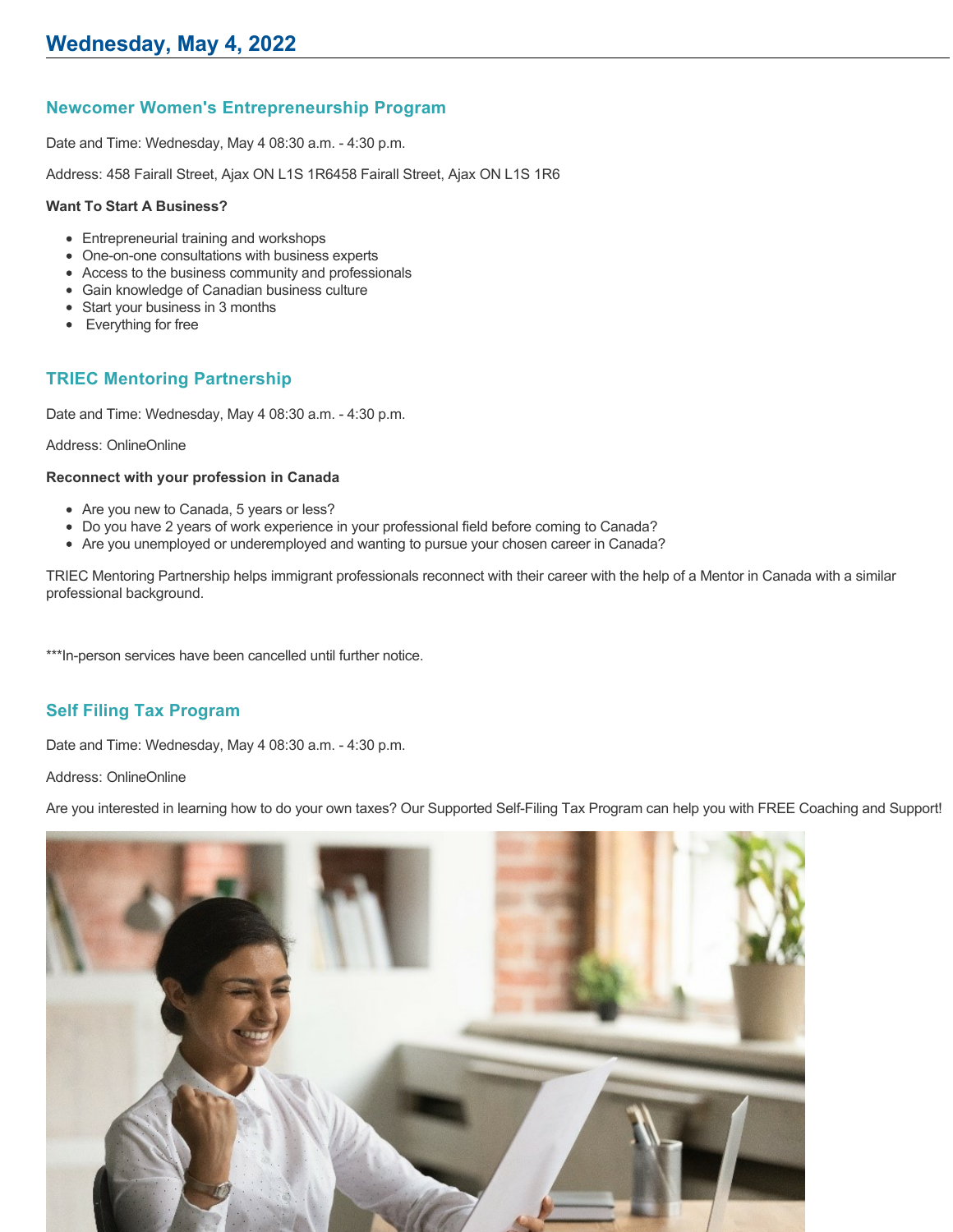

### **TO QUALIFY YOU MUST:**

- Have access to a device with reliable internet
- Be comfortable with technology
- A desire to learn how to file your own taxes!
- Annual income is no greater than:

| <b>Family Size</b>  | <b>Total Family Income</b>                           |
|---------------------|------------------------------------------------------|
| 1 person            | \$35,000                                             |
| 2 persons           | \$45,000                                             |
| 3 persons           | \$47,500                                             |
| 4 persons           | \$50,000                                             |
| 5 persons           | \$52,000                                             |
| More than 5 persons | \$52,500, plus \$2,500 for<br>each additional person |

### **YOU DO NOT QUALIFY IF:**

- You have self-employment or investment income.
- Have rental or business income
- You have filed for bankruptcy
- You have a Social Insurance Number that starts with "9"

## **Hiring Immigrant Professional Talent (HIP-T) Pharmaceutical Manufacturing**

Date and Time: Wednesday, May 4 02:00 p.m. - 4:00 p.m.

### Address: Online EventOnline Event

Are you a recent immigrant to Canada with experience in the Pharmaceutical sector? Join the next online HIP-T session to learn what employers are looking for.

- Meet Employers in Durham
- Build your professional network
- Learn valuable job search strategies

### Employers at this event will be:**ThermoFisher Scientific among others**

Watch for more HIP-T events in the coming months for job seekers in various sectors. Contact our HIP-T Coordinator to stay connected. ppersaud-roberts@unemployedhelp.on.ca 905-420-3008.

## **Seniors Group**

Date and Time: Wednesday, May 4 03:00 p.m.

Address: OnlineOnline

The Community Connections Program helps to integrate Newcomers into Canadian lifestyle, providing them with social supports to ease the transition through a variety of group activities. Newcomers can: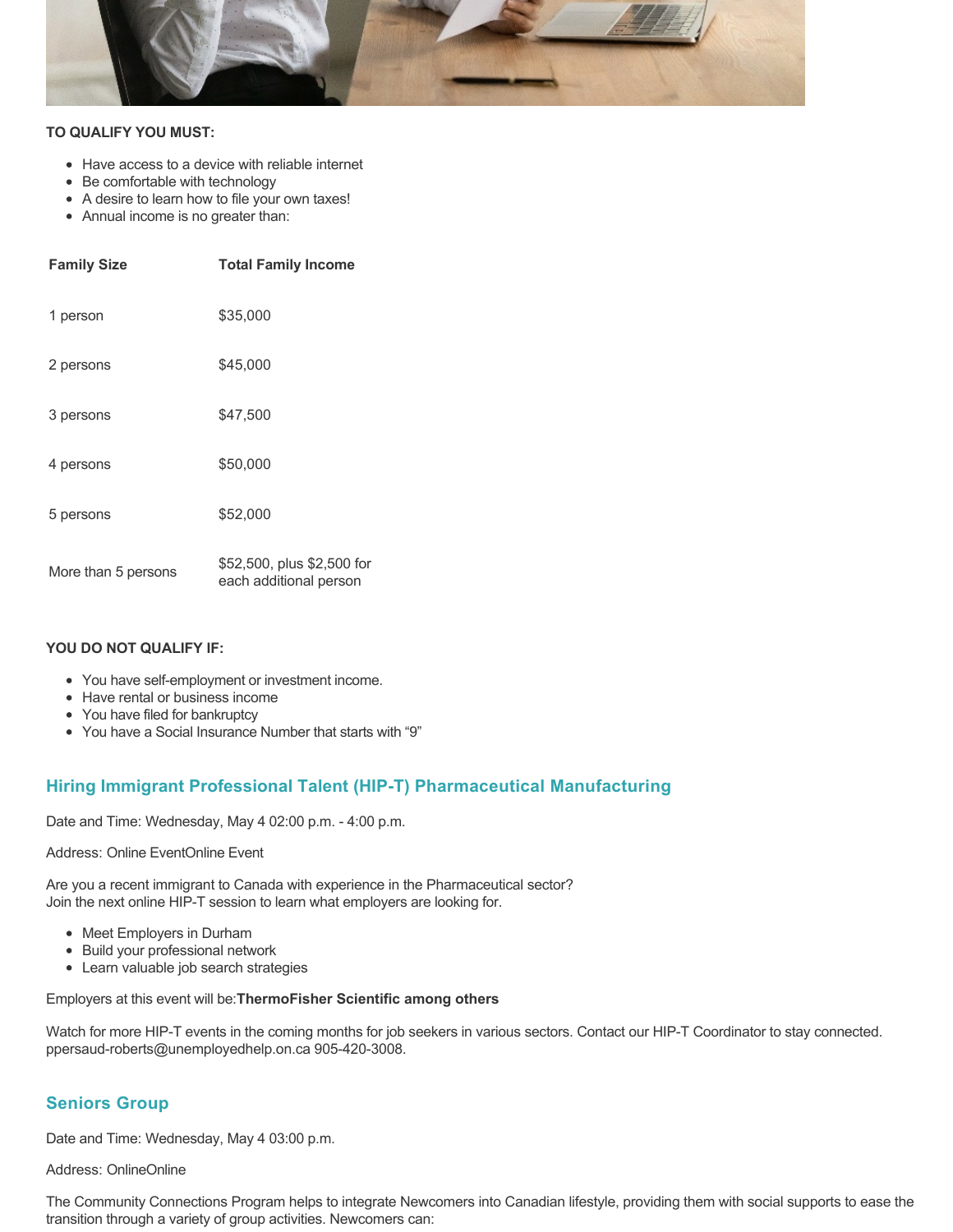- Practice English Conversation
- Learn about their community
- Meet people from around the world
- Share stories and experiences
- Attend an informative workshop
- Participate in social events
- Develop networks and make new friends
- Join a walking group
- Connect with settlement Canadians

\*In-person programs are suspended until further notice.

## **Citizenship Class - Night School**

Date and Time: Wednesday, May 4 06:00 p.m. - 9:00 p.m.

Address: OnlineOnline

Citizenship Preparation for ESL Learners: CLB 4+ Monday and Wednesday Nights ONLINE. Check our website at **[www.con-ed.ca](https://www.con-ed.ca/en/index.aspx)** for more information and to register. NO CERTIFICATE will be issued for this class. Questions? Class Location: ONLINE via Zoom & D2L Brightspace Learning Platform. For the Online Registration Form, use your phone camera to scan the QR code.



# **Thursday, May 5, 2022**

## **Self Filing Tax Program**

Date and Time: Thursday, May 5 08:30 a.m. - 4:30 p.m.

Address: OnlineOnline

Are you interested in learning how to do your own taxes? Our Supported Self-Filing Tax Program can help you with FREE Coaching and Support!

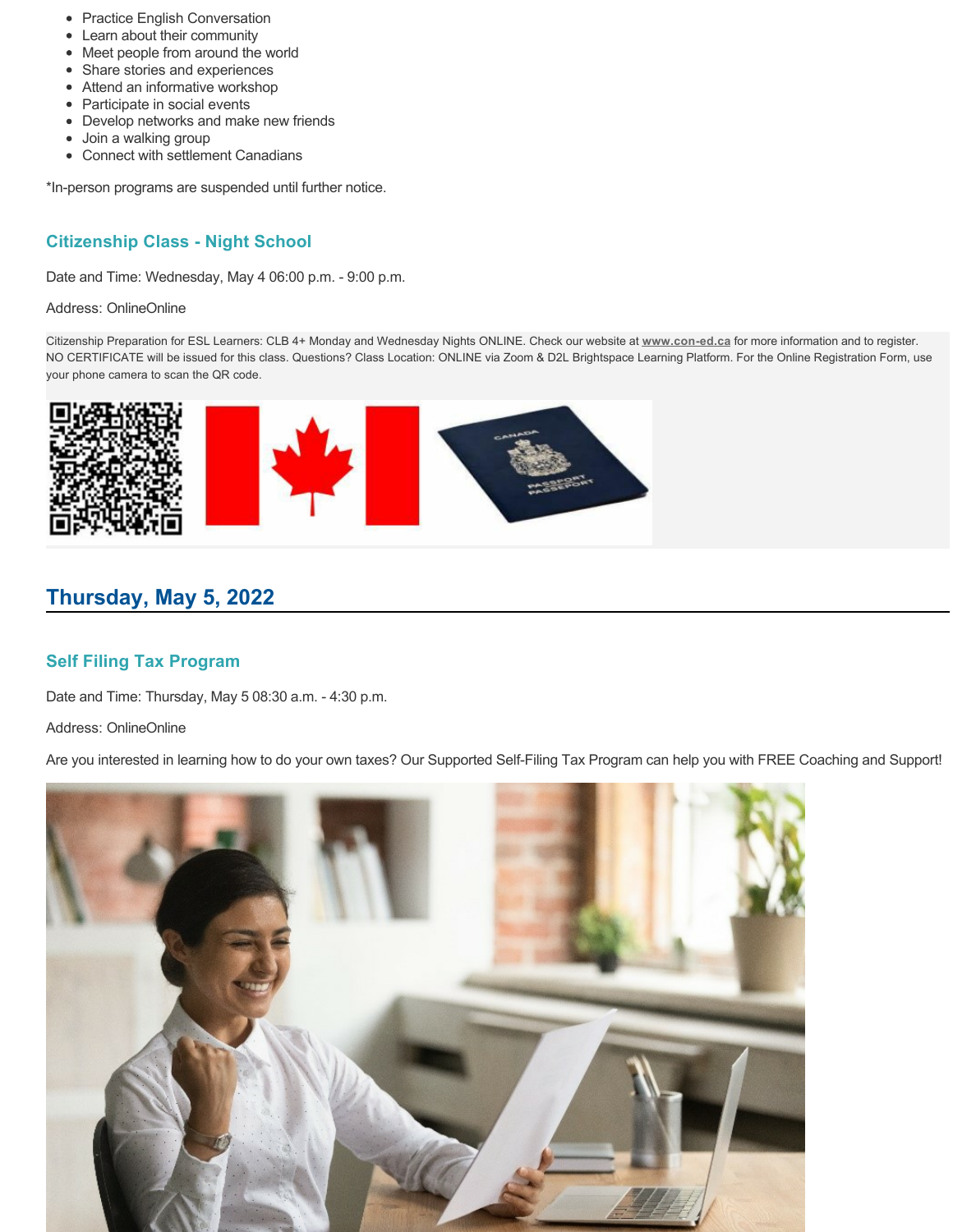

### **TO QUALIFY YOU MUST:**

- Have access to a device with reliable internet
- Be comfortable with technology
- A desire to learn how to file your own taxes!
- Annual income is no greater than:

| <b>Family Size</b>  | <b>Total Family Income</b>                           |
|---------------------|------------------------------------------------------|
| 1 person            | \$35,000                                             |
| 2 persons           | \$45,000                                             |
| 3 persons           | \$47.500                                             |
| 4 persons           | \$50,000                                             |
| 5 persons           | \$52,000                                             |
| More than 5 persons | \$52,500, plus \$2,500 for<br>each additional person |

### **YOU DO NOT QUALIFY IF:**

- You have self-employment or investment income.
- Have rental or business income
- You have filed for bankruptcy
- You have a Social Insurance Number that starts with "9"

## **Newcomer Women's Entrepreneurship Program**

Date and Time: Thursday, May 5 08:30 a.m. - 4:30 p.m.

Address: 458 Fairall Street, Ajax ON L1S 1R6458 Fairall Street, Ajax ON L1S 1R6

#### **Want To Start A Business?**

- Entrepreneurial training and workshops
- One-on-one consultations with business experts
- Access to the business community and professionals
- Gain knowledge of Canadian business culture
- Start your business in 3 months
- Everything for free

## **Women's Group**

Date and Time: Thursday, May 5 02:00 p.m. - 4:00 p.m.

Address: OnlineOnline

Do you enjoy interacting with other women?

Join Us Virtually Every Thursday @ 2:00 p.m. and learn About:

- Knitting, crocheting, simple sewing and more.
- Share your creative skills with others.
- Let us have a cup of coffee together, spend time in a friendly and safe environment, while practicing English with the Community Connections Program Volunteers.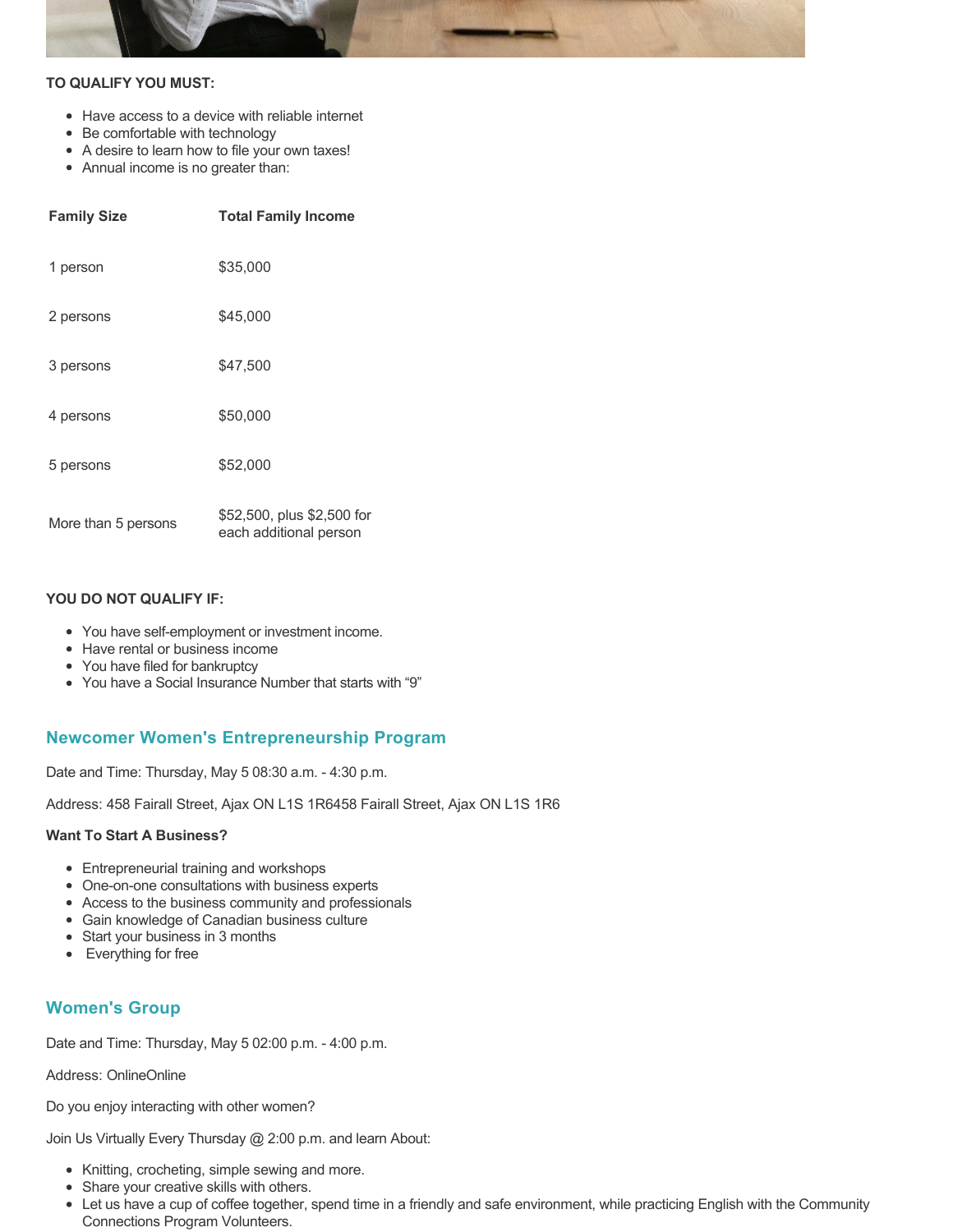## **English Conversation Circle For Newcomers**

Date and Time: Thursday, May 5 06:30 p.m. - 8:00 p.m.

Address: 405 Dundas St W, Whitby, ON L1N 6A1405 Dundas St W, Whitby, ON L1N 6A1

- Practice English
- Meet new people and learn about Canada with the help of volunteers from Community Development Council Durham (CDCD).
- Drop in to this weekly Thursday evening program Whitby Library Main Branch



## **Friday, May 6, 2022**

## **Self Filing Tax Program**

Date and Time: Friday, May 6 08:30 a.m. - 4:30 p.m.

Address: OnlineOnline

Are you interested in learning how to do your own taxes? Our Supported Self-Filing Tax Program can help you with FREE Coaching and Support!

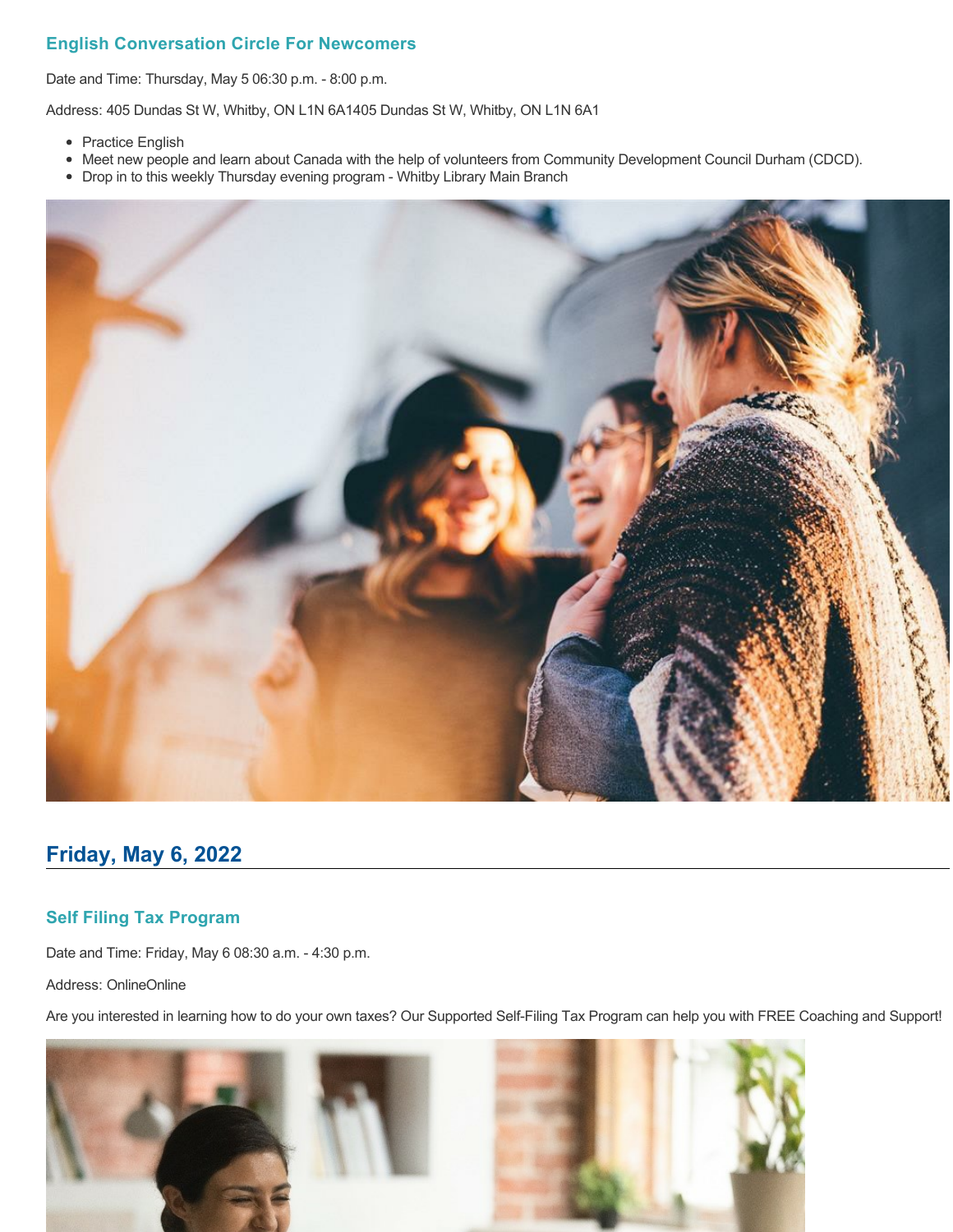

### **TO QUALIFY YOU MUST:**

- Have access to a device with reliable internet
- Be comfortable with technology
- A desire to learn how to file your own taxes!
- Annual income is no greater than:

| <b>Family Size</b>  | <b>Total Family Income</b>                           |
|---------------------|------------------------------------------------------|
| 1 person            | \$35,000                                             |
| 2 persons           | \$45,000                                             |
| 3 persons           | \$47.500                                             |
| 4 persons           | \$50,000                                             |
| 5 persons           | \$52,000                                             |
| More than 5 persons | \$52,500, plus \$2,500 for<br>each additional person |

### **YOU DO NOT QUALIFY IF:**

- You have self-employment or investment income.
- Have rental or business income
- You have filed for bankruptcy
- You have a Social Insurance Number that starts with "9"

## **Newcomer Women's Entrepreneurship Program**

Date and Time: Friday, May 6 08:30 a.m. - 4:30 p.m.

Address: 458 Fairall Street, Ajax ON L1S 1R6458 Fairall Street, Ajax ON L1S 1R6

#### **Want To Start A Business?**

- Entrepreneurial training and workshops
- One-on-one consultations with business experts
- Access to the business community and professionals
- Gain knowledge of Canadian business culture
- Start your business in 3 months
- Everything for free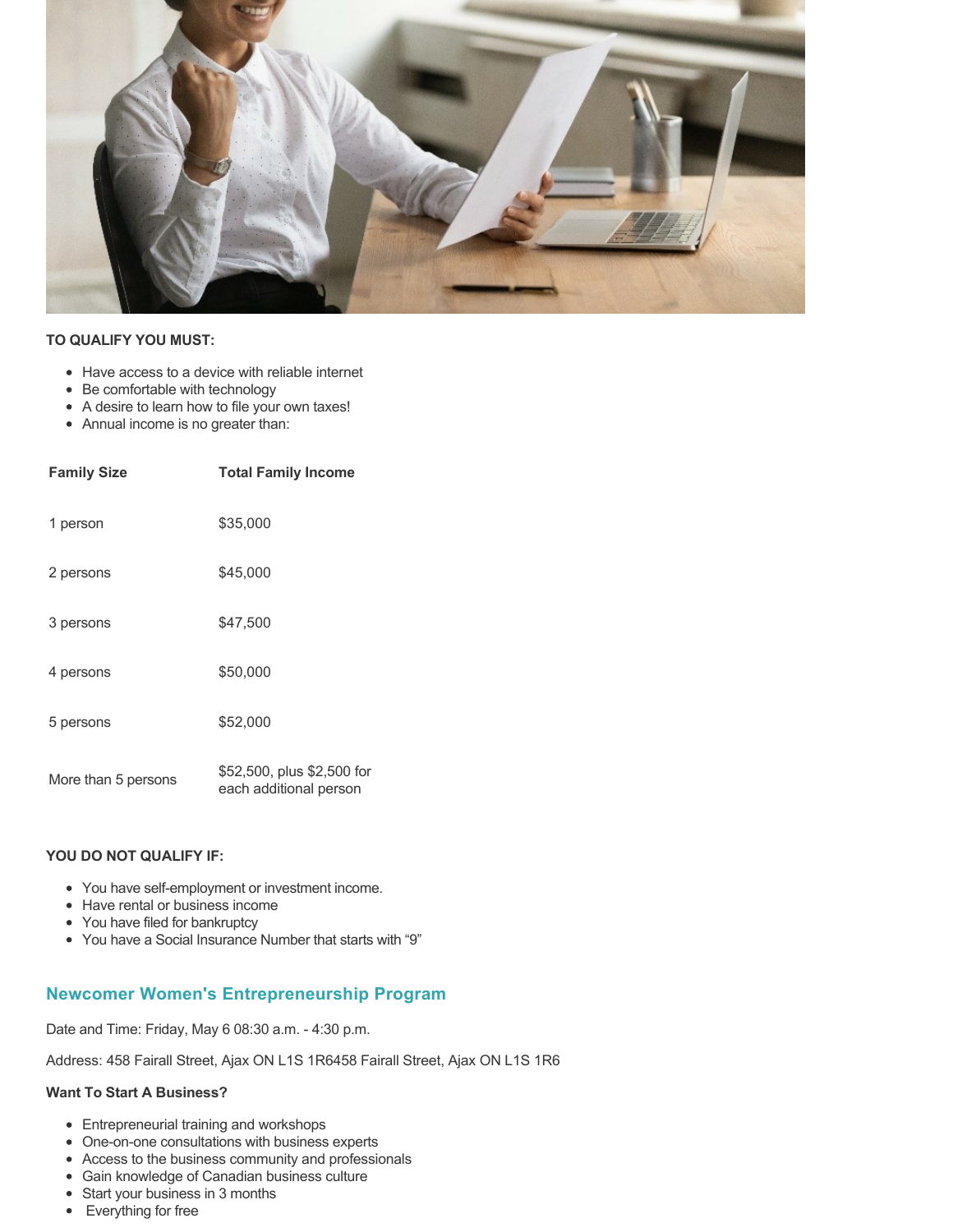## **Self Filing Tax Program**

Date and Time: Saturday, May 7 08:30 a.m. - 4:30 p.m.

Address: OnlineOnline

Are you interested in learning how to do your own taxes? Our Supported Self-Filing Tax Program can help you with FREE Coaching and Support!



## **TO QUALIFY YOU MUST:**

- Have access to a device with reliable internet
- Be comfortable with technology
- A desire to learn how to file your own taxes!
- Annual income is no greater than:

| <b>Family Size</b>  | <b>Total Family Income</b>                                               |
|---------------------|--------------------------------------------------------------------------|
| 1 person            | \$35,000                                                                 |
| 2 persons           | \$45,000                                                                 |
| 3 persons           | \$47,500                                                                 |
| 4 persons           | \$50,000                                                                 |
| 5 persons           | \$52,000                                                                 |
| More than 5 persons | \$52,500, plus \$2,500 for<br>ومراجل والمستحدث فالأطاء المستحدث والمستحد |

each additional person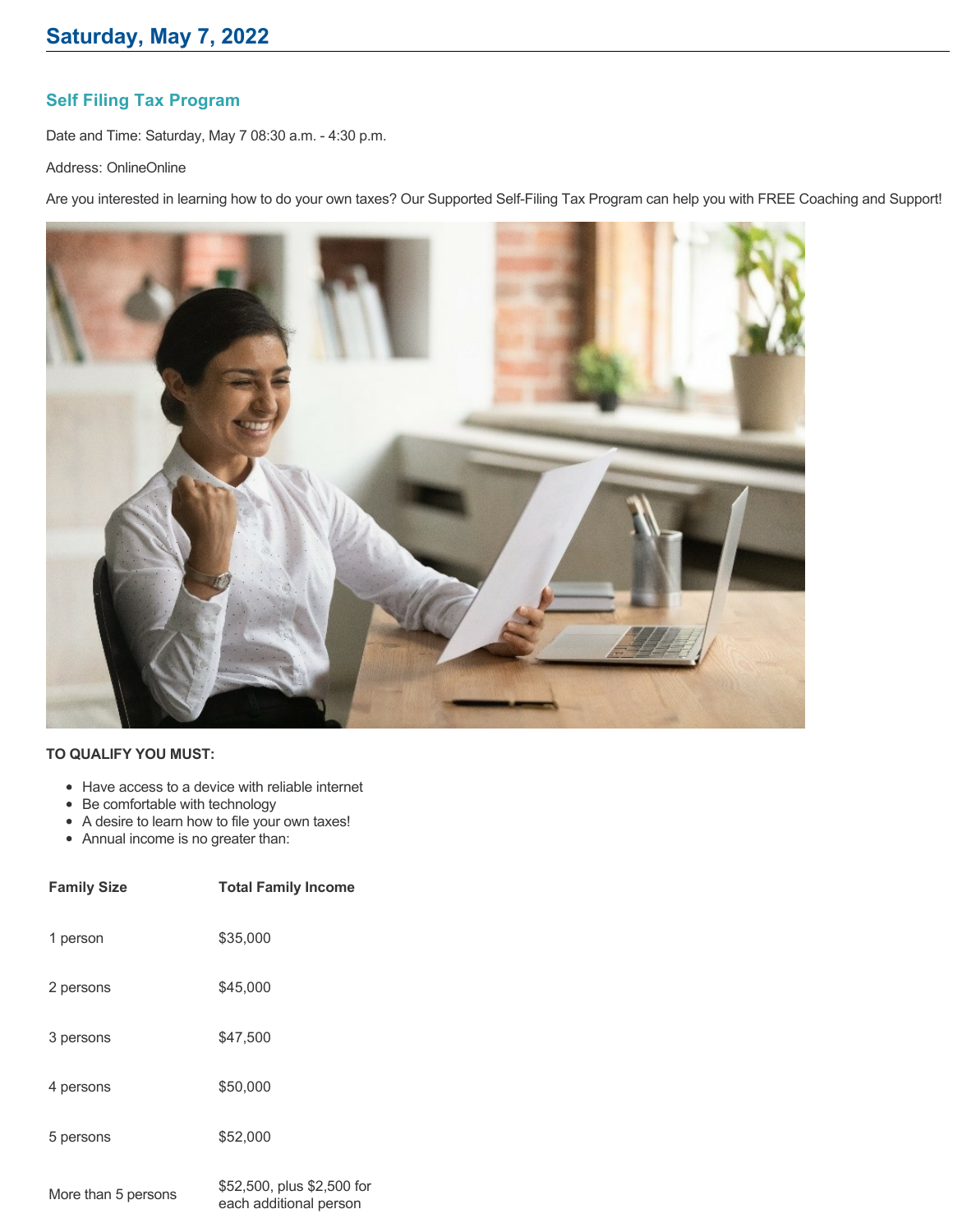- You have self-employment or investment income.
- Have rental or business income
- You have filed for bankruptcy
- You have a Social Insurance Number that starts with "9"

# **Sunday, May 8, 2022**

## **Self Filing Tax Program**

Date and Time: Sunday, May 8 08:30 a.m. - 4:30 p.m.

Address: OnlineOnline

Are you interested in learning how to do your own taxes? Our Supported Self-Filing Tax Program can help you with FREE Coaching and Support!



- Have access to a device with reliable internet
- Be comfortable with technology
- A desire to learn how to file your own taxes!
- Annual income is no greater than:

| <b>Family Size</b> | <b>Total Family Income</b> |
|--------------------|----------------------------|
| 1 person           | \$35,000                   |
| 2 persons          | \$45,000                   |
| 3 persons          | \$47,500                   |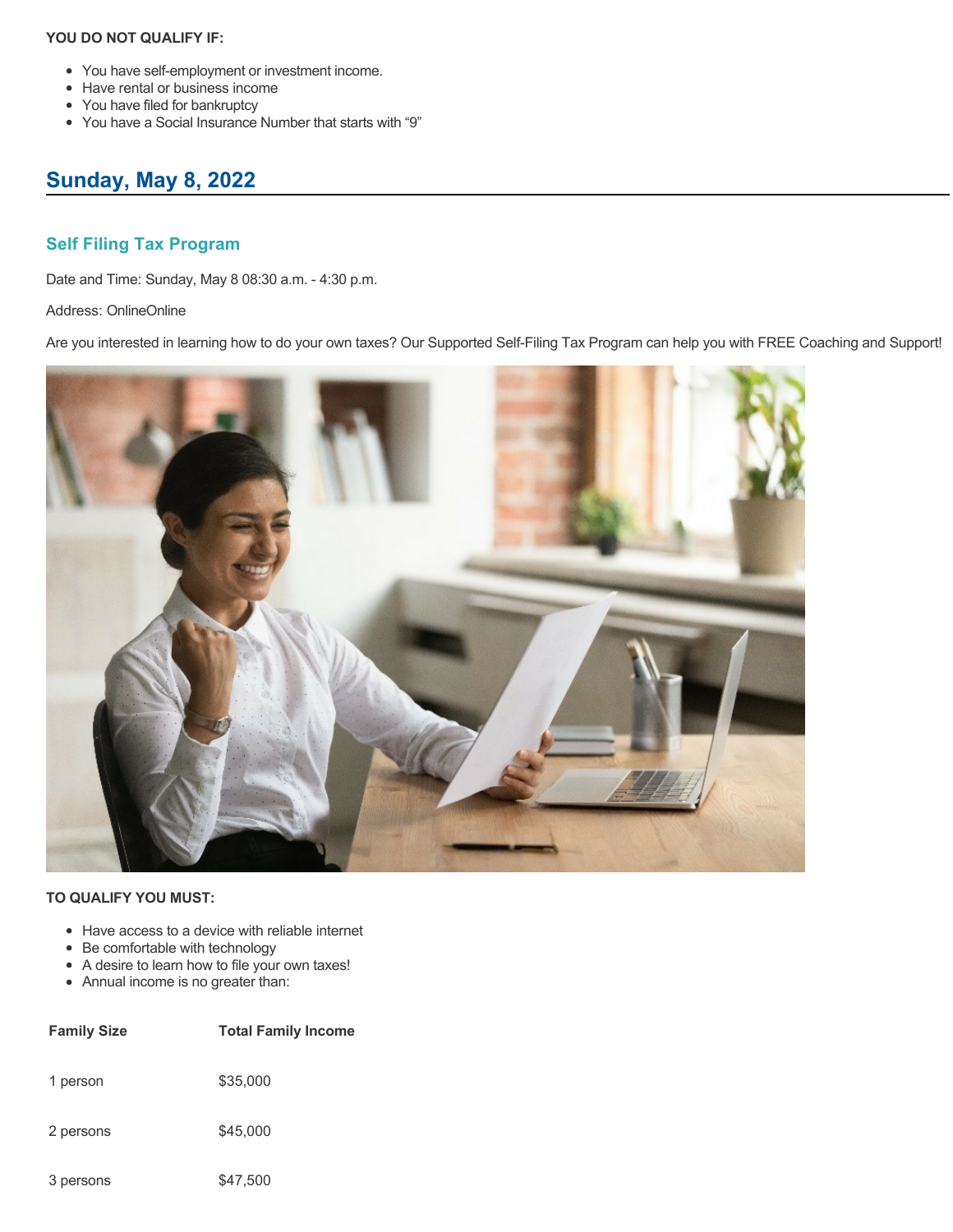| 4 persons           | \$50,000                                             |
|---------------------|------------------------------------------------------|
| 5 persons           | \$52,000                                             |
| More than 5 persons | \$52,500, plus \$2,500 for<br>each additional person |

- You have self-employment or investment income.
- Have rental or business income
- You have filed for bankruptcy
- You have a Social Insurance Number that starts with "9"

# **Monday, May 9, 2022**

## **Self Filing Tax Program**

Date and Time: Monday, May 9 08:30 a.m. - 4:30 p.m.

### Address: OnlineOnline

Are you interested in learning how to do your own taxes? Our Supported Self-Filing Tax Program can help you with FREE Coaching and Support!



- Have access to a device with reliable internet
- Be comfortable with technology
- A desire to learn how to file your own taxes!
- Annual income is no greater than: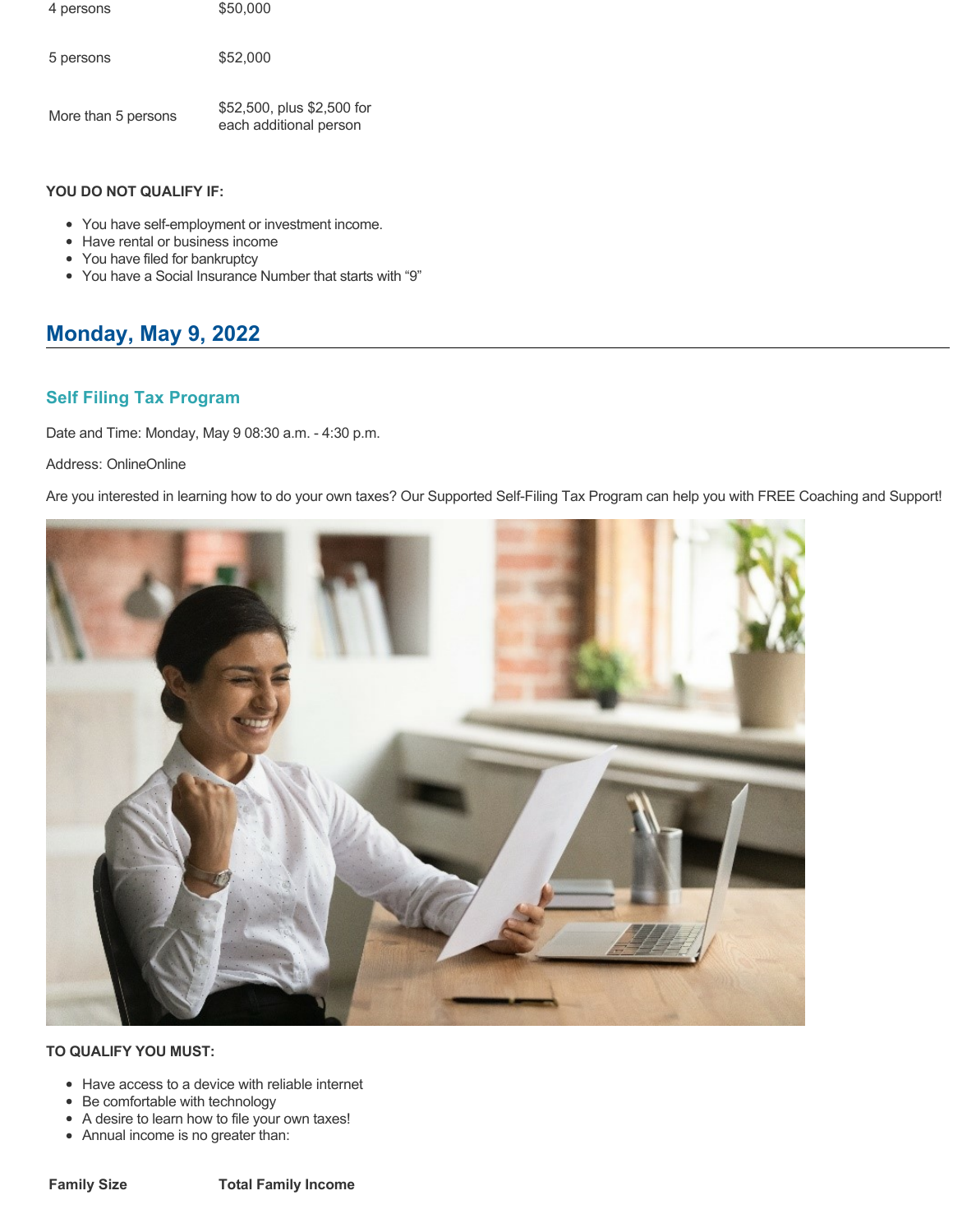| 1 person            | \$35,000                                             |
|---------------------|------------------------------------------------------|
| 2 persons           | \$45,000                                             |
| 3 persons           | \$47,500                                             |
| 4 persons           | \$50,000                                             |
| 5 persons           | \$52,000                                             |
| More than 5 persons | \$52,500, plus \$2,500 for<br>each additional person |

- You have self-employment or investment income.
- Have rental or business income
- You have filed for bankruptcy
- You have a Social Insurance Number that starts with "9"

## **Newcomer Women's Entrepreneurship Program**

Date and Time: Monday, May 9 08:30 a.m. - 4:30 p.m.

Address: 458 Fairall Street, Ajax ON L1S 1R6458 Fairall Street, Ajax ON L1S 1R6

#### **Want To Start A Business?**

- Entrepreneurial training and workshops
- One-on-one consultations with business experts
- Access to the business community and professionals
- Gain knowledge of Canadian business culture
- Start your business in 3 months
- Everything for free

## **Job Search Workshops**

Date and Time: Monday, May 9 09:00 a.m. - 1:00 p.m.

Address: OnlineOnline

#### **Learn what Canadian employers want newcomers to know about getting a job in Canada!**

Are you looking for information on how to enter your occupation field in Canada?

JSW OFFERS YOU:

## **Employment needs assessment by trained Assessors**

- 1-on-1 job search coaching
- Pre-employment workshops conducted in a computerized environment
- Specialists who understand the job search needs of people new to Canada
- Personalized Action Plan
- An environment to learn about job search strategies and Canadian business perspective

## **Who can participate?**

Individuals new to Canada who are ready, willing and able to work and able to communicate in the English language, permanent residents, convention refugees or live-in-caregivers.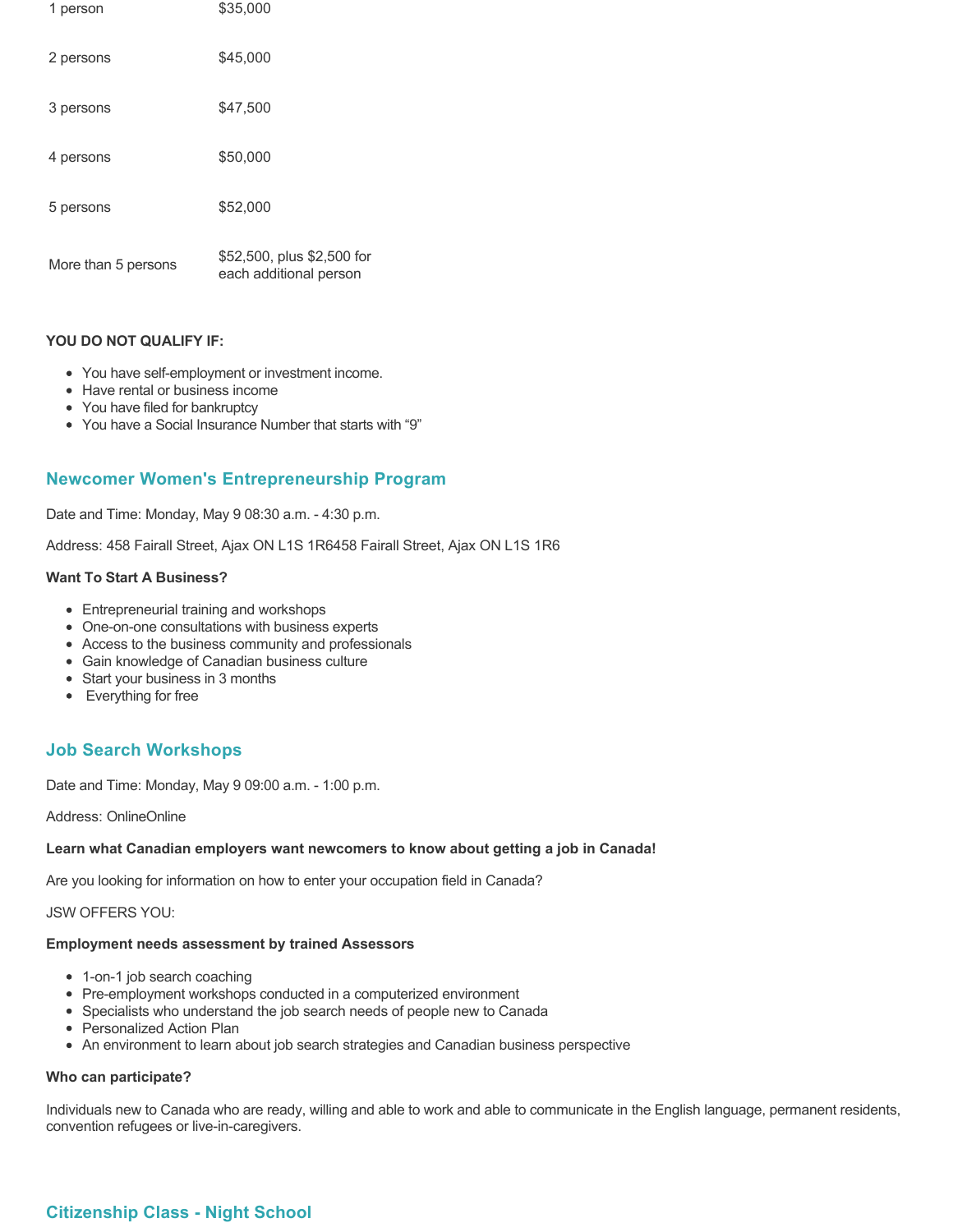Date and Time: Monday, May 9 06:00 p.m. - 9:00 p.m.

### Address: OnlineOnline

Citizenship Preparation for ESL Learners: CLB 4+ Monday and Wednesday Nights ONLINE. Check our website at **[www.con-ed.ca](https://www.con-ed.ca/en/index.aspx)** for more information and to register. NO CERTIFICATE will be issued for this class. Questions? Class Location: ONLINE via Zoom & D2L Brightspace Learning Platform. For the Online Registration Form, use your phone camera to scan the QR code.



# **Tuesday, May 10, 2022**

## **Self Filing Tax Program**

Date and Time: Tuesday, May 10 08:30 a.m. - 4:30 p.m.

Address: OnlineOnline

Are you interested in learning how to do your own taxes? Our Supported Self-Filing Tax Program can help you with FREE Coaching and Support!



- Have access to a device with reliable internet
- Be comfortable with technology
- A desire to learn how to file your own taxes!
- Annual income is no greater than: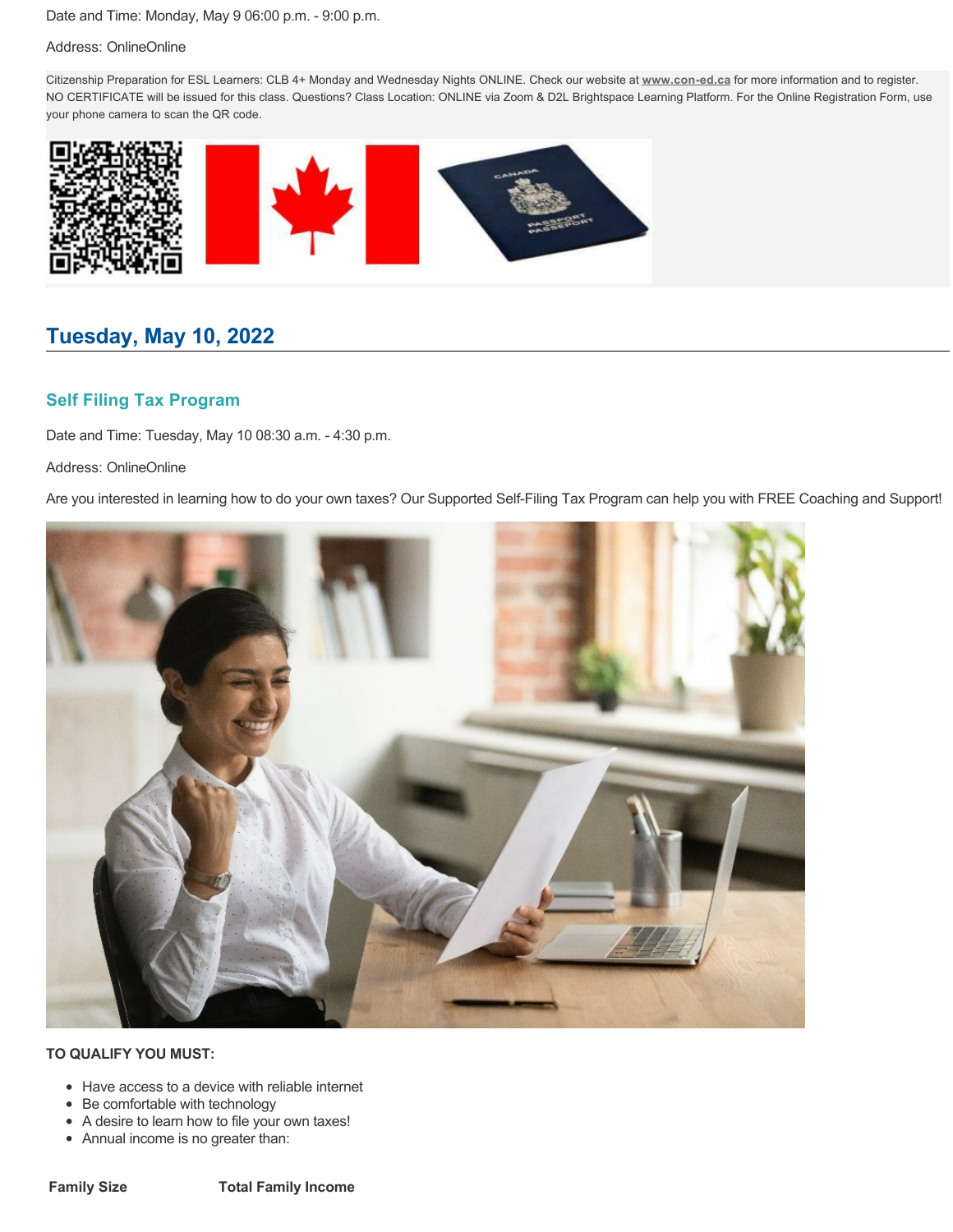| 1 person            | \$35,000                                             |
|---------------------|------------------------------------------------------|
| 2 persons           | \$45,000                                             |
| 3 persons           | \$47,500                                             |
| 4 persons           | \$50,000                                             |
| 5 persons           | \$52,000                                             |
| More than 5 persons | \$52,500, plus \$2,500 for<br>each additional person |

- You have self-employment or investment income.
- Have rental or business income
- You have filed for bankruptcy
- You have a Social Insurance Number that starts with "9"

## **Newcomer Women's Entrepreneurship Program**

Date and Time: Tuesday, May 10 08:30 a.m. - 4:30 p.m.

Address: 458 Fairall Street, Ajax ON L1S 1R6458 Fairall Street, Ajax ON L1S 1R6

### **Want To Start A Business?**

- Entrepreneurial training and workshops
- One-on-one consultations with business experts
- Access to the business community and professionals
- Gain knowledge of Canadian business culture
- Start your business in 3 months
- Everything for free

## **Job Search Workshops**

Date and Time: Tuesday, May 10 09:00 a.m. - 1:00 p.m.

Address: OnlineOnline

#### **Learn what Canadian employers want newcomers to know about getting a job in Canada!**

Are you looking for information on how to enter your occupation field in Canada?

JSW OFFERS YOU:

## **Employment needs assessment by trained Assessors**

- 1-on-1 job search coaching
- Pre-employment workshops conducted in a computerized environment
- Specialists who understand the job search needs of people new to Canada
- Personalized Action Plan
- An environment to learn about job search strategies and Canadian business perspective

## **Who can participate?**

Individuals new to Canada who are ready, willing and able to work and able to communicate in the English language, permanent residents, convention refugees or live-in-caregivers.

## **Pop-up Walk-in COVID-19 Vaccine Clinic at the Ajax Welcome Centre**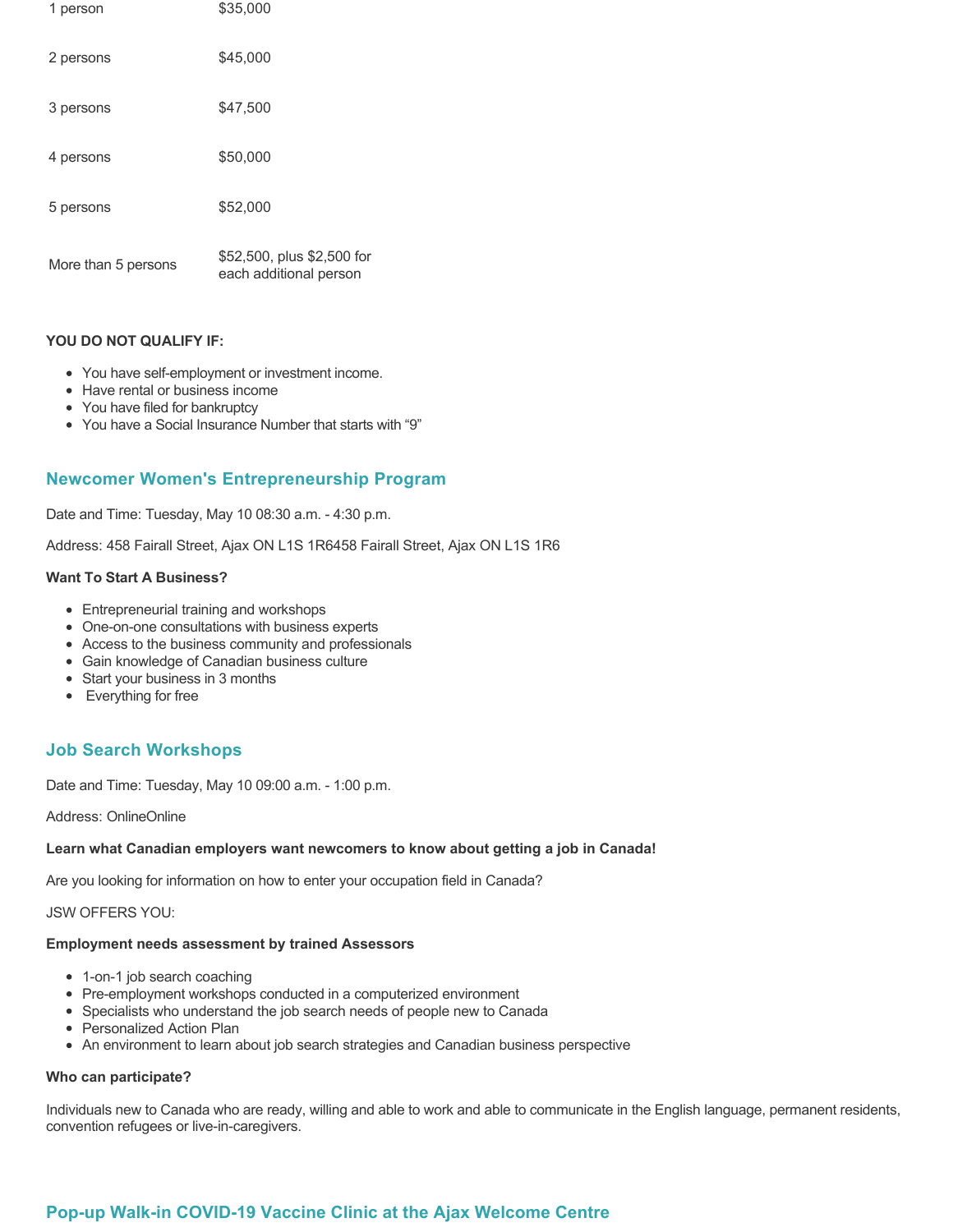Date and Time: Tuesday, May 10 11:00 a.m. - 3:00 p.m.

Address: 458 Fairall Street, Ajax ON L1S 1R6458 Fairall Street, Ajax ON L1S 1R6

#### **In collaboration with Durham Region Health Department. No appointment necessary**

- Open to all Durham residents 5+
- Proof of age required
- Pfizer, Moderna vaccines available for  $3<sup>rd</sup>$ , 4<sup>th</sup> or booster doses if eligible



## **Wednesday, May 11, 2022**

### **Newcomer Women's Entrepreneurship Program**

Date and Time: Wednesday, May 11 08:30 a.m. - 4:30 p.m.

Address: 458 Fairall Street, Ajax ON L1S 1R6458 Fairall Street, Ajax ON L1S 1R6

#### **Want To Start A Business?**

- Entrepreneurial training and workshops
- One-on-one consultations with business experts
- Access to the business community and professionals
- Gain knowledge of Canadian business culture
- Start your business in 3 months
- Everything for free

## **TRIEC Mentoring Partnership**

Date and Time: Wednesday, May 11 08:30 a.m. - 4:30 p.m.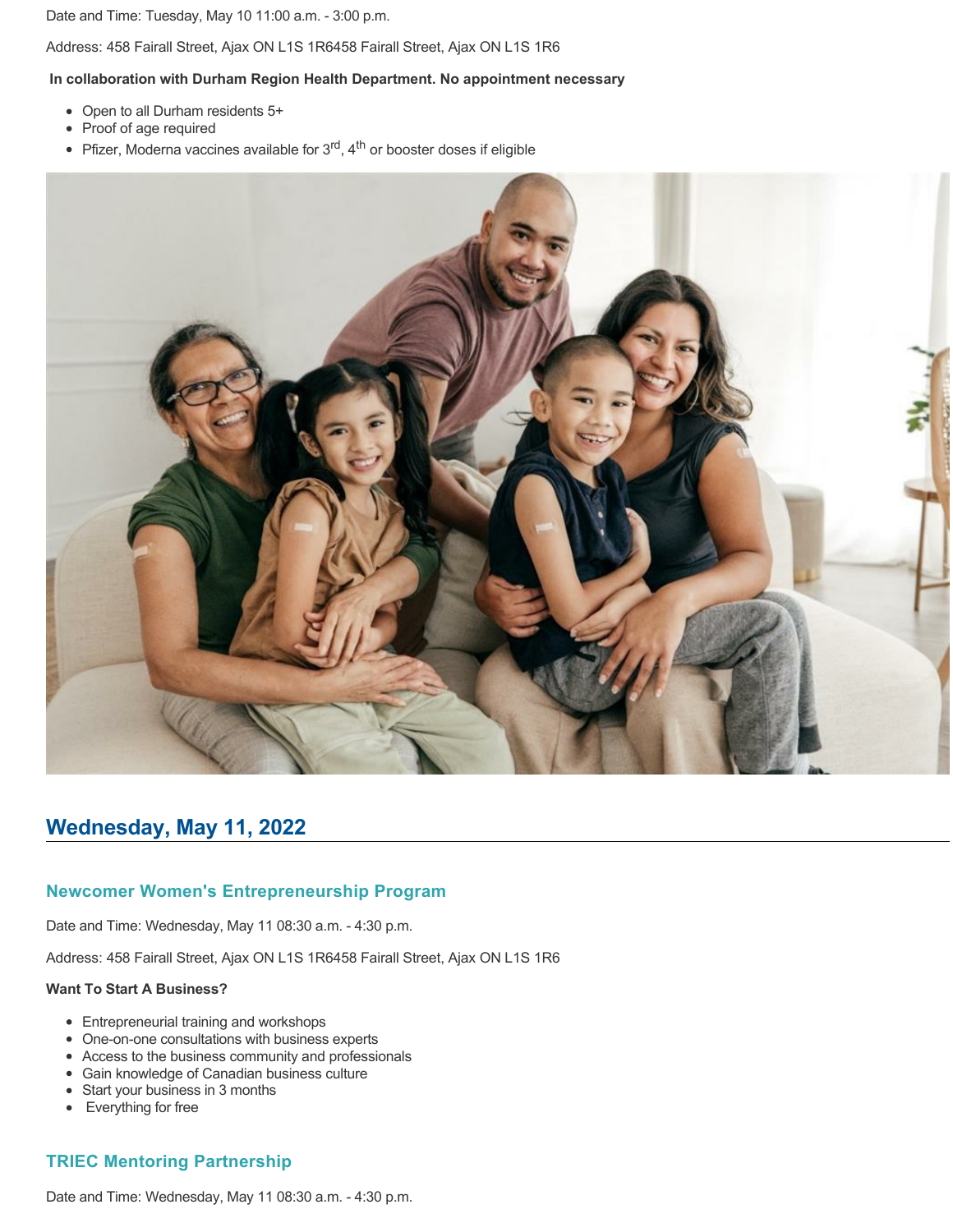#### Address: OnlineOnline

### **Reconnect with your profession in Canada**

- Are you new to Canada, 5 years or less?
- Do you have 2 years of work experience in your professional field before coming to Canada?
- Are you unemployed or underemployed and wanting to pursue your chosen career in Canada?

TRIEC Mentoring Partnership helps immigrant professionals reconnect with their career with the help of a Mentor in Canada with a similar professional background.

\*\*\*In-person services have been cancelled until further notice.

## **Self Filing Tax Program**

Date and Time: Wednesday, May 11 08:30 a.m. - 4:30 p.m.

Address: OnlineOnline

Are you interested in learning how to do your own taxes? Our Supported Self-Filing Tax Program can help you with FREE Coaching and Support!



- Have access to a device with reliable internet
- Be comfortable with technology
- A desire to learn how to file your own taxes!
- Annual income is no greater than:

| <b>Family Size</b> | <b>Total Family Income</b> |
|--------------------|----------------------------|
| 1 person           | \$35,000                   |
| 2 persons          | \$45,000                   |
| 3 persons          | \$47,500                   |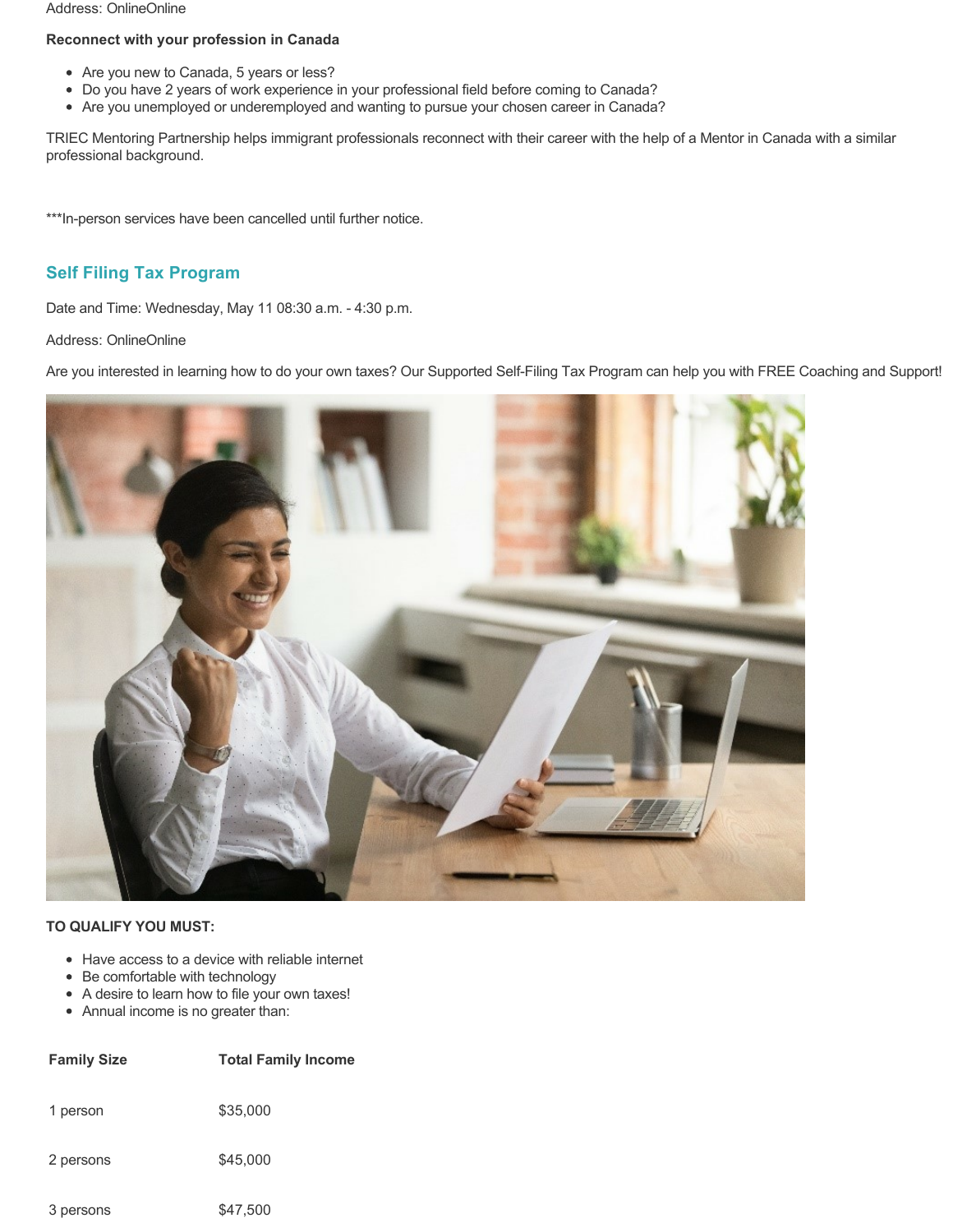| 4 persons           | \$50,000                                             |
|---------------------|------------------------------------------------------|
| 5 persons           | \$52,000                                             |
| More than 5 persons | \$52,500, plus \$2,500 for<br>each additional person |

- You have self-employment or investment income.
- Have rental or business income
- You have filed for bankruptcy
- You have a Social Insurance Number that starts with "9"

## **Job Search Workshops**

Date and Time: Wednesday, May 11 09:00 a.m. - 1:00 p.m.

### Address: OnlineOnline

### **Learn what Canadian employers want newcomers to know about getting a job in Canada!**

Are you looking for information on how to enter your occupation field in Canada?

JSW OFFERS YOU:

### **Employment needs assessment by trained Assessors**

- 1-on-1 job search coaching
- Pre-employment workshops conducted in a computerized environment
- Specialists who understand the job search needs of people new to Canada
- Personalized Action Plan
- An environment to learn about job search strategies and Canadian business perspective

### **Who can participate?**

Individuals new to Canada who are ready, willing and able to work and able to communicate in the English language, permanent residents, convention refugees or live-in-caregivers.

## **Seniors Group**

Date and Time: Wednesday, May 11 03:00 p.m.

#### Address: OnlineOnline

The Community Connections Program helps to integrate Newcomers into Canadian lifestyle, providing them with social supports to ease the transition through a variety of group activities. Newcomers can:

- Practice English Conversation
- Learn about their community
- Meet people from around the world
- Share stories and experiences
- Attend an informative workshop
- Participate in social events
- Develop networks and make new friends
- Join a walking group
- Connect with settlement Canadians

\*In-person programs are suspended until further notice.

# **Thursday, May 12, 2022**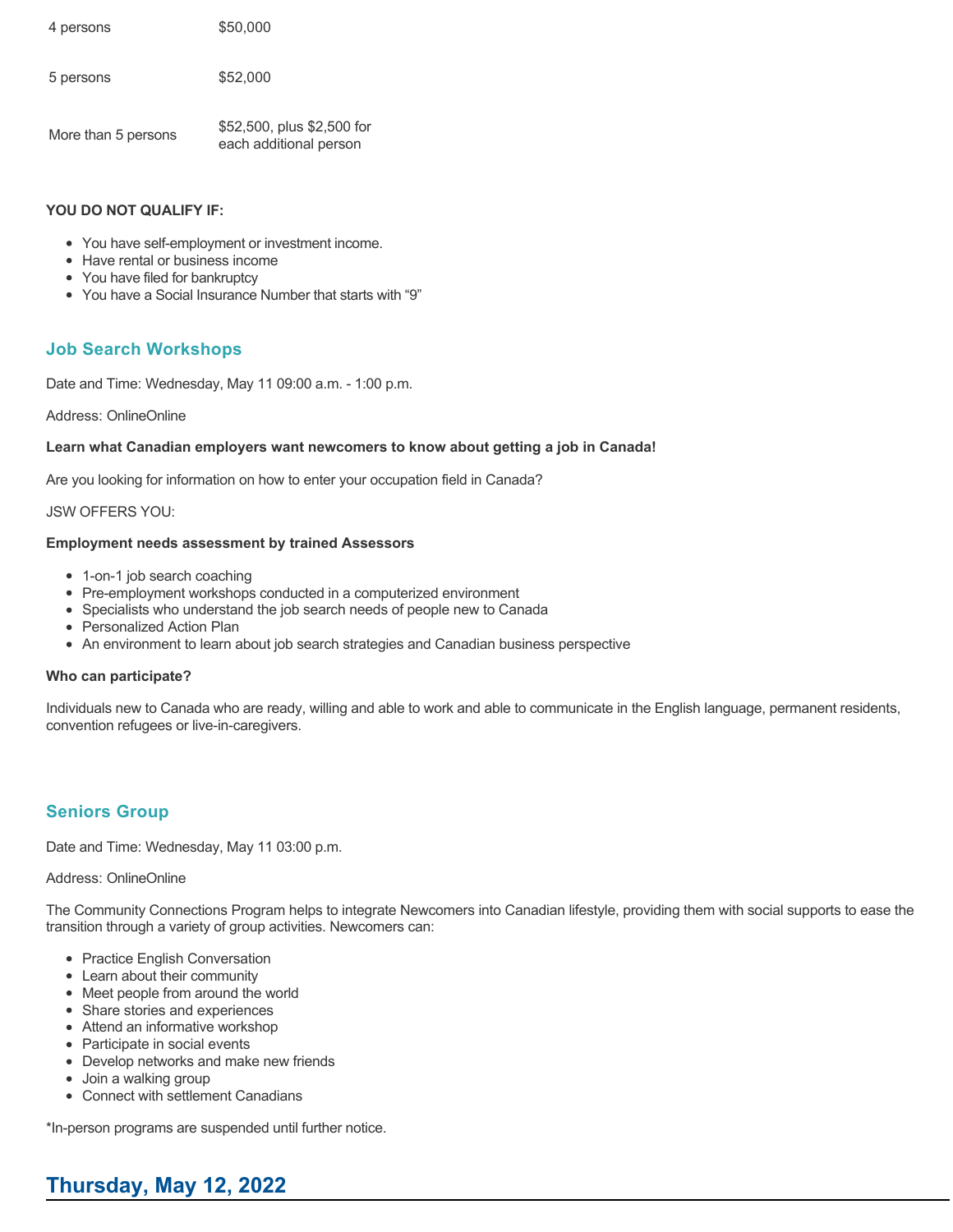## **Newcomer Women's Entrepreneurship Program**

Date and Time: Thursday, May 12 08:30 a.m. - 4:30 p.m.

Address: 458 Fairall Street, Ajax ON L1S 1R6458 Fairall Street, Ajax ON L1S 1R6

### **Want To Start A Business?**

- Entrepreneurial training and workshops
- One-on-one consultations with business experts
- Access to the business community and professionals
- Gain knowledge of Canadian business culture
- Start your business in 3 months
- Everything for free

## **Self Filing Tax Program**

Date and Time: Thursday, May 12 08:30 a.m. - 4:30 p.m.

Address: OnlineOnline

Are you interested in learning how to do your own taxes? Our Supported Self-Filing Tax Program can help you with FREE Coaching and Support!



- Have access to a device with reliable internet
- Be comfortable with technology
- A desire to learn how to file your own taxes!
- Annual income is no greater than:

| <b>Family Size</b> | <b>Total Family Income</b> |
|--------------------|----------------------------|
| 1 person           | \$35,000                   |
| 2 persons          | \$45,000                   |
| 3 persons          | \$47.500                   |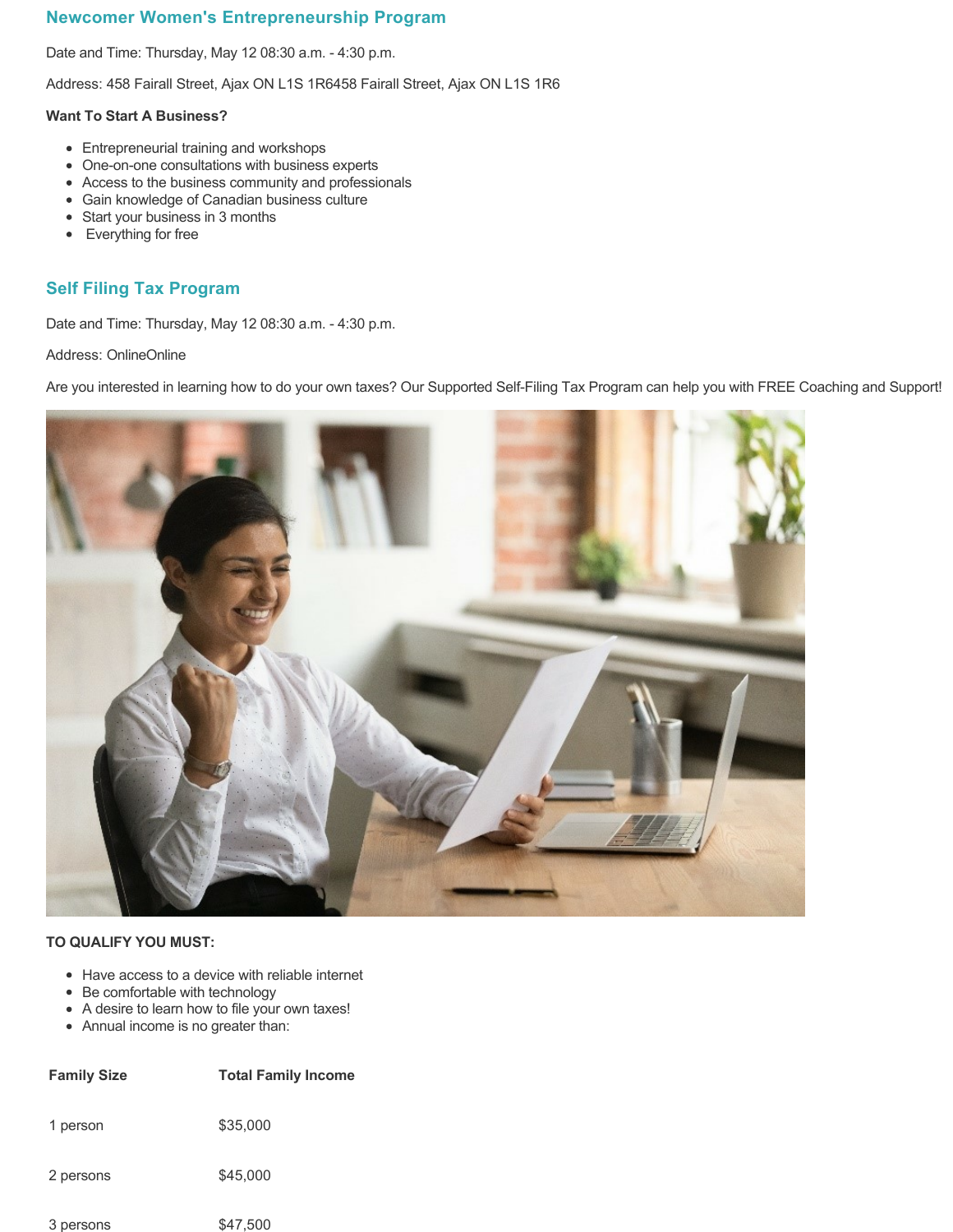4 persons  $$50,000$ 5 persons  $$52,000$ 

More than 5 persons \$52,500, plus \$2,500 for each additional person

### **YOU DO NOT QUALIFY IF:**

- You have self-employment or investment income.
- Have rental or business income
- You have filed for bankruptcy
- You have a Social Insurance Number that starts with "9"

## **Job Search Workshops**

Date and Time: Thursday, May 12 09:00 a.m. - 1:00 p.m.

### Address: OnlineOnline

### **Learn what Canadian employers want newcomers to know about getting a job in Canada!**

Are you looking for information on how to enter your occupation field in Canada?

### JSW OFFERS YOU:

### **Employment needs assessment by trained Assessors**

- 1-on-1 job search coaching
- Pre-employment workshops conducted in a computerized environment
- Specialists who understand the job search needs of people new to Canada
- Personalized Action Plan
- An environment to learn about job search strategies and Canadian business perspective

#### **Who can participate?**

Individuals new to Canada who are ready, willing and able to work and able to communicate in the English language, permanent residents, convention refugees or live-in-caregivers.

## **Understanding and Preventing the Eviction Process**

Date and Time: Thursday, May 12 12:00 p.m. - 12:45 p.m.

#### **Understanding and Preventing the Eviction Process**

Part 2 in our lunch and learn series will give community workers a brief overview of the eviction process and examine common errors in eviction notices. This webinar provides community workers with information they need to help prevent tenants from being evicted prematurely and possibly at all.

**Date and time**: Thursday May 12, 12-12:45pm

**Speaker**: Tracey Lasook, Community Legal Worker/Licensed Paralegal, Kinna-aweya Legal Clinic

### **Did you miss Navigating Virtual LTB Hearings?**

Part 1 of this lunch and learn series will demystify the online hearing process and let you know what to expect and how to support your clients so that they can participate as fully as possible. We discuss how to access Tenant Duty Counsel and mediation services online and options for how to request alternatives to the online hearing process.

Recording and Slides [here](https://can01.safelinks.protection.outlook.com/?url=https%3A%2F%2Foutreach.cleo.on.ca%2Fcivicrm%3Fciviwp%3DCiviCRM%26q%3Dcivicrm%2Fmailing%2Furl%26u%3D1787%26qid%3D330912&data=05%7C01%7CSamantha.Billingham%40durham.ca%7Cd69fed2bad954215dbf908da2eed60de%7C52d7c9c2d54941b69b1f9da198dc3f16%7C0%7C0%7C637873894308863351%7CUnknown%7CTWFpbGZsb3d8eyJWIjoiMC4wLjAwMDAiLCJQIjoiV2luMzIiLCJBTiI6Ik1haWwiLCJXVCI6Mn0%3D%7C3000%7C%7C%7C&sdata=0ZCxUeL4jPifKU9BEZJyFh%2FQadOo17PXffNd1dIl4Gk%3D&reserved=0).

**Speaker**: Claire Littleton, Lawyer, Kinna-aweya Legal Clinic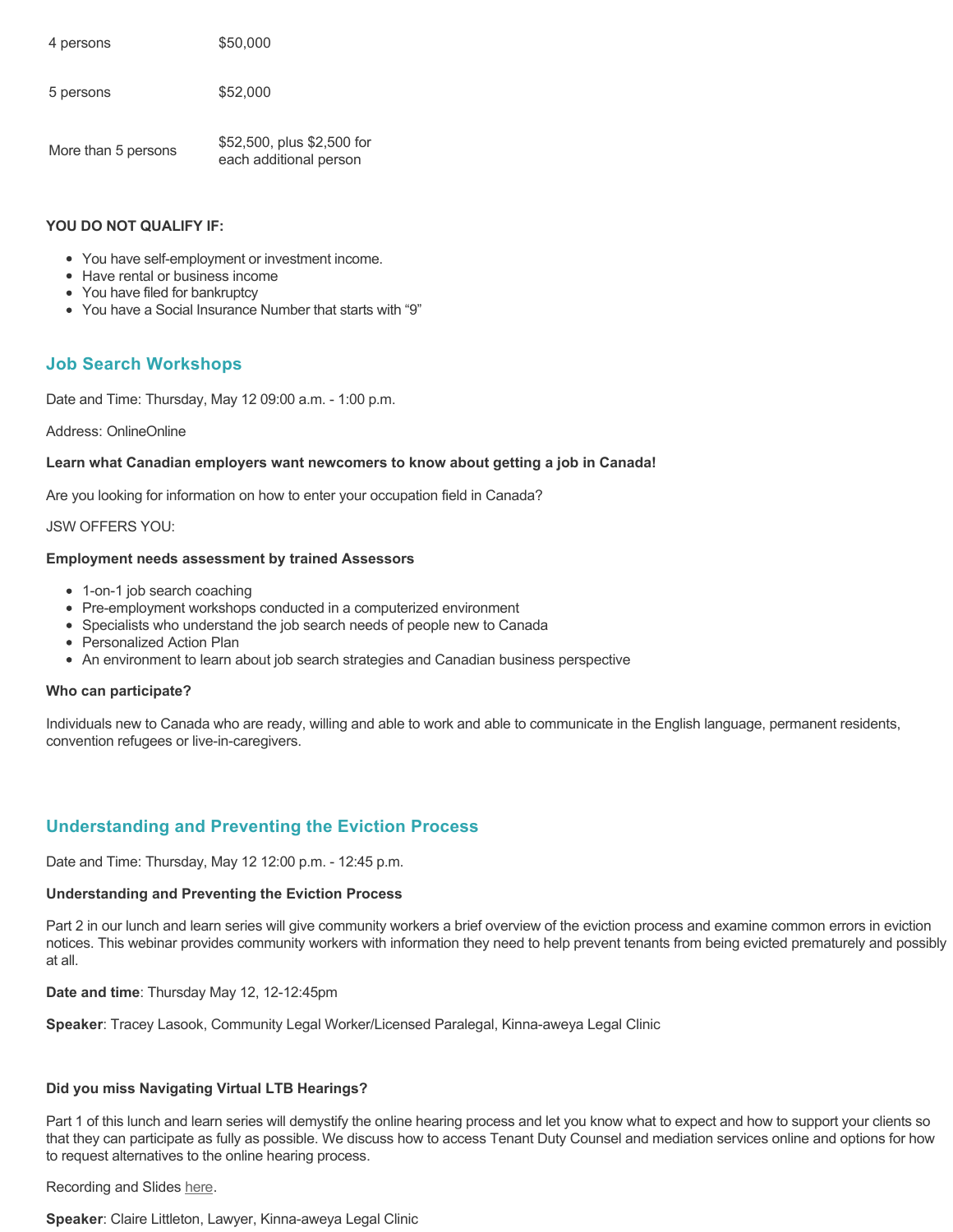Questions for our presenters? If you have any questions about this series or for our presenters, please contact [karen.dick@cleo.on.ca.](https://can01.safelinks.protection.outlook.com/?url=https%3A%2F%2Foutreach.cleo.on.ca%2Fcivicrm%3Fciviwp%3DCiviCRM%26q%3Dcivicrm%2Fmailing%2Furl%26u%3D1788%26qid%3D330912&data=05%7C01%7CSamantha.Billingham%40durham.ca%7Cd69fed2bad954215dbf908da2eed60de%7C52d7c9c2d54941b69b1f9da198dc3f16%7C0%7C0%7C637873894308863351%7CUnknown%7CTWFpbGZsb3d8eyJWIjoiMC4wLjAwMDAiLCJQIjoiV2luMzIiLCJBTiI6Ik1haWwiLCJXVCI6Mn0%3D%7C3000%7C%7C%7C&sdata=iIBmH%2FfaUb8PIPvSfTkHhVs7RxxOA11H%2Bpi7jiXlfHU%3D&reserved=0) We hope you can join us!

## **Women's Group**

Date and Time: Thursday, May 12 02:00 p.m. - 4:00 p.m.

Address: OnlineOnline

Do you enjoy interacting with other women?

Join Us Virtually Every Thursday @ 2:00 p.m. and learn About:

- Knitting, crocheting, simple sewing and more.
- Share your creative skills with others.
- Let us have a cup of coffee together, spend time in a friendly and safe environment, while practicing English with the Community Connections Program Volunteers.

## **English Conversation Circle For Newcomers**

Date and Time: Thursday, May 12 06:30 p.m. - 8:00 p.m.

Address: 405 Dundas St W, Whitby, ON L1N 6A1405 Dundas St W, Whitby, ON L1N 6A1

- Practice English
- Meet new people and learn about Canada with the help of volunteers from Community Development Council Durham (CDCD).
- Drop in to this weekly Thursday evening program Whitby Library Main Branch

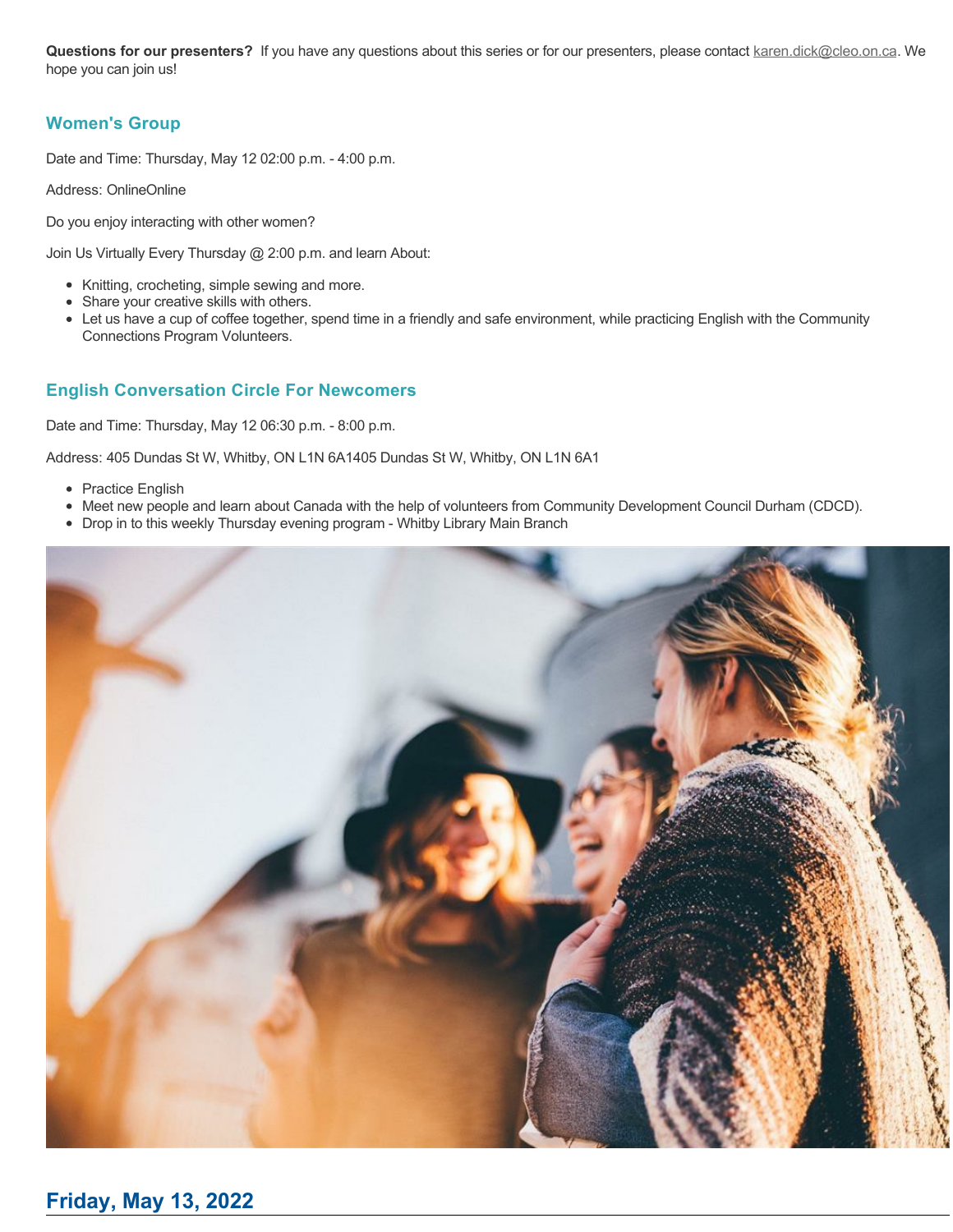## **Self Filing Tax Program**

Date and Time: Friday, May 13 08:30 a.m. - 4:30 p.m.

Address: OnlineOnline

Are you interested in learning how to do your own taxes? Our Supported Self-Filing Tax Program can help you with FREE Coaching and Support!



### **TO QUALIFY YOU MUST:**

- Have access to a device with reliable internet
- Be comfortable with technology
- A desire to learn how to file your own taxes!
- Annual income is no greater than:

| <b>Family Size</b>  | <b>Total Family Income</b>                           |
|---------------------|------------------------------------------------------|
| 1 person            | \$35,000                                             |
| 2 persons           | \$45,000                                             |
| 3 persons           | \$47,500                                             |
| 4 persons           | \$50,000                                             |
| 5 persons           | \$52,000                                             |
| More than 5 persons | \$52,500, plus \$2,500 for<br>each additional person |

### **YOU DO NOT QUALIFY IF:**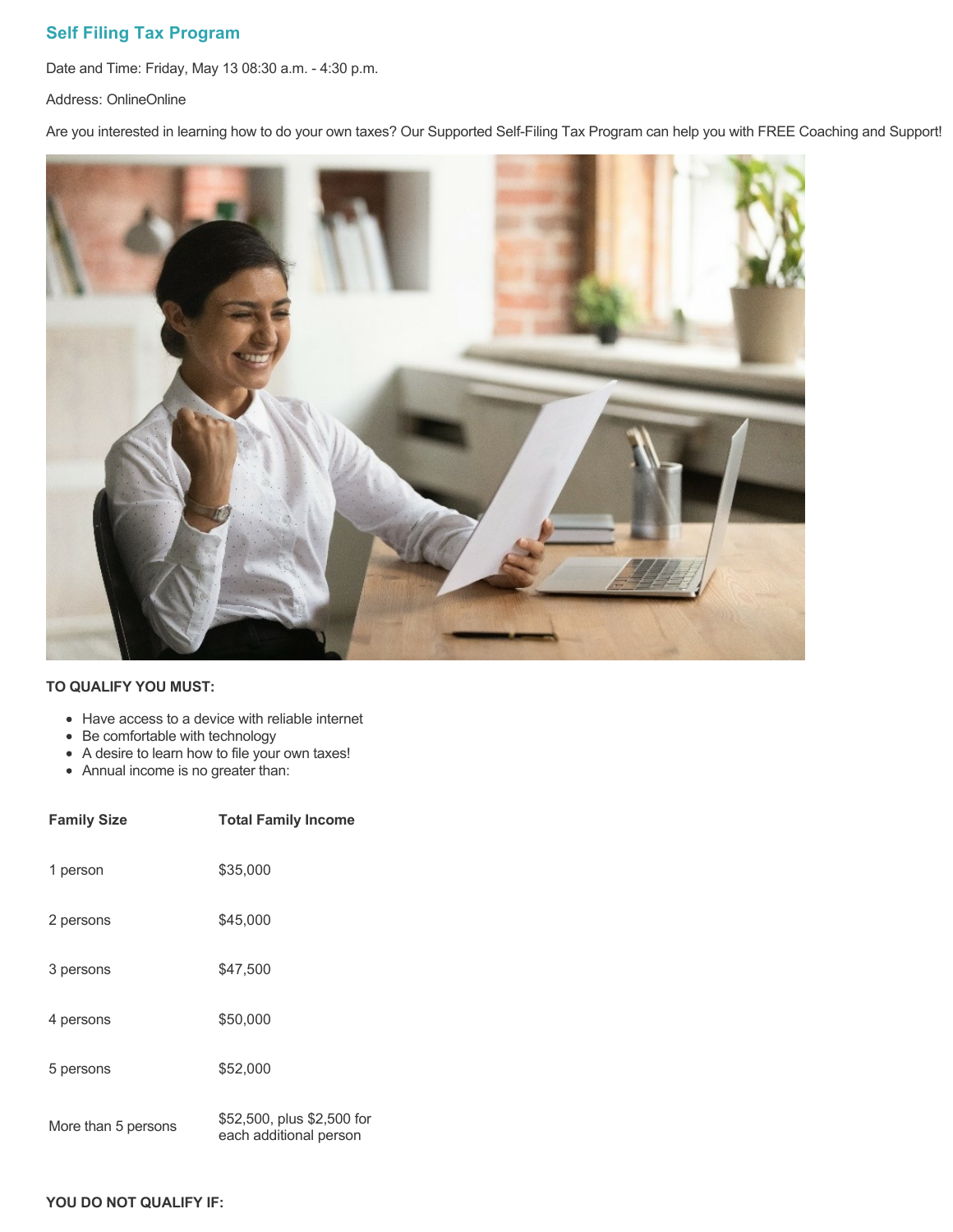- You have self-employment or investment income.
- Have rental or business income
- You have filed for bankruptcy
- You have a Social Insurance Number that starts with "9"

## **Newcomer Women's Entrepreneurship Program**

Date and Time: Friday, May 13 08:30 a.m. - 4:30 p.m.

Address: 458 Fairall Street, Ajax ON L1S 1R6458 Fairall Street, Ajax ON L1S 1R6

### **Want To Start A Business?**

- Entrepreneurial training and workshops
- One-on-one consultations with business experts
- Access to the business community and professionals
- Gain knowledge of Canadian business culture
- Start your business in 3 months
- Everything for free

# **Saturday, May 14, 2022**

## **Self Filing Tax Program**

Date and Time: Saturday, May 14 08:30 a.m. - 4:30 p.m.

Address: OnlineOnline

Are you interested in learning how to do your own taxes? Our Supported Self-Filing Tax Program can help you with FREE Coaching and Support!



- Have access to a device with reliable internet
- Be comfortable with technology
- A desire to learn how to file your own taxes!
- Annual income is no greater than: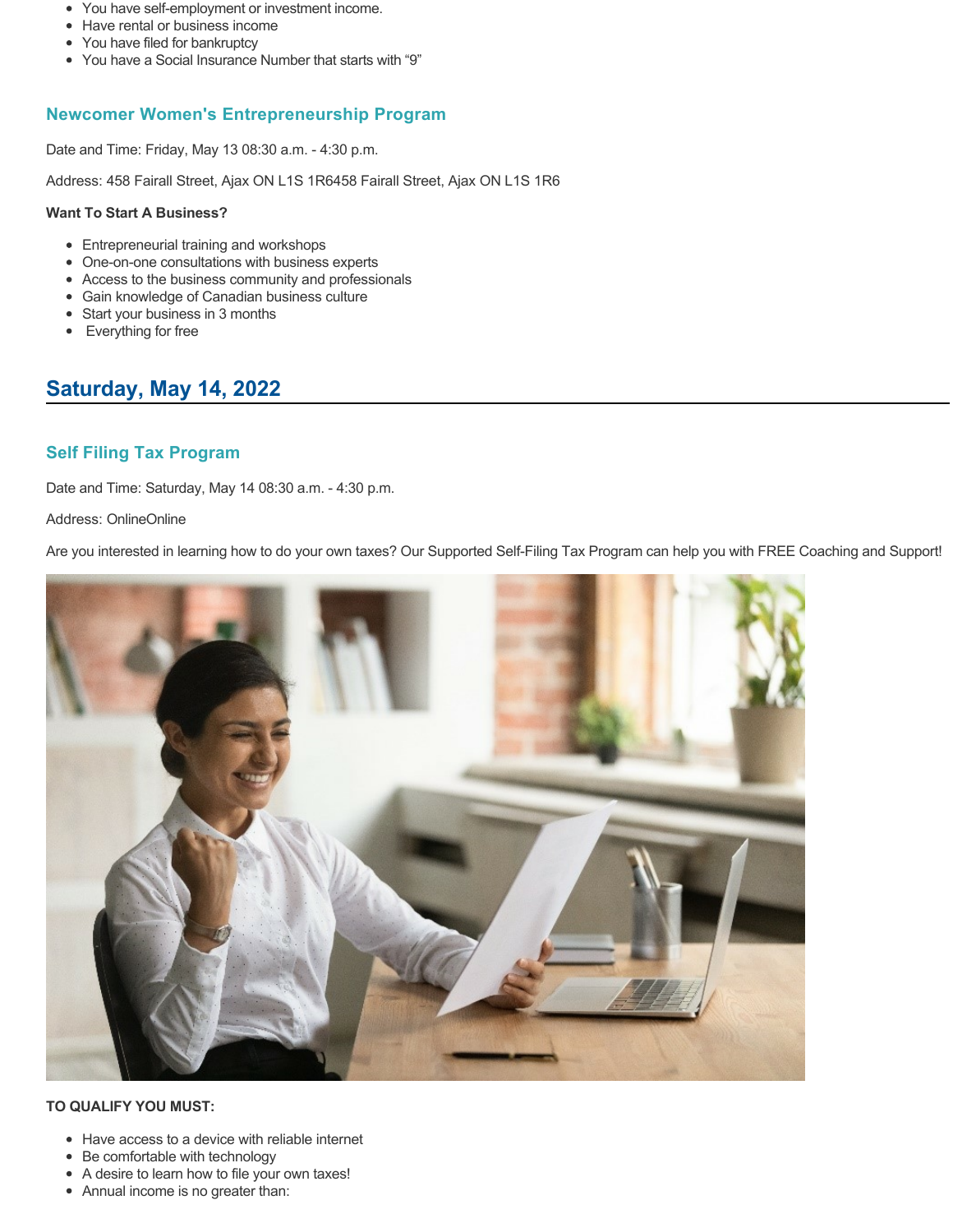| <b>Family Size</b>  | <b>Total Family Income</b>                           |
|---------------------|------------------------------------------------------|
| 1 person            | \$35,000                                             |
| 2 persons           | \$45,000                                             |
| 3 persons           | \$47.500                                             |
| 4 persons           | \$50,000                                             |
| 5 persons           | \$52,000                                             |
| More than 5 persons | \$52,500, plus \$2,500 for<br>each additional person |

- You have self-employment or investment income.
- Have rental or business income
- You have filed for bankruptcy
- You have a Social Insurance Number that starts with "9"

# **Sunday, May 15, 2022**

## **Self Filing Tax Program**

Date and Time: Sunday, May 15 08:30 a.m. - 4:30 p.m.

Address: OnlineOnline

Are you interested in learning how to do your own taxes? Our Supported Self-Filing Tax Program can help you with FREE Coaching and Support!

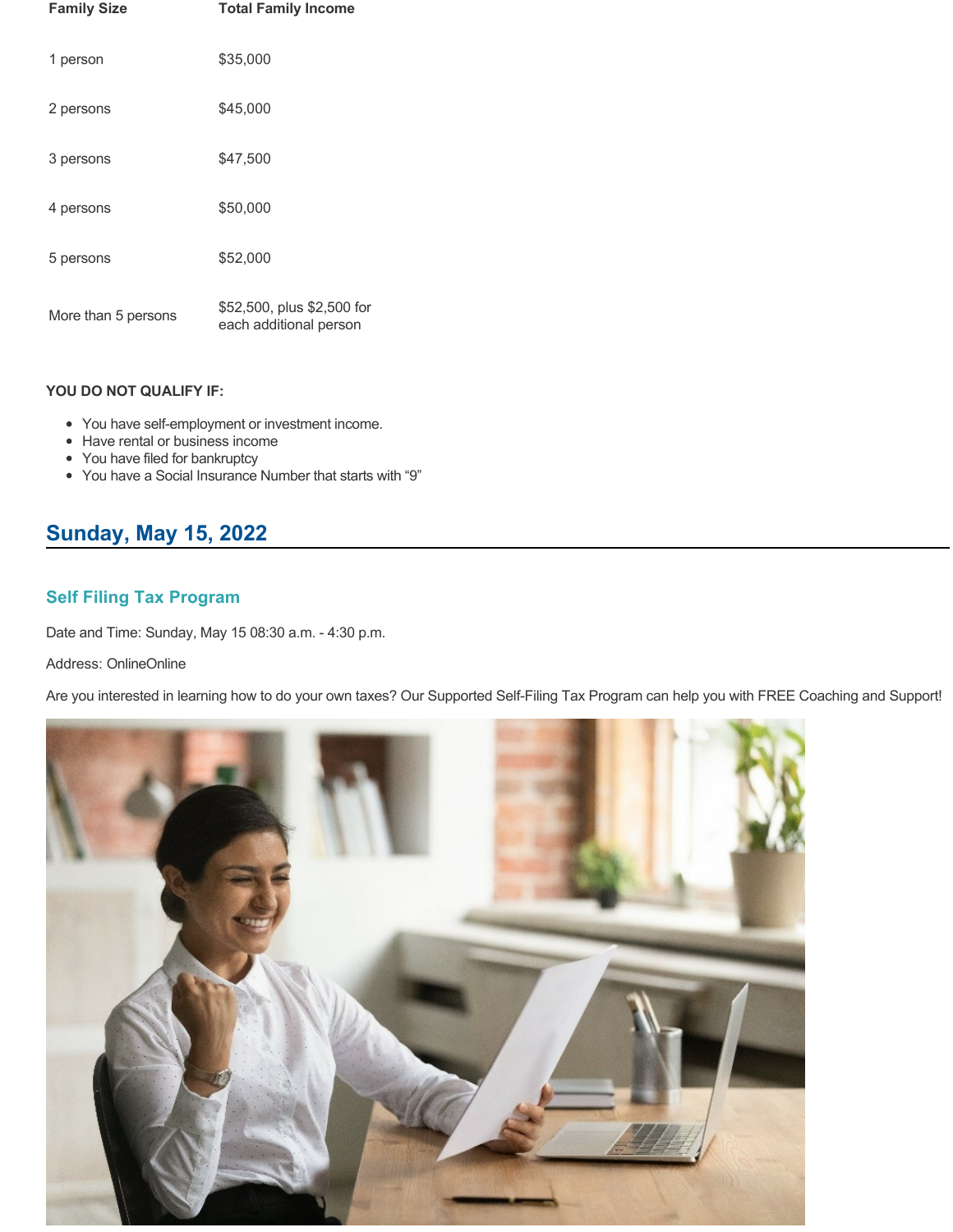## **TO QUALIFY YOU MUST:**

- Have access to a device with reliable internet
- Be comfortable with technology
- A desire to learn how to file your own taxes!
- Annual income is no greater than:

| <b>Family Size</b>  | <b>Total Family Income</b>                           |
|---------------------|------------------------------------------------------|
| 1 person            | \$35,000                                             |
| 2 persons           | \$45,000                                             |
| 3 persons           | \$47.500                                             |
| 4 persons           | \$50,000                                             |
| 5 persons           | \$52,000                                             |
| More than 5 persons | \$52,500, plus \$2,500 for<br>each additional person |

### **YOU DO NOT QUALIFY IF:**

- You have self-employment or investment income.
- Have rental or business income
- You have filed for bankruptcy
- You have a Social Insurance Number that starts with "9"

# **Monday, May 16, 2022**

## **Self Filing Tax Program**

Date and Time: Monday, May 16 08:30 a.m. - 4:30 p.m.

Address: OnlineOnline

Are you interested in learning how to do your own taxes? Our Supported Self-Filing Tax Program can help you with FREE Coaching and Support!

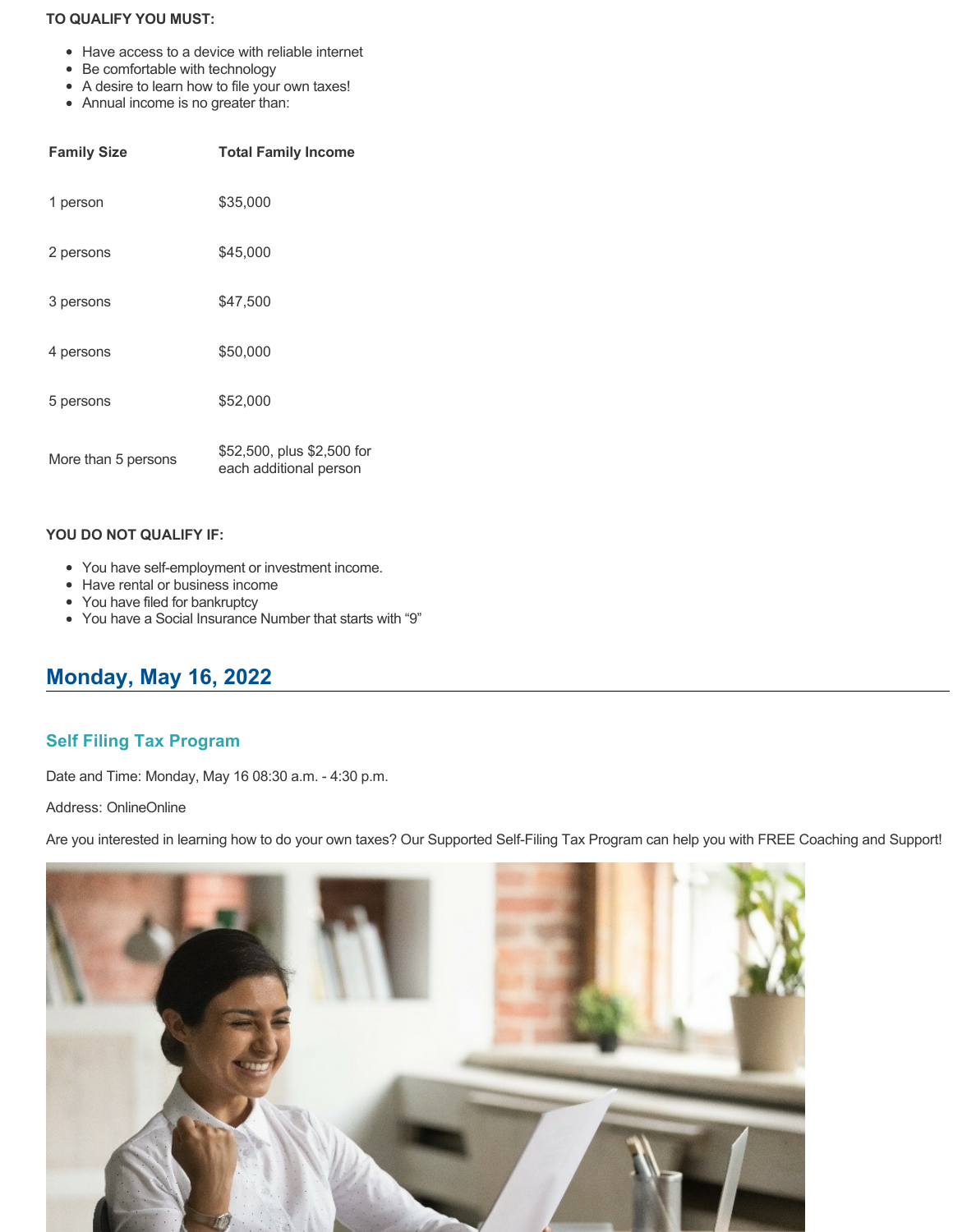

### **TO QUALIFY YOU MUST:**

- Have access to a device with reliable internet
- Be comfortable with technology
- A desire to learn how to file your own taxes!
- Annual income is no greater than:

| <b>Family Size</b>  | <b>Total Family Income</b>                           |
|---------------------|------------------------------------------------------|
| 1 person            | \$35,000                                             |
| 2 persons           | \$45,000                                             |
| 3 persons           | \$47,500                                             |
| 4 persons           | \$50,000                                             |
| 5 persons           | \$52,000                                             |
| More than 5 persons | \$52,500, plus \$2,500 for<br>each additional person |

### **YOU DO NOT QUALIFY IF:**

- You have self-employment or investment income.
- Have rental or business income
- You have filed for bankruptcy
- You have a Social Insurance Number that starts with "9"

## **Newcomer Women's Entrepreneurship Program**

Date and Time: Monday, May 16 08:30 a.m. - 4:30 p.m.

Address: 458 Fairall Street, Ajax ON L1S 1R6458 Fairall Street, Ajax ON L1S 1R6

### **Want To Start A Business?**

- Entrepreneurial training and workshops
- One-on-one consultations with business experts
- Access to the business community and professionals
- Gain knowledge of Canadian business culture
- Start your business in 3 months
- Everything for free

# **Tuesday, May 17, 2022**

## **Newcomer Women's Entrepreneurship Program**

Date and Time: Tuesday, May 17 08:30 a.m. - 4:30 p.m.

Address: 458 Fairall Street, Ajax ON L1S 1R6458 Fairall Street, Ajax ON L1S 1R6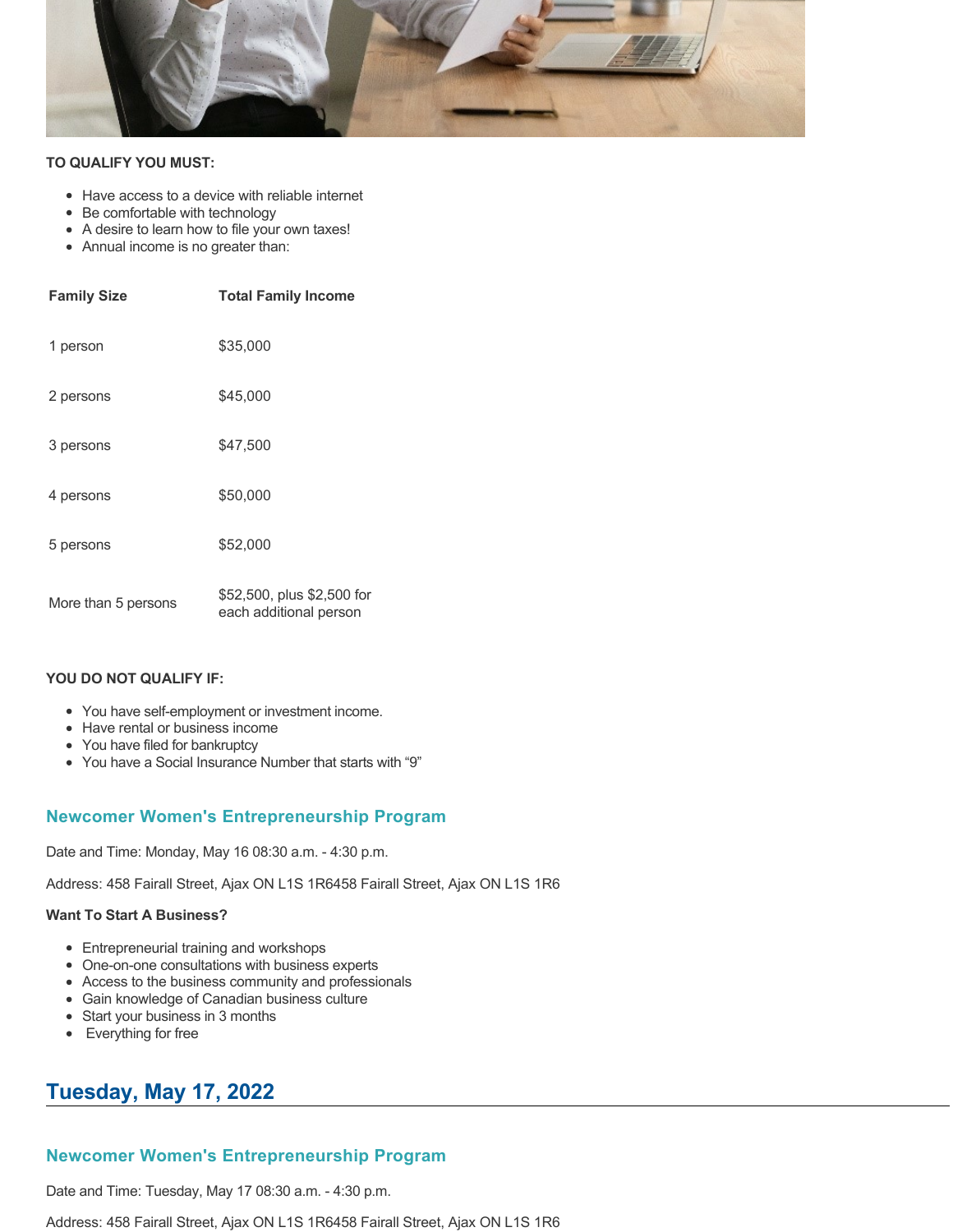### **Want To Start A Business?**

- Entrepreneurial training and workshops
- One-on-one consultations with business experts
- Access to the business community and professionals
- Gain knowledge of Canadian business culture
- Start your business in 3 months
- Everything for free

## **Self Filing Tax Program**

Date and Time: Tuesday, May 17 08:30 a.m. - 4:30 p.m.

## Address: OnlineOnline

Are you interested in learning how to do your own taxes? Our Supported Self-Filing Tax Program can help you with FREE Coaching and Support!



- Have access to a device with reliable internet
- Be comfortable with technology
- A desire to learn how to file your own taxes!
- Annual income is no greater than:

| <b>Family Size</b> | <b>Total Family Income</b> |
|--------------------|----------------------------|
| 1 person           | \$35,000                   |
| 2 persons          | \$45,000                   |
| 3 persons          | \$47,500                   |
| 4 persons          | \$50,000                   |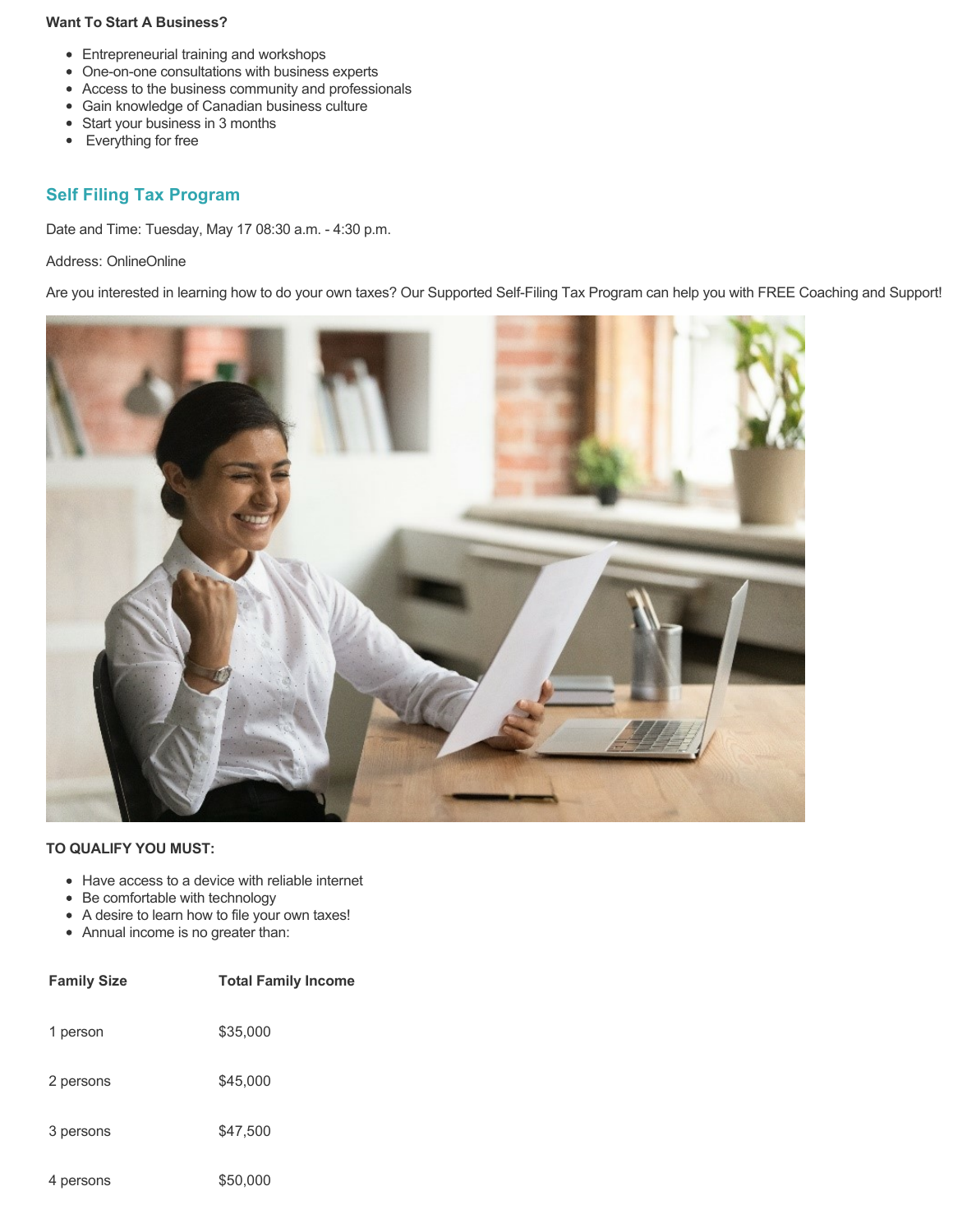5 persons \$52,000

More than 5 persons \$52,500, plus \$2,500 for each additional person

### **YOU DO NOT QUALIFY IF:**

- You have self-employment or investment income.
- Have rental or business income
- You have filed for bankruptcy
- You have a Social Insurance Number that starts with "9"

## **Newcomers Community Kitchen**

Date and Time: Tuesday, May 17 11:00 a.m. - 1:00 p.m.

Address: OnlineOnline

Join us and learn how to:

- Make healthy and new recipes
- Make new friends
- Practice your English



# **Wednesday, May 18, 2022**

**Self Filing Tax Program**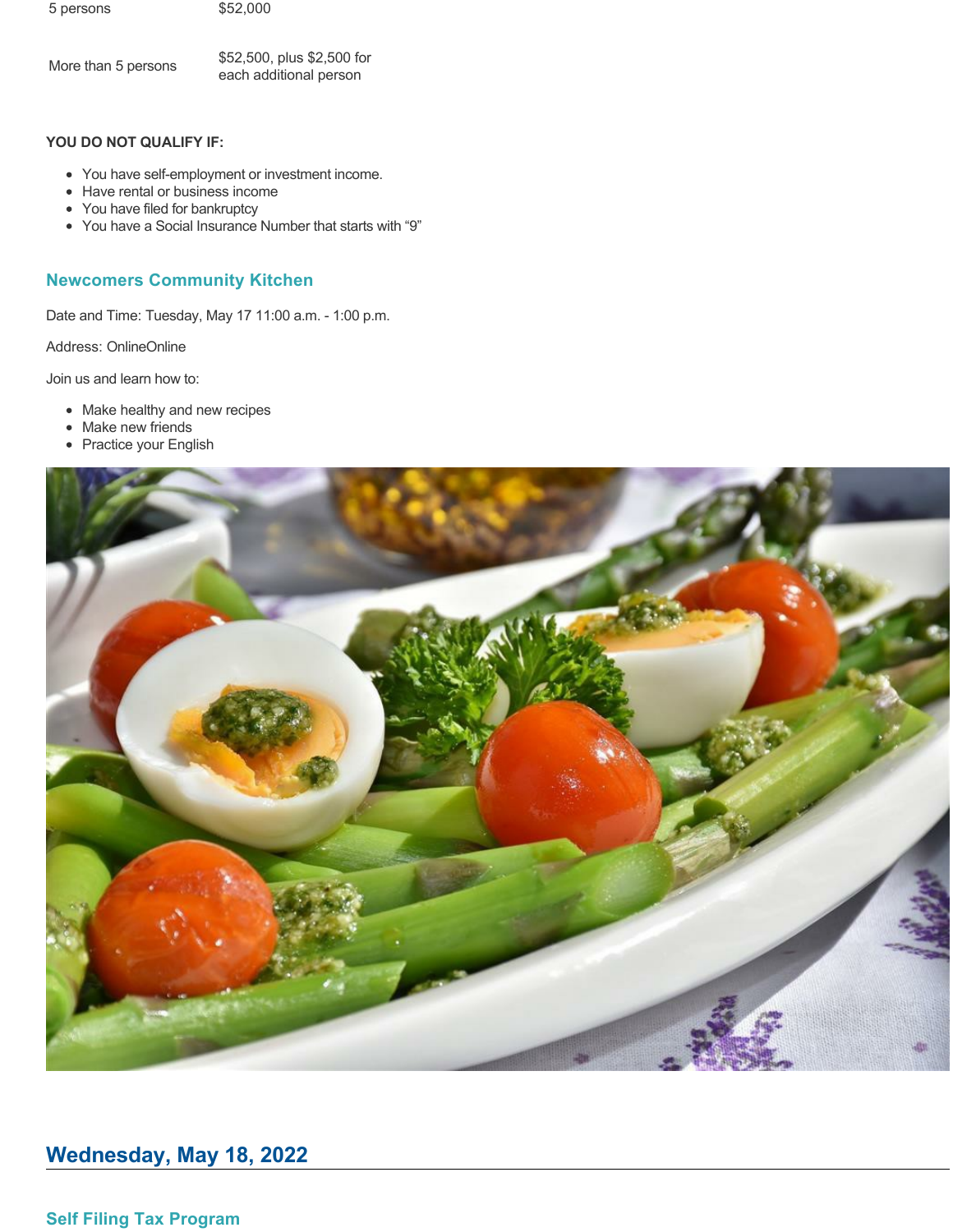### Date and Time: Wednesday, May 18 08:30 a.m. - 4:30 p.m.

#### Address: OnlineOnline

Are you interested in learning how to do your own taxes? Our Supported Self-Filing Tax Program can help you with FREE Coaching and Support!



### **TO QUALIFY YOU MUST:**

- Have access to a device with reliable internet
- Be comfortable with technology
- A desire to learn how to file your own taxes!
- Annual income is no greater than:

| <b>Family Size</b>  | <b>Total Family Income</b>                           |
|---------------------|------------------------------------------------------|
| 1 person            | \$35,000                                             |
| 2 persons           | \$45,000                                             |
| 3 persons           | \$47,500                                             |
| 4 persons           | \$50,000                                             |
| 5 persons           | \$52,000                                             |
| More than 5 persons | \$52,500, plus \$2,500 for<br>each additional person |

### **YOU DO NOT QUALIFY IF:**

- You have self-employment or investment income.
- Have rental or business income
- You have filed for bankruptcy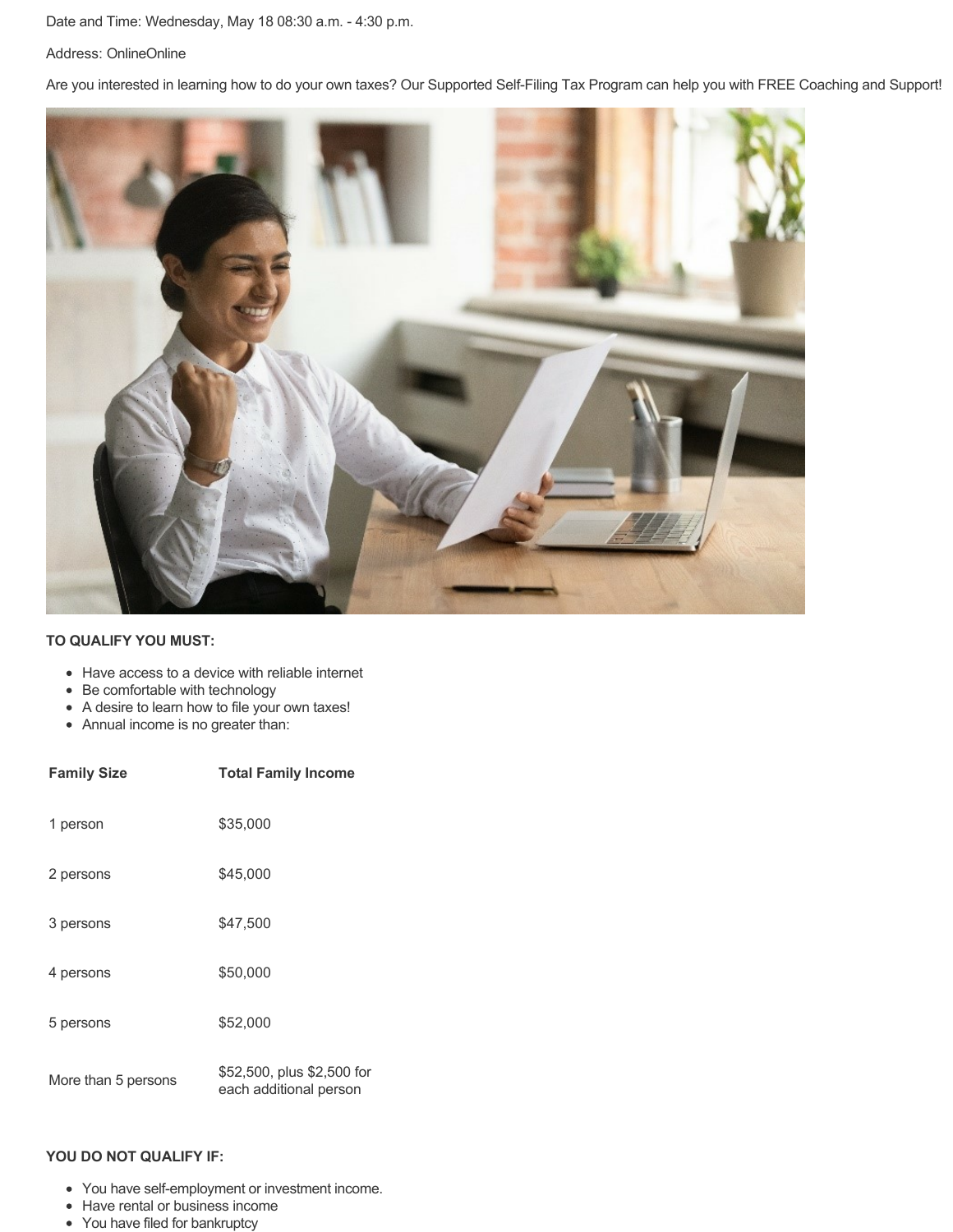You have a Social Insurance Number that starts with "9"

## **Newcomer Women's Entrepreneurship Program**

Date and Time: Wednesday, May 18 08:30 a.m. - 4:30 p.m.

Address: 458 Fairall Street, Ajax ON L1S 1R6458 Fairall Street, Ajax ON L1S 1R6

## **Want To Start A Business?**

- Entrepreneurial training and workshops
- One-on-one consultations with business experts
- Access to the business community and professionals
- Gain knowledge of Canadian business culture
- Start your business in 3 months
- Everything for free

## **TRIEC Mentoring Partnership**

Date and Time: Wednesday, May 18 08:30 a.m. - 4:30 p.m.

Address: OnlineOnline

## **Reconnect with your profession in Canada**

- Are you new to Canada, 5 years or less?
- Do you have 2 years of work experience in your professional field before coming to Canada?
- Are you unemployed or underemployed and wanting to pursue your chosen career in Canada?

TRIEC Mentoring Partnership helps immigrant professionals reconnect with their career with the help of a Mentor in Canada with a similar professional background.

\*\*\*In-person services have been cancelled until further notice.

## **Seniors Group**

Date and Time: Wednesday, May 18 03:00 p.m.

## Address: OnlineOnline

The Community Connections Program helps to integrate Newcomers into Canadian lifestyle, providing them with social supports to ease the transition through a variety of group activities. Newcomers can:

- Practice English Conversation
- Learn about their community
- Meet people from around the world
- Share stories and experiences
- Attend an informative workshop
- Participate in social events
- Develop networks and make new friends
- Join a walking group
- Connect with settlement Canadians

\*In-person programs are suspended until further notice.

## **Ladies' Social for Newcomers**

Date and Time: Wednesday, May 18 06:00 p.m. - 8:00 p.m.

Address: OnlineOnline

Join us for an evening of fun activities and conversations in a welcoming space.

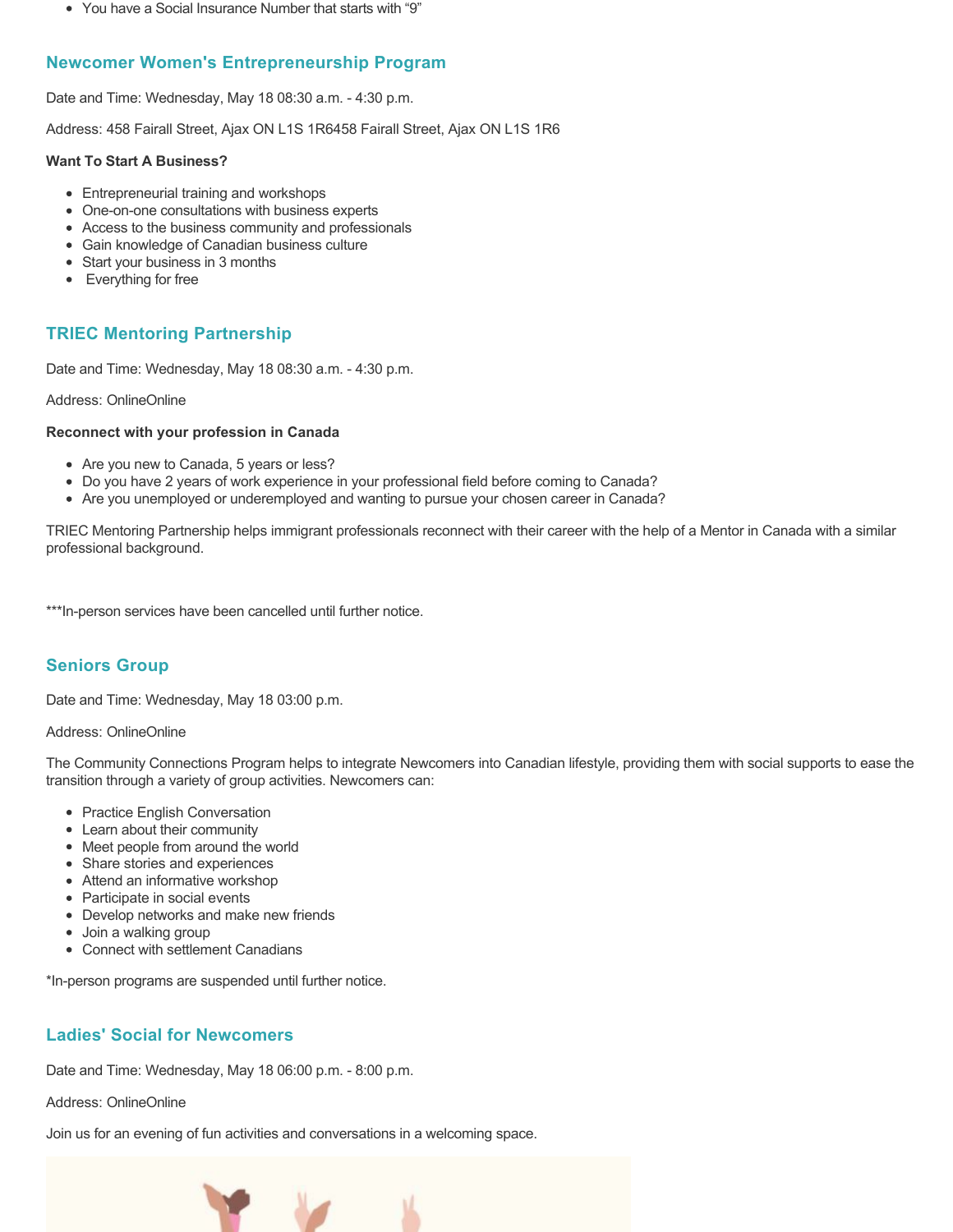

# **Thursday, May 19, 2022**

## **Newcomer Women's Entrepreneurship Program**

Date and Time: Thursday, May 19 08:30 a.m. - 4:30 p.m.

Address: 458 Fairall Street, Ajax ON L1S 1R6458 Fairall Street, Ajax ON L1S 1R6

### **Want To Start A Business?**

- Entrepreneurial training and workshops
- One-on-one consultations with business experts
- Access to the business community and professionals
- Gain knowledge of Canadian business culture
- Start your business in 3 months
- Everything for free

## **Self Filing Tax Program**

Date and Time: Thursday, May 19 08:30 a.m. - 4:30 p.m.

### Address: OnlineOnline

Are you interested in learning how to do your own taxes? Our Supported Self-Filing Tax Program can help you with FREE Coaching and Support!

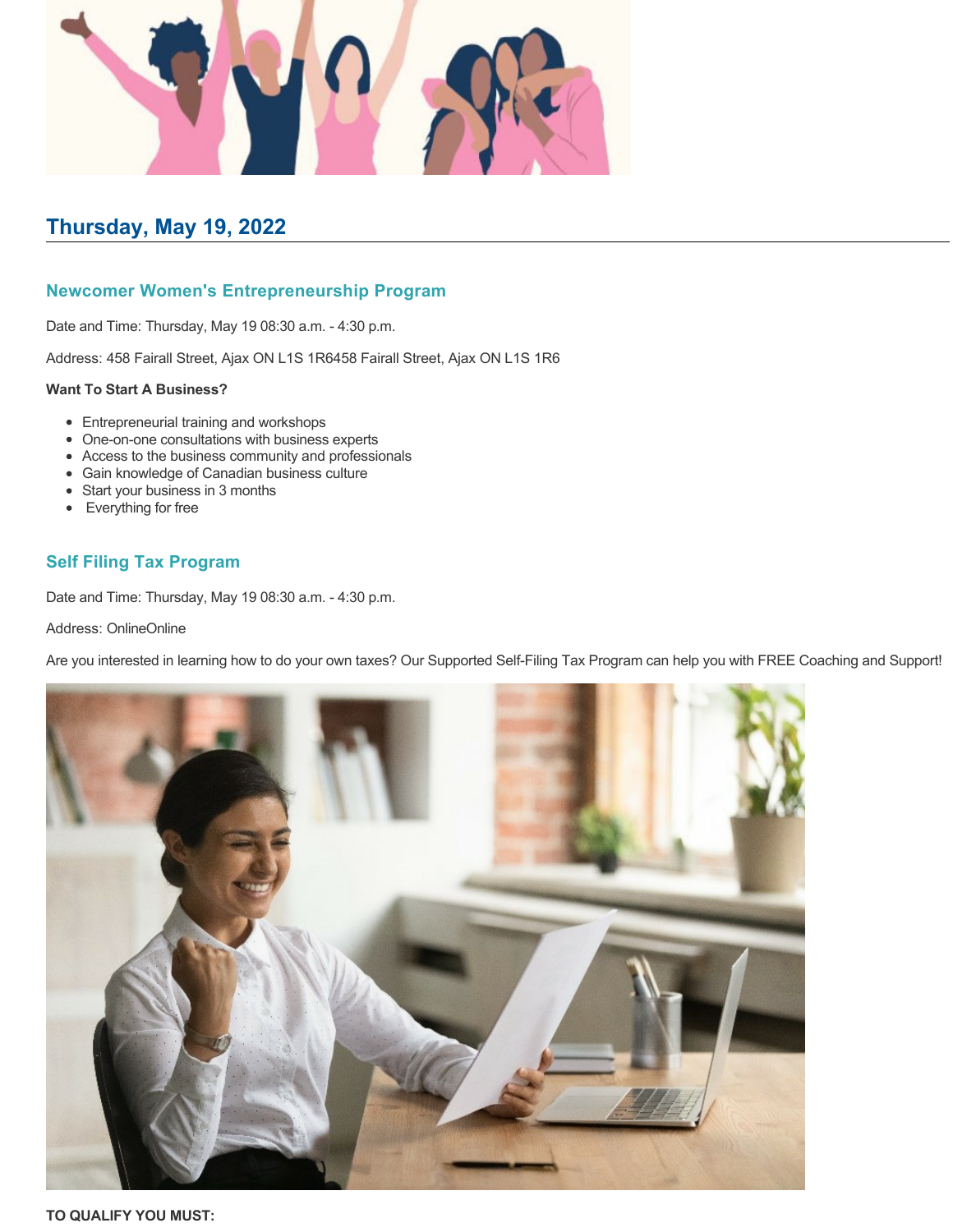- Have access to a device with reliable internet
- Be comfortable with technology
- A desire to learn how to file your own taxes!
- Annual income is no greater than:

| <b>Family Size</b>  | <b>Total Family Income</b>                           |
|---------------------|------------------------------------------------------|
| 1 person            | \$35,000                                             |
| 2 persons           | \$45,000                                             |
| 3 persons           | \$47,500                                             |
| 4 persons           | \$50,000                                             |
| 5 persons           | \$52,000                                             |
| More than 5 persons | \$52,500, plus \$2,500 for<br>each additional person |

- You have self-employment or investment income.
- Have rental or business income
- You have filed for bankruptcy
- You have a Social Insurance Number that starts with "9"

## **What is Service Canada Job Bank**

Date and Time: Thursday, May 19 10:30 a.m. - 11:30 a.m.

Address: Online EventOnline Event

### **Join this educational session with a Service Canada Citizen Services Specialist**

#### **Topics of discussion will include:**

- The benefits of creating a Job Bank account
- Tools available for job searching
- Welcome Centre employment supports

**Session includes a live demonstration on the canada.ca website, how to access the Job Bank and all its tools.**

## **Women's Group**

Date and Time: Thursday, May 19 02:00 p.m. - 4:00 p.m.

Address: OnlineOnline

Do you enjoy interacting with other women?

Join Us Virtually Every Thursday @ 2:00 p.m. and learn About:

- Knitting, crocheting, simple sewing and more.
- Share your creative skills with others.
- Let us have a cup of coffee together, spend time in a friendly and safe environment, while practicing English with the Community Connections Program Volunteers.

## **English Conversation Circle For Newcomers**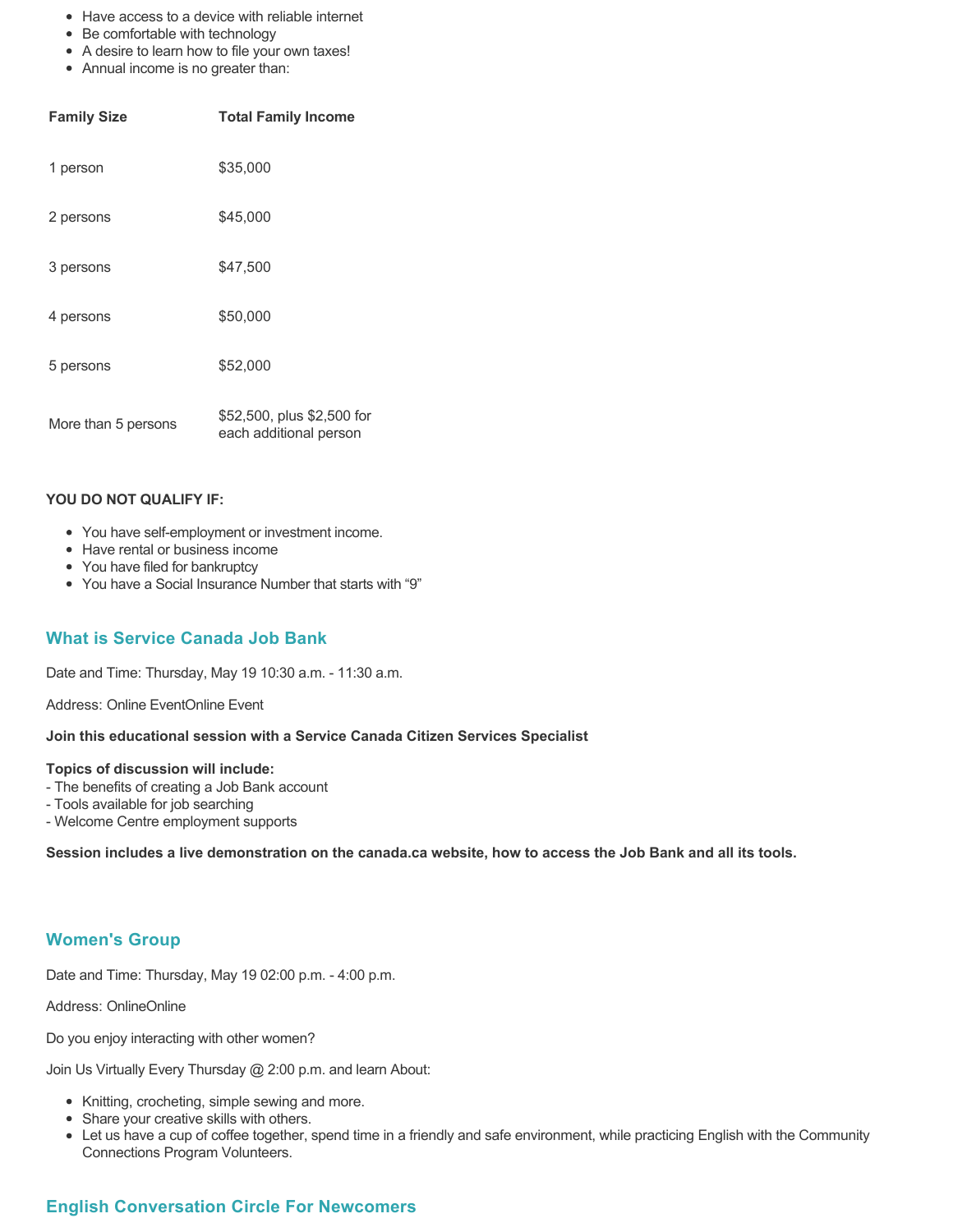Date and Time: Thursday, May 19 06:30 p.m. - 8:00 p.m.

Address: 405 Dundas St W, Whitby, ON L1N 6A1405 Dundas St W, Whitby, ON L1N 6A1

- Practice English
- Meet new people and learn about Canada with the help of volunteers from Community Development Council Durham (CDCD).
- Drop in to this weekly Thursday evening program Whitby Library Main Branch



## **Friday, May 20, 2022**

## **Self Filing Tax Program**

Date and Time: Friday, May 20 08:30 a.m. - 4:30 p.m.

Address: OnlineOnline

Are you interested in learning how to do your own taxes? Our Supported Self-Filing Tax Program can help you with FREE Coaching and Support!

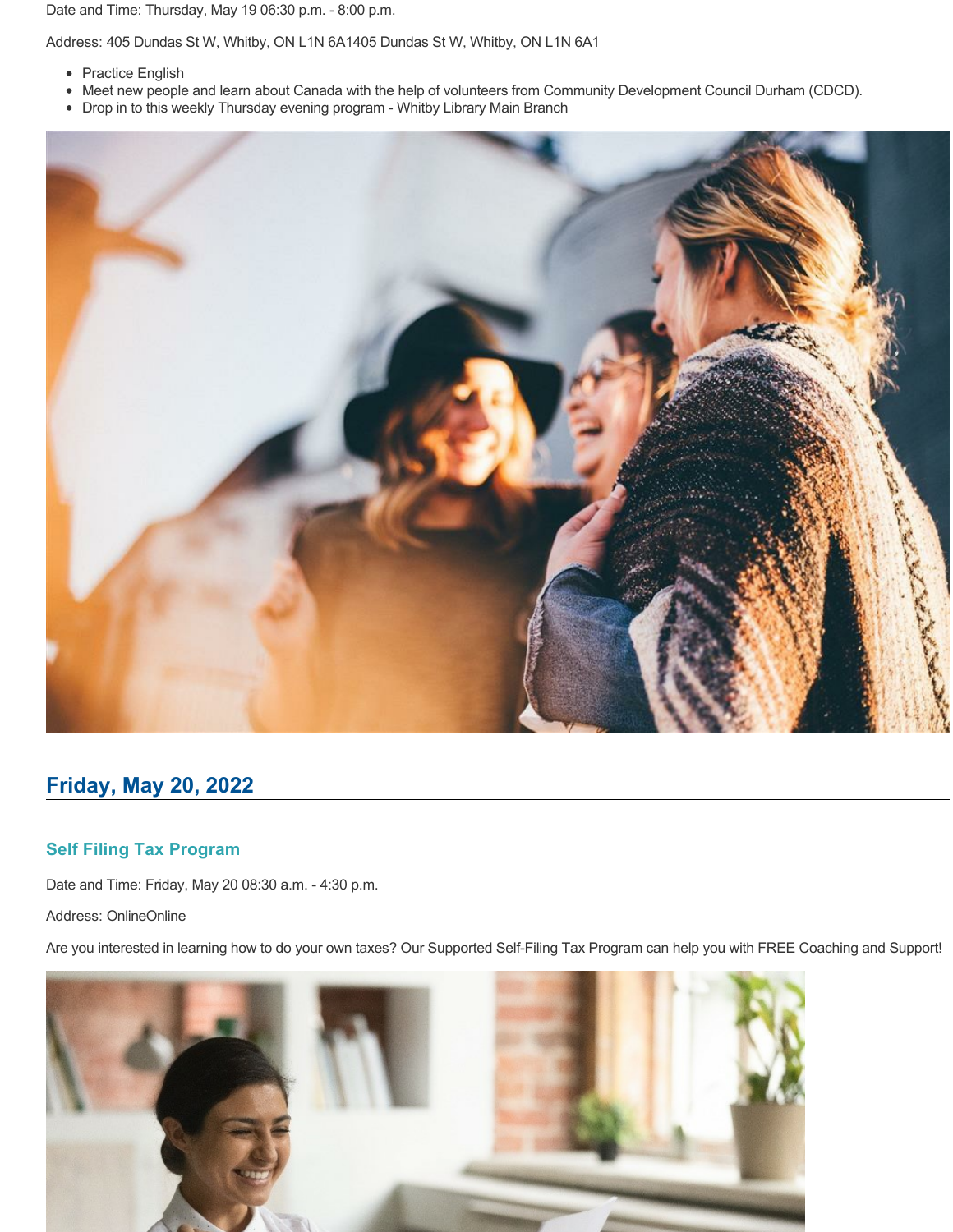

### **TO QUALIFY YOU MUST:**

- Have access to a device with reliable internet
- Be comfortable with technology
- A desire to learn how to file your own taxes!
- Annual income is no greater than:

| <b>Family Size</b>  | <b>Total Family Income</b>                           |
|---------------------|------------------------------------------------------|
| 1 person            | \$35,000                                             |
| 2 persons           | \$45,000                                             |
| 3 persons           | \$47,500                                             |
| 4 persons           | \$50,000                                             |
| 5 persons           | \$52,000                                             |
| More than 5 persons | \$52,500, plus \$2,500 for<br>each additional person |

### **YOU DO NOT QUALIFY IF:**

- You have self-employment or investment income.
- Have rental or business income
- You have filed for bankruptcy
- You have a Social Insurance Number that starts with "9"

## **Newcomer Women's Entrepreneurship Program**

Date and Time: Friday, May 20 08:30 a.m. - 4:30 p.m.

Address: 458 Fairall Street, Ajax ON L1S 1R6458 Fairall Street, Ajax ON L1S 1R6

#### **Want To Start A Business?**

- Entrepreneurial training and workshops
- One-on-one consultations with business experts
- Access to the business community and professionals
- Gain knowledge of Canadian business culture
- Start your business in 3 months
- Everything for free

## **Saturday, May 21, 2022**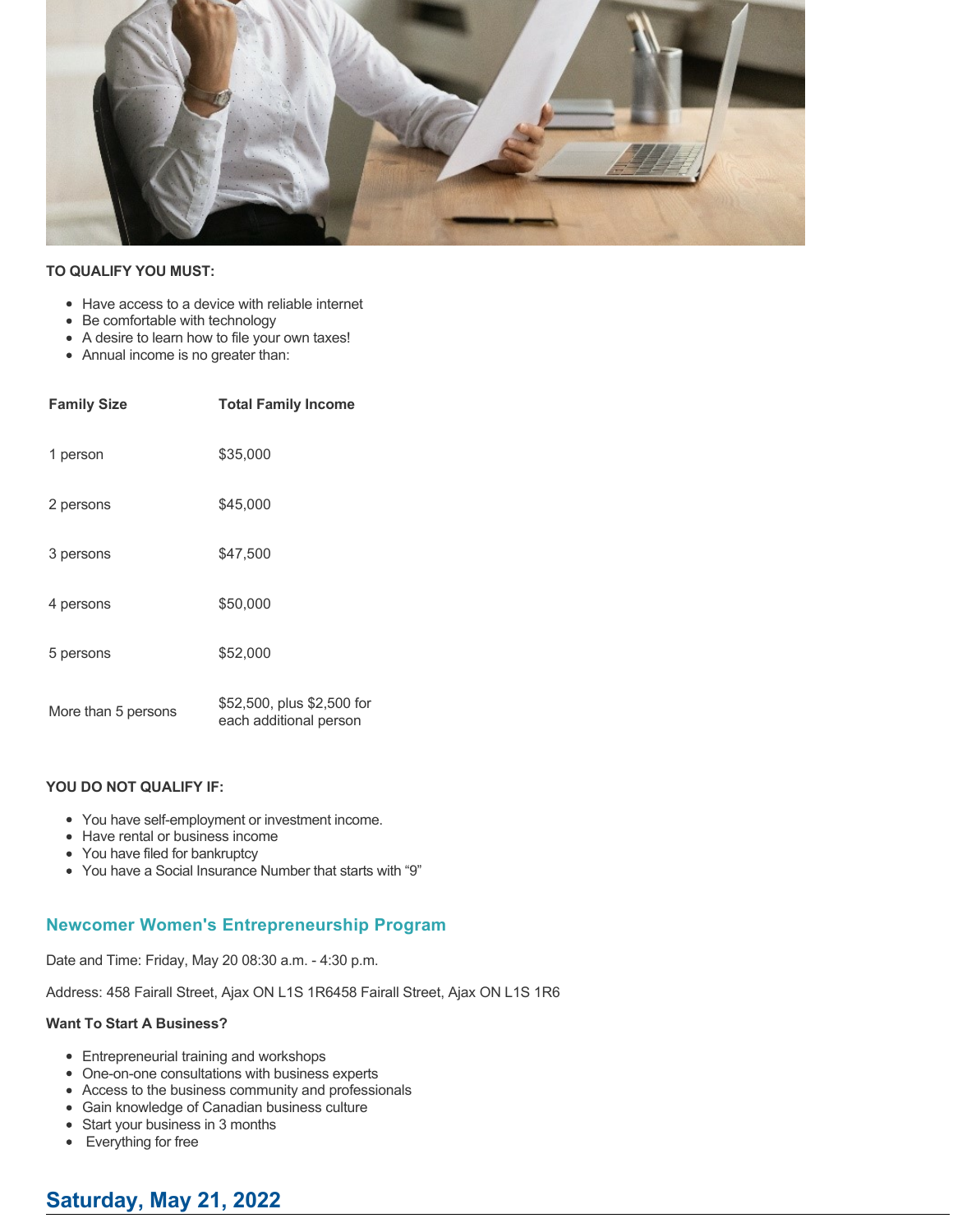## **Self Filing Tax Program**

Date and Time: Saturday, May 21 08:30 a.m. - 4:30 p.m.

Address: OnlineOnline

Are you interested in learning how to do your own taxes? Our Supported Self-Filing Tax Program can help you with FREE Coaching and Support!



## **TO QUALIFY YOU MUST:**

- Have access to a device with reliable internet
- Be comfortable with technology
- A desire to learn how to file your own taxes!
- Annual income is no greater than:

| <b>Family Size</b>  | <b>Total Family Income</b>                           |
|---------------------|------------------------------------------------------|
| 1 person            | \$35,000                                             |
| 2 persons           | \$45,000                                             |
| 3 persons           | \$47,500                                             |
| 4 persons           | \$50,000                                             |
| 5 persons           | \$52,000                                             |
| More than 5 persons | \$52,500, plus \$2,500 for<br>each additional person |

### **YOU DO NOT QUALIFY IF:**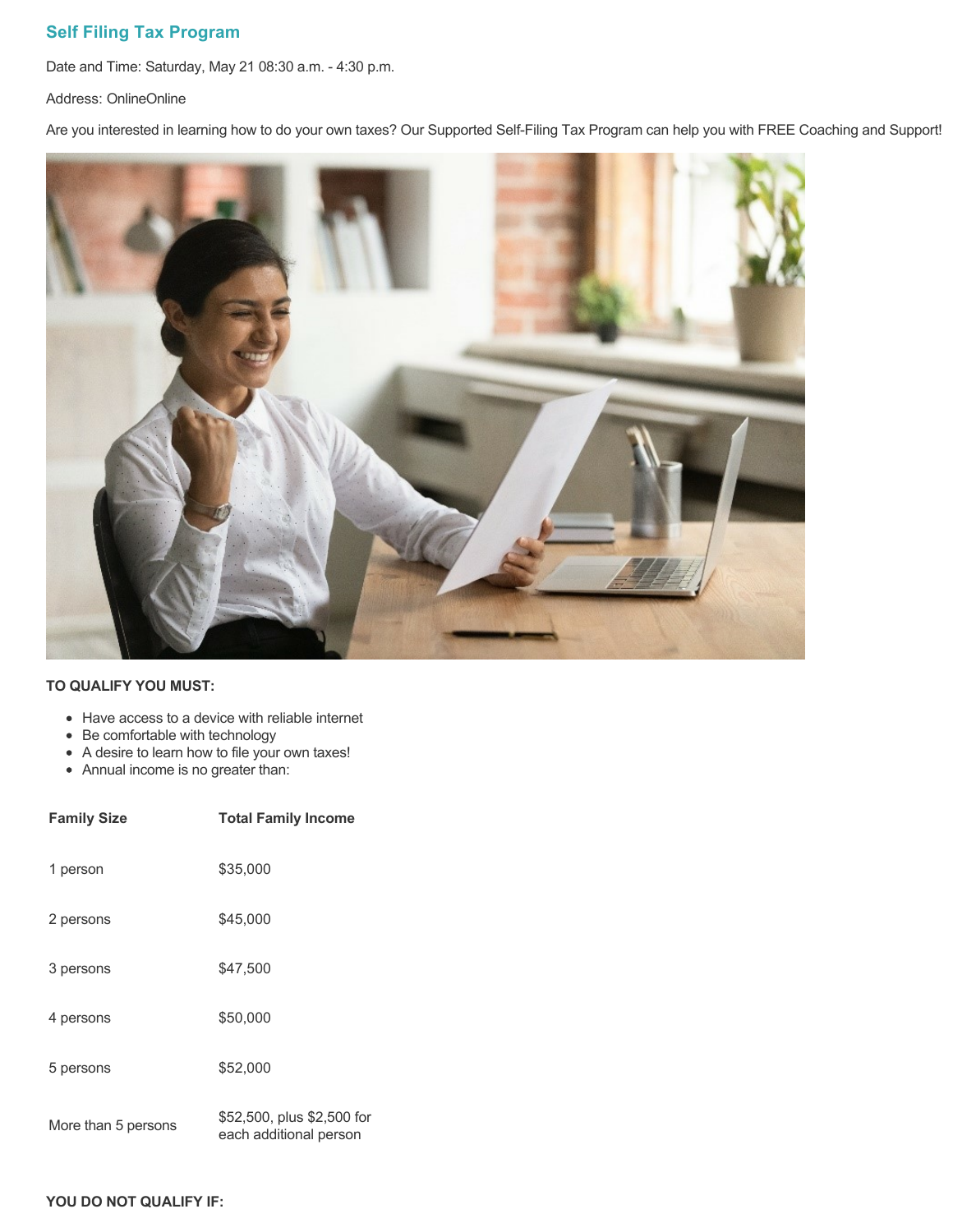- You have self-employment or investment income.
- Have rental or business income
- You have filed for bankruptcy
- You have a Social Insurance Number that starts with "9"

# **Sunday, May 22, 2022**

## **Self Filing Tax Program**

Date and Time: Sunday, May 22 08:30 a.m. - 4:30 p.m.

## Address: OnlineOnline

Are you interested in learning how to do your own taxes? Our Supported Self-Filing Tax Program can help you with FREE Coaching and Support!



- Have access to a device with reliable internet
- Be comfortable with technology
- A desire to learn how to file your own taxes!
- Annual income is no greater than:

| <b>Family Size</b> | <b>Total Family Income</b> |
|--------------------|----------------------------|
| 1 person           | \$35,000                   |
| 2 persons          | \$45,000                   |
| 3 persons          | \$47,500                   |
| 4 persons          | \$50,000                   |
| 5 persons          | \$52,000                   |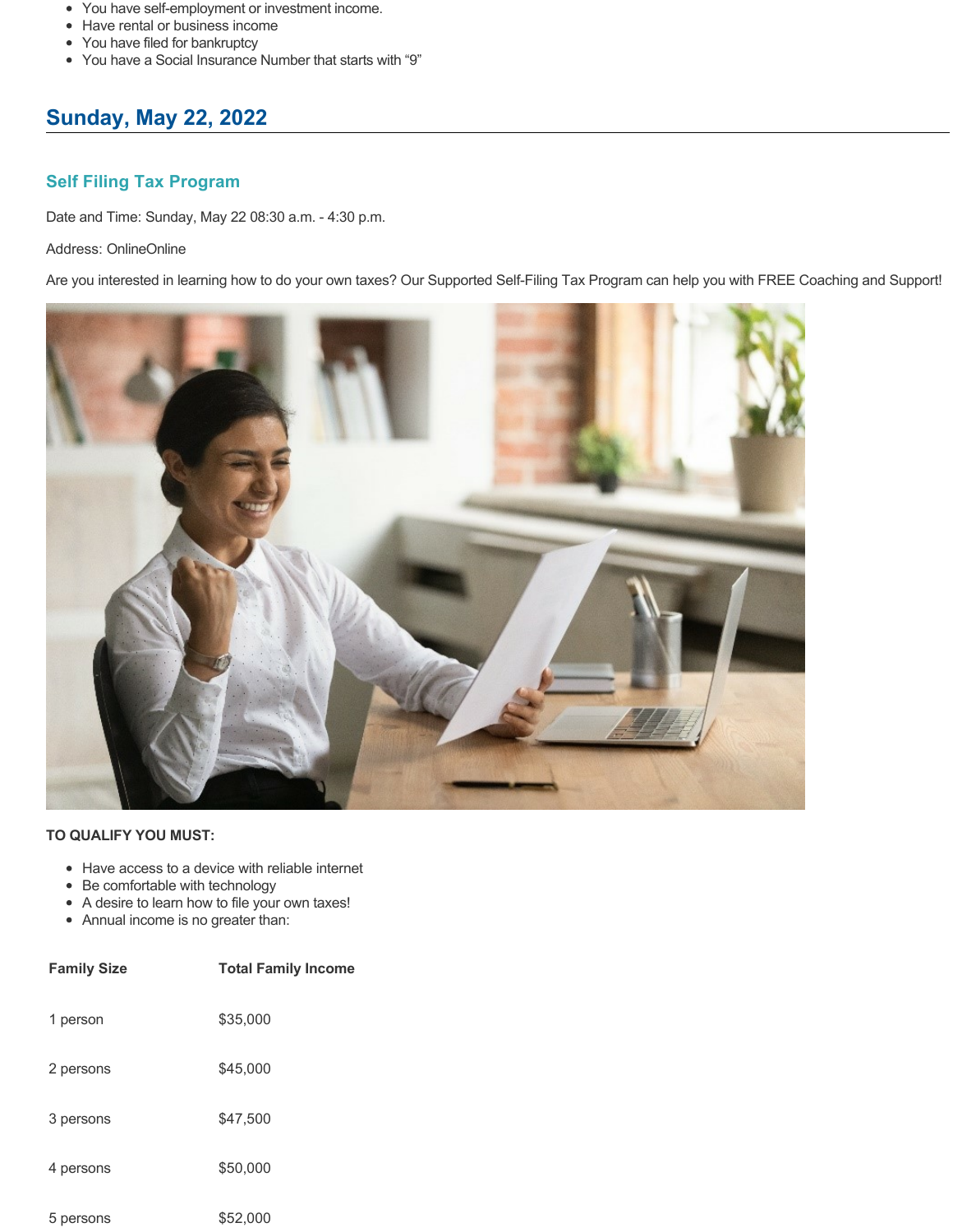- You have self-employment or investment income.
- Have rental or business income
- You have filed for bankruptcy
- You have a Social Insurance Number that starts with "9"

# **Monday, May 23, 2022**

## **Self Filing Tax Program**

Date and Time: Monday, May 23 08:30 a.m. - 4:30 p.m.

Address: OnlineOnline

Are you interested in learning how to do your own taxes? Our Supported Self-Filing Tax Program can help you with FREE Coaching and Support!



### **TO QUALIFY YOU MUST:**

- Have access to a device with reliable internet
- Be comfortable with technology
- A desire to learn how to file your own taxes!
- Annual income is no greater than:

| <b>Family Size</b> | <b>Total Family Income</b> |
|--------------------|----------------------------|
| 1 person           | \$35,000                   |

2 persons \$45,000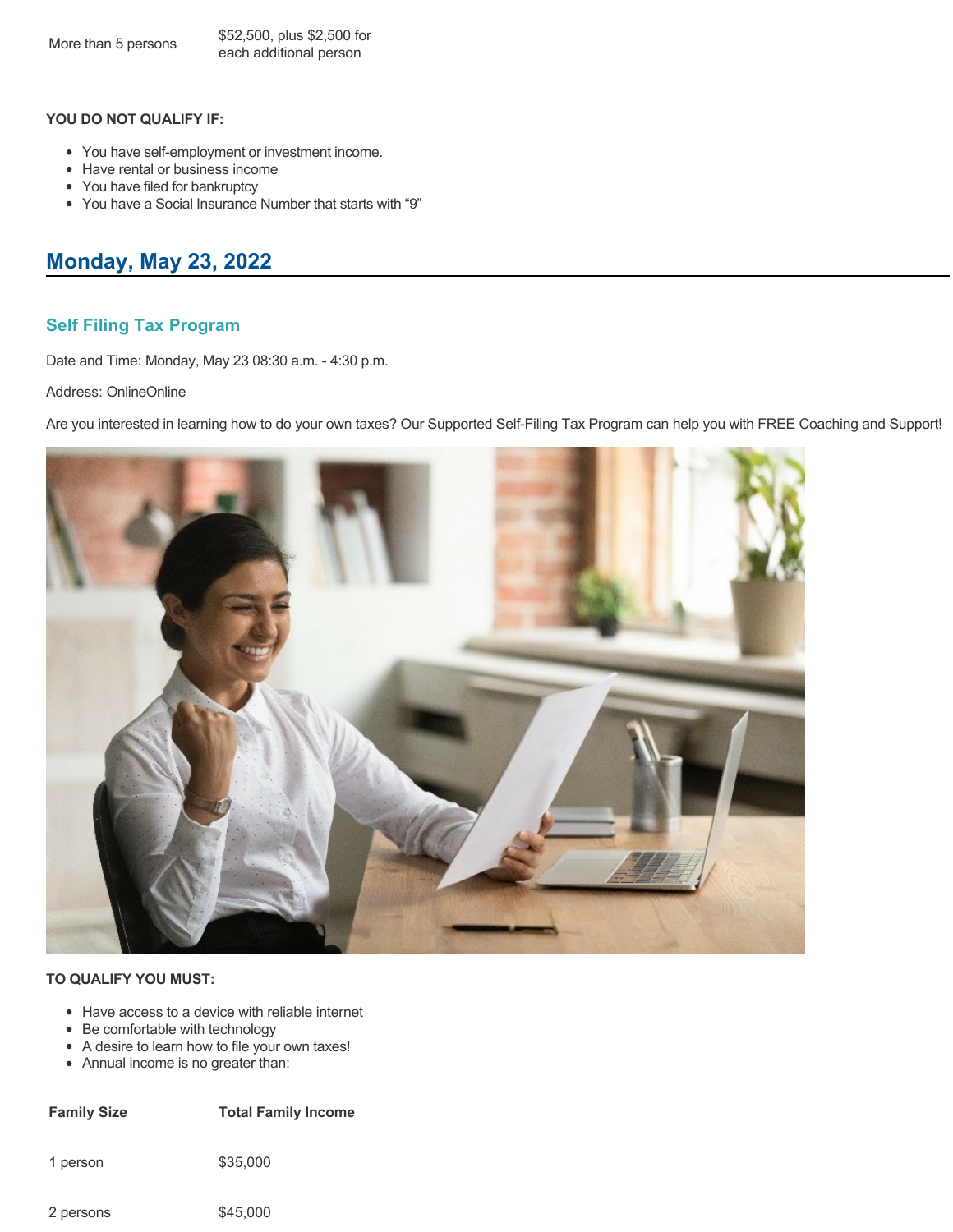| 3 persons           | \$47,500                                             |
|---------------------|------------------------------------------------------|
| 4 persons           | \$50,000                                             |
| 5 persons           | \$52,000                                             |
| More than 5 persons | \$52,500, plus \$2,500 for<br>each additional person |

- You have self-employment or investment income.
- Have rental or business income
- You have filed for bankruptcy
- You have a Social Insurance Number that starts with "9"

## **Newcomer Women's Entrepreneurship Program**

Date and Time: Monday, May 23 08:30 a.m. - 4:30 p.m.

Address: 458 Fairall Street, Ajax ON L1S 1R6458 Fairall Street, Ajax ON L1S 1R6

### **Want To Start A Business?**

- Entrepreneurial training and workshops
- One-on-one consultations with business experts
- Access to the business community and professionals
- Gain knowledge of Canadian business culture
- Start your business in 3 months
- Everything for free

# **Tuesday, May 24, 2022**

## **Newcomer Women's Entrepreneurship Program**

Date and Time: Tuesday, May 24 08:30 a.m. - 4:30 p.m.

Address: 458 Fairall Street, Ajax ON L1S 1R6458 Fairall Street, Ajax ON L1S 1R6

### **Want To Start A Business?**

- Entrepreneurial training and workshops
- One-on-one consultations with business experts
- Access to the business community and professionals
- Gain knowledge of Canadian business culture
- Start your business in 3 months
- Everything for free

## **Self Filing Tax Program**

Date and Time: Tuesday, May 24 08:30 a.m. - 4:30 p.m.

Address: OnlineOnline

Are you interested in learning how to do your own taxes? Our Supported Self-Filing Tax Program can help you with FREE Coaching and Support!



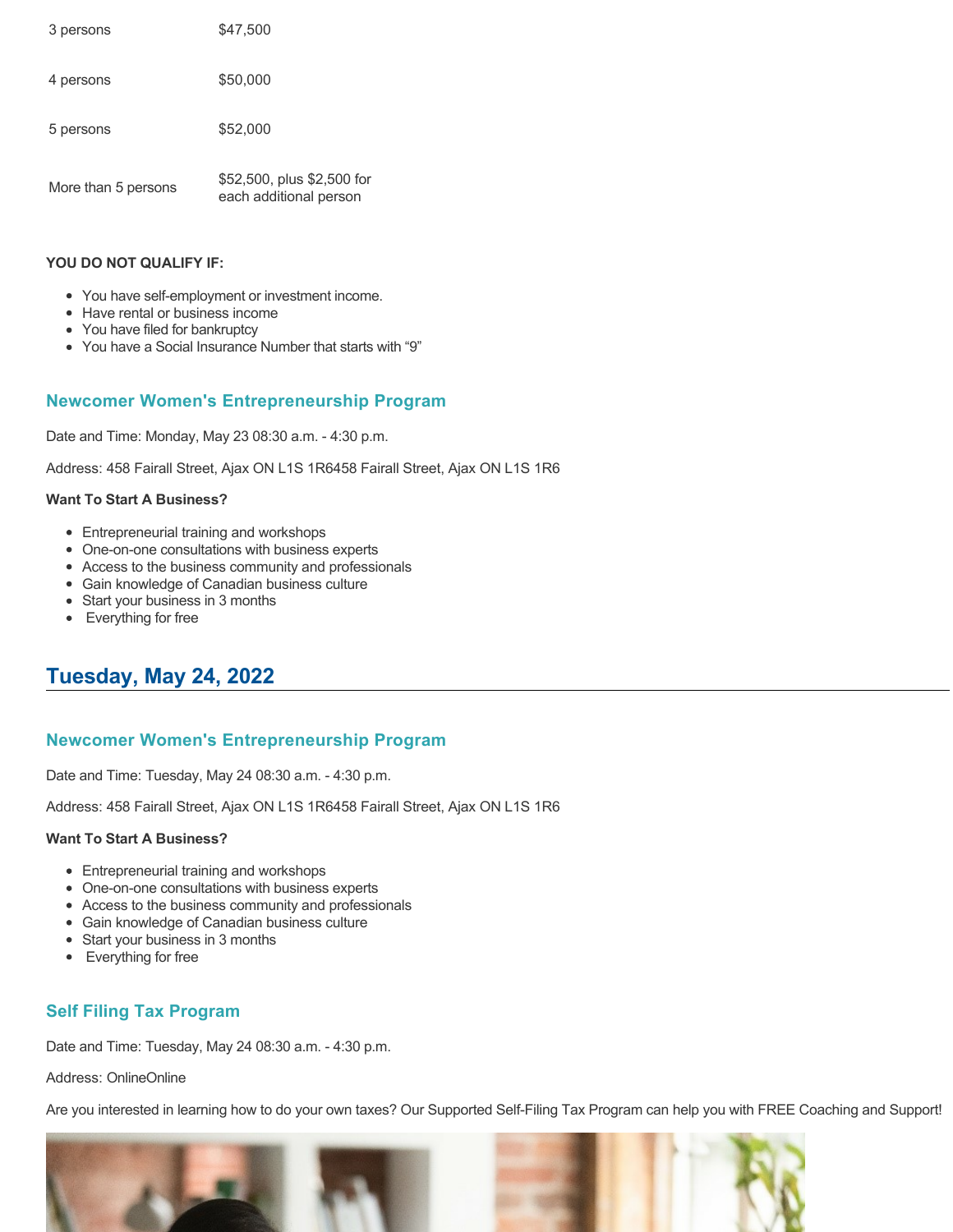

### **TO QUALIFY YOU MUST:**

- Have access to a device with reliable internet
- Be comfortable with technology
- A desire to learn how to file your own taxes!
- Annual income is no greater than:

| <b>Family Size</b>  | <b>Total Family Income</b>                           |
|---------------------|------------------------------------------------------|
| 1 person            | \$35,000                                             |
| 2 persons           | \$45,000                                             |
| 3 persons           | \$47.500                                             |
| 4 persons           | \$50,000                                             |
| 5 persons           | \$52,000                                             |
| More than 5 persons | \$52,500, plus \$2,500 for<br>each additional person |

#### **YOU DO NOT QUALIFY IF:**

- You have self-employment or investment income.
- Have rental or business income
- You have filed for bankruptcy
- You have a Social Insurance Number that starts with "9"

## **Job Search Workshops**

Date and Time: Tuesday, May 24 09:00 a.m. - 12:30 p.m.

Address: OnlineOnline

#### **Learn what Canadian employers want newcomers to know about getting a job in Canada!**

Are you looking for information on how to enter your occupation field in Canada?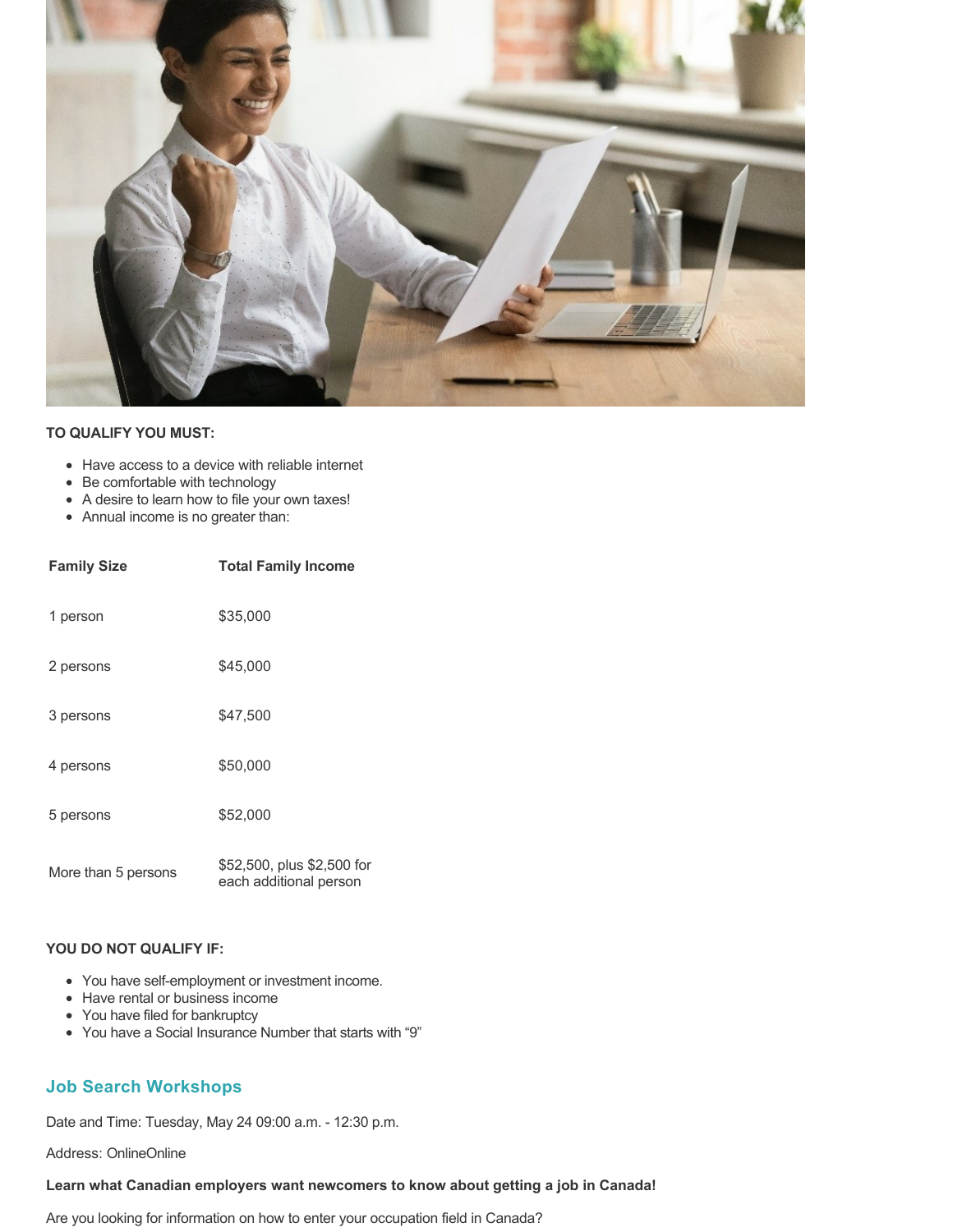### JSW OFFERS YOU:

## **Employment needs assessment by trained Assessors**

- 1-on-1 job search coaching
- Pre-employment workshops conducted in a computerized environment
- Specialists who understand the job search needs of people new to Canada
- Personalized Action Plan
- An environment to learn about job search strategies and Canadian business perspective

## **Who can participate?**

Individuals new to Canada who are ready, willing and able to work and able to communicate in the English language, permanent residents, convention refugees or live-in-caregivers.

# **Wednesday, May 25, 2022**

## **TRIEC Mentoring Partnership**

Date and Time: Wednesday, May 25 08:30 a.m. - 4:30 p.m.

## Address: OnlineOnline

## **Reconnect with your profession in Canada**

- Are you new to Canada, 5 years or less?
- Do you have 2 years of work experience in your professional field before coming to Canada?
- Are you unemployed or underemployed and wanting to pursue your chosen career in Canada?

TRIEC Mentoring Partnership helps immigrant professionals reconnect with their career with the help of a Mentor in Canada with a similar professional background.

\*\*\*In-person services have been cancelled until further notice.

## **Newcomer Women's Entrepreneurship Program**

Date and Time: Wednesday, May 25 08:30 a.m. - 4:30 p.m.

Address: 458 Fairall Street, Ajax ON L1S 1R6458 Fairall Street, Ajax ON L1S 1R6

## **Want To Start A Business?**

- Entrepreneurial training and workshops
- One-on-one consultations with business experts
- Access to the business community and professionals
- Gain knowledge of Canadian business culture
- Start your business in 3 months
- Everything for free

## **Self Filing Tax Program**

Date and Time: Wednesday, May 25 08:30 a.m. - 4:30 p.m.

Address: OnlineOnline

Are you interested in learning how to do your own taxes? Our Supported Self-Filing Tax Program can help you with FREE Coaching and Support!

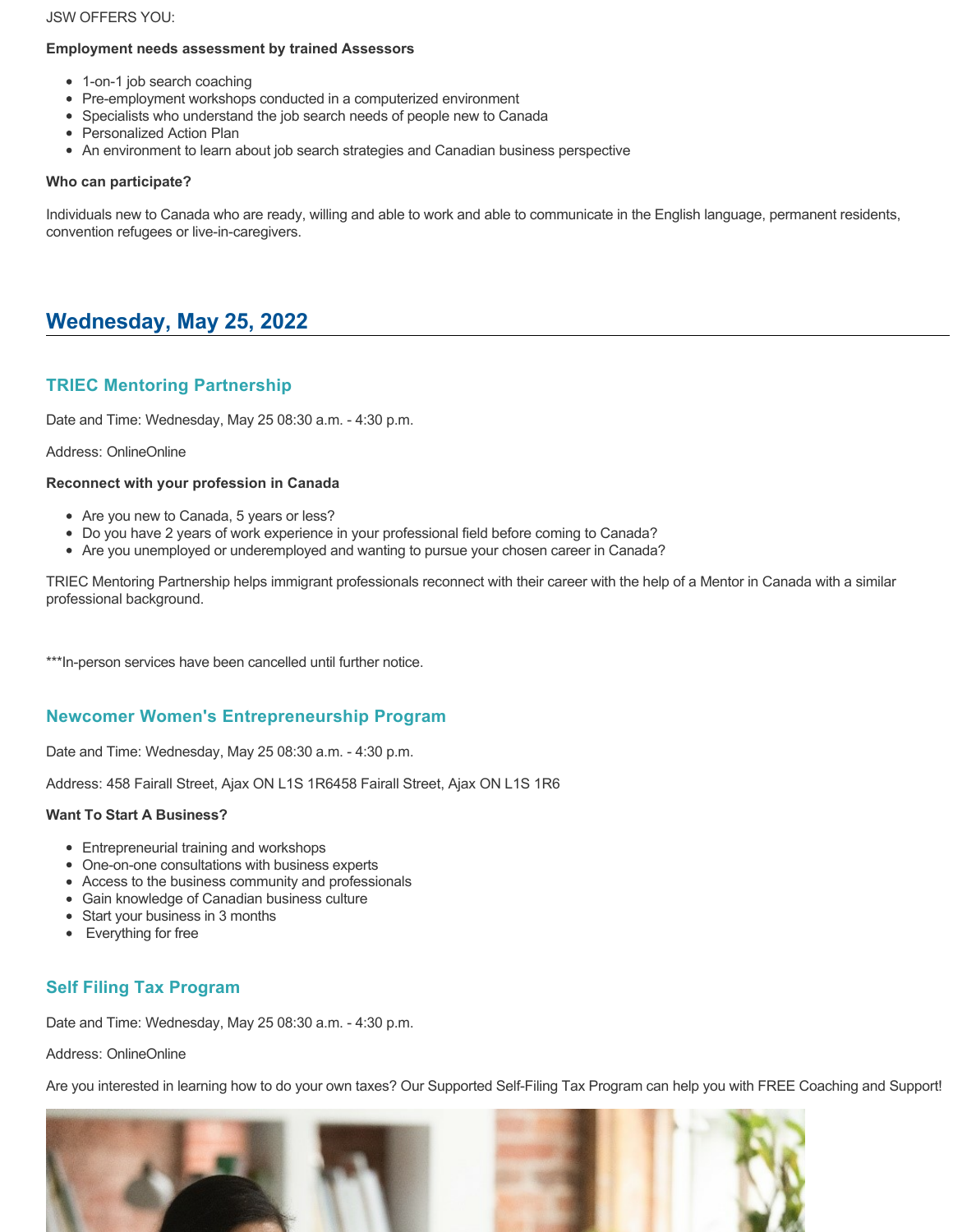

### **TO QUALIFY YOU MUST:**

- Have access to a device with reliable internet
- Be comfortable with technology
- A desire to learn how to file your own taxes!
- Annual income is no greater than:

| <b>Family Size</b>  | <b>Total Family Income</b>                           |
|---------------------|------------------------------------------------------|
| 1 person            | \$35,000                                             |
| 2 persons           | \$45,000                                             |
| 3 persons           | \$47,500                                             |
| 4 persons           | \$50,000                                             |
| 5 persons           | \$52,000                                             |
| More than 5 persons | \$52,500, plus \$2,500 for<br>each additional person |

### **YOU DO NOT QUALIFY IF:**

- You have self-employment or investment income.
- Have rental or business income
- You have filed for bankruptcy
- You have a Social Insurance Number that starts with "9"

## **Job Search Workshops**

Date and Time: Wednesday, May 25 09:00 a.m. - 12:30 p.m.

Address: OnlineOnline

### **Learn what Canadian employers want newcomers to know about getting a job in Canada!**

Are you looking for information on how to enter your occupation field in Canada?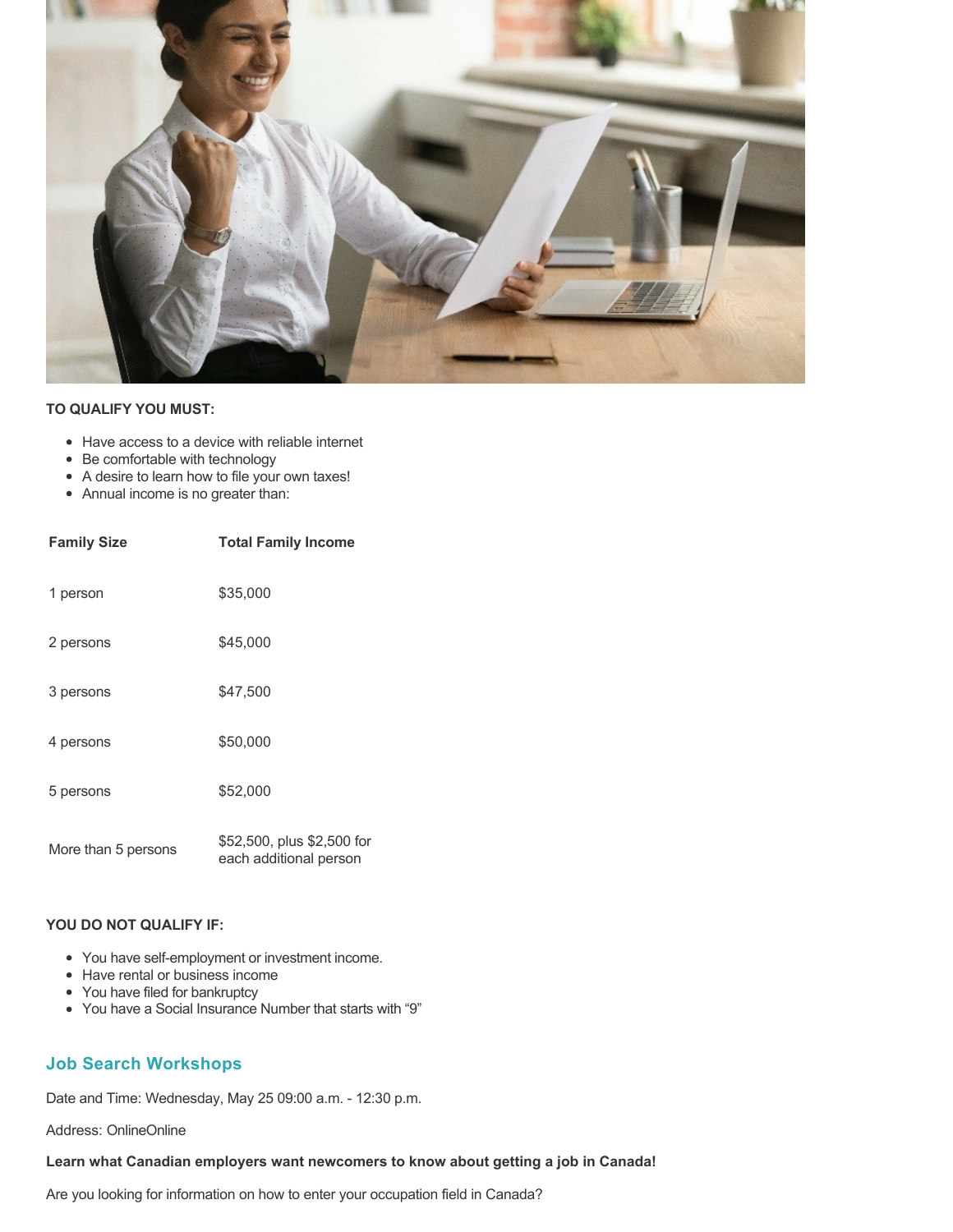#### JSW OFFERS YOU:

### **Employment needs assessment by trained Assessors**

- 1-on-1 job search coaching
- Pre-employment workshops conducted in a computerized environment
- Specialists who understand the job search needs of people new to Canada
- Personalized Action Plan
- An environment to learn about job search strategies and Canadian business perspective

## **Who can participate?**

Individuals new to Canada who are ready, willing and able to work and able to communicate in the English language, permanent residents, convention refugees or live-in-caregivers.

## **Seniors Group**

Date and Time: Wednesday, May 25 03:00 p.m.

## Address: OnlineOnline

The Community Connections Program helps to integrate Newcomers into Canadian lifestyle, providing them with social supports to ease the transition through a variety of group activities. Newcomers can:

- Practice English Conversation
- Learn about their community
- Meet people from around the world
- Share stories and experiences
- Attend an informative workshop
- Participate in social events
- Develop networks and make new friends
- Join a walking group
- Connect with settlement Canadians

\*In-person programs are suspended until further notice.

## **Jewish Heritage Month Celebration**

Date and Time: Wednesday, May 25 06:30 p.m. - 8:30 p.m.

Address: Ajax Public Library, 55 Harwood Ave S / Virtual on ZoomAjax Public Library, 55 Harwood Ave S / Virtual on Zoom

### **Appropriate for all ages. Attend in-person Main Branch or online via Zoom. Advanced registration required. Free of charge.**

Join us to celebrate Jewish Heritage Month with two special guest lectures from Rabbi Printz, the spiritual leader of B'Nai Shalom V'Tikvah synagogue and Ronald King, President of the synagogue. The event will also feature a performance by musical guests Oy to the World. Snacks and refreshments will be provided. All are welcome!

- **6:30pm: Musical Guests: Oy to the World**
- **7:00-7:15pm: Ronald King: Excuse Me: Are You Jewish?** The reply to this question might not be as straightforward as you may think! Join us for a thought provoking examination of the answer to the question: Exactly who are members of the Jewish people? Ronald King, President of B'Nai Shalom v'Tikvah, a Reform Jewish Congregation in Ajax, promises answers that may astound you!
- **7:15-8:00pm: Rabbi Printz: When You Can't (or shouldn't) Forgive** Our society puts a lot of pressure on people to forgive those who have wronged them, especially if clear remorse is expressed. The Jewish approach to forgiveness is more nuanced. While forgiveness is encouraged, Jewish tradition recognizes that forgiving is often a complicated act. Judaism doesn't preach a binary view of forgiveness – there is an entire world between "I forgive" and "I will not forgive." Judaism offers a path forward for both the offender and the person they've hurt, one that is rooted in compassion for our imperfect human nature.
- **8:00-8:15pm: Q&A with Rabbi Printz and Ronald King**
- **8:15-8:30pm: Musical Guests: Oy to the World**

# **Thursday, May 26, 2022**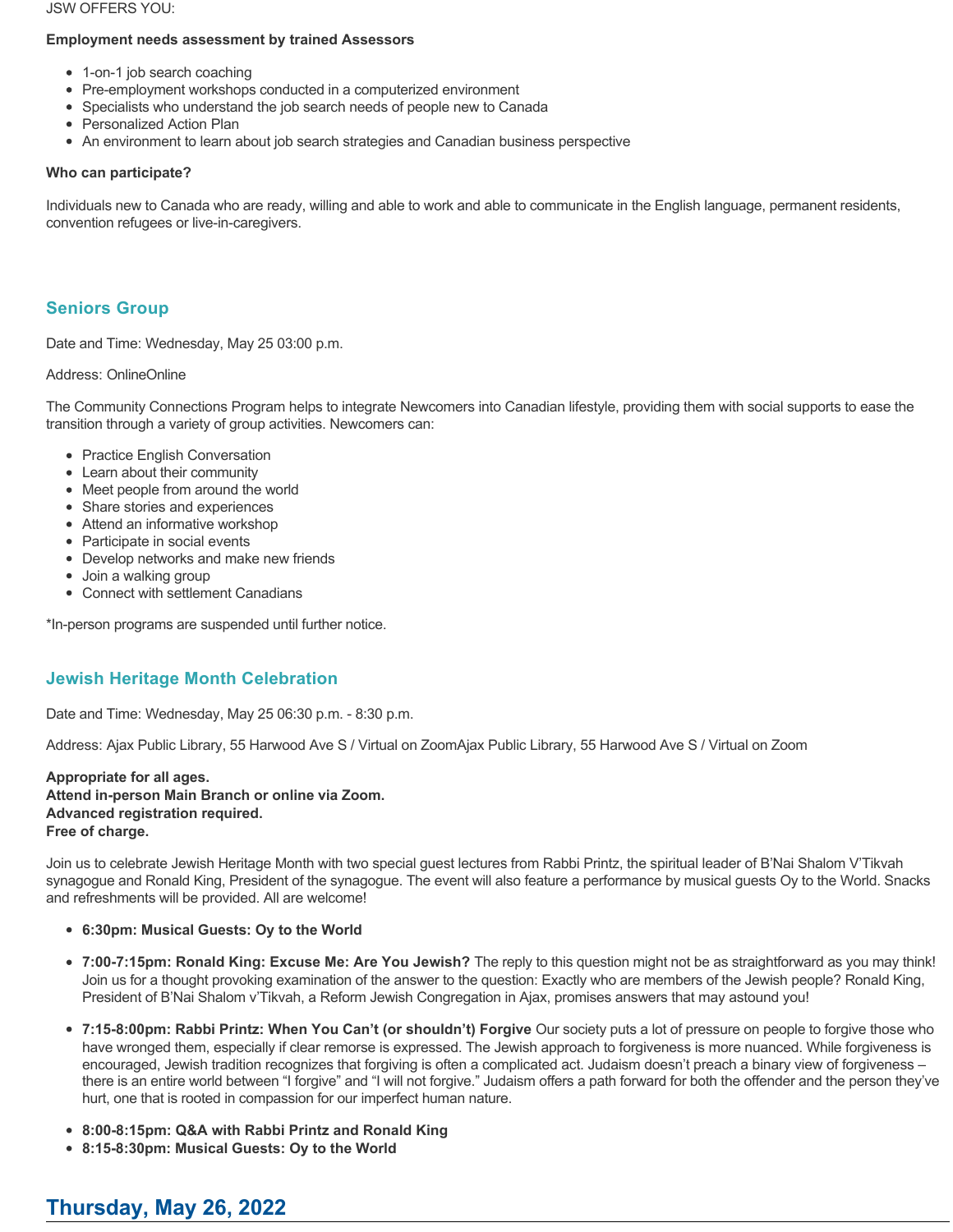## **Self Filing Tax Program**

Date and Time: Thursday, May 26 08:30 a.m. - 4:30 p.m.

Address: OnlineOnline

Are you interested in learning how to do your own taxes? Our Supported Self-Filing Tax Program can help you with FREE Coaching and Support!



### **TO QUALIFY YOU MUST:**

- Have access to a device with reliable internet
- Be comfortable with technology
- A desire to learn how to file your own taxes!
- Annual income is no greater than:

| <b>Family Size</b>  | <b>Total Family Income</b>                           |
|---------------------|------------------------------------------------------|
| 1 person            | \$35,000                                             |
| 2 persons           | \$45,000                                             |
| 3 persons           | \$47.500                                             |
| 4 persons           | \$50,000                                             |
| 5 persons           | \$52,000                                             |
| More than 5 persons | \$52,500, plus \$2,500 for<br>each additional person |

### **YOU DO NOT QUALIFY IF:**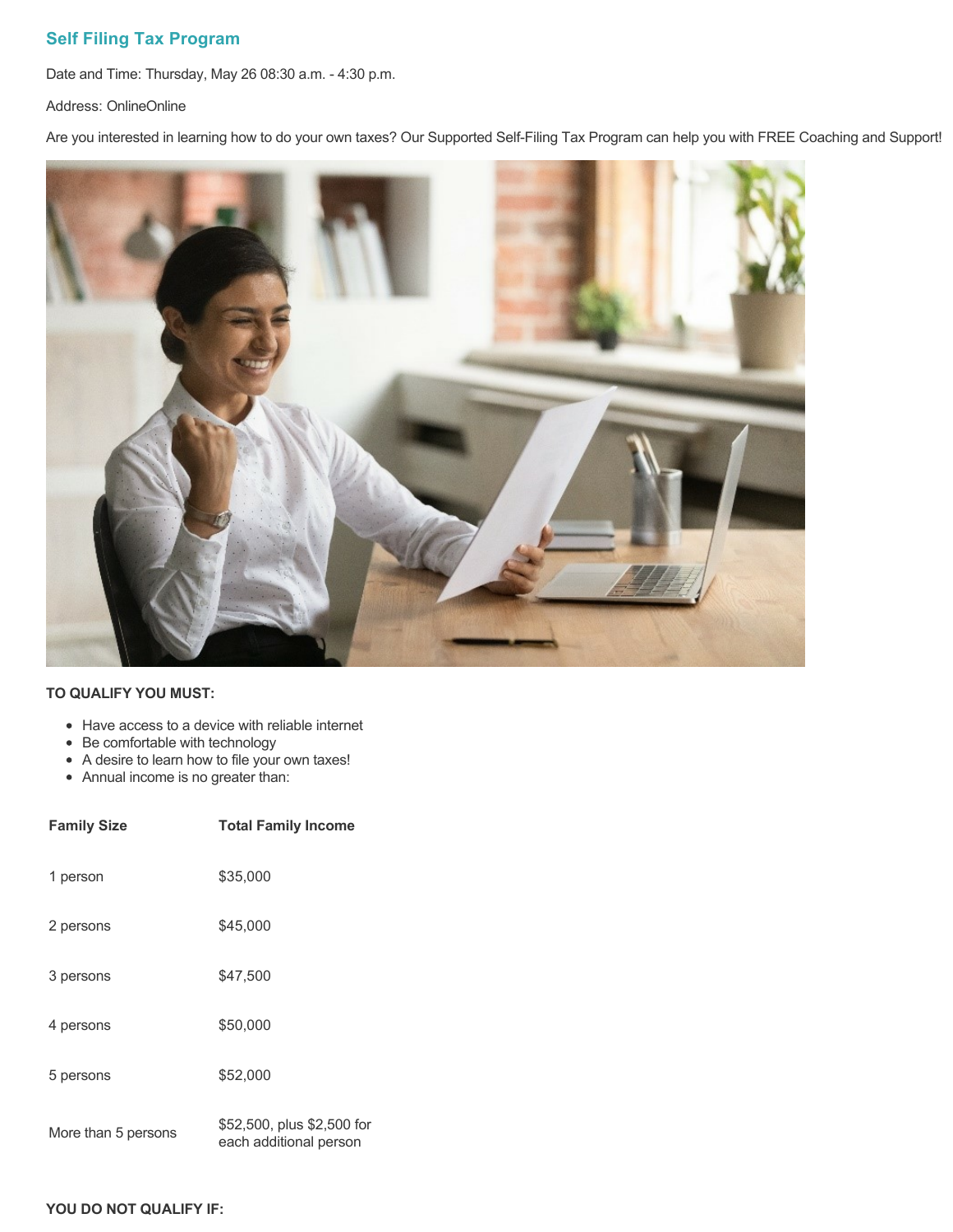- You have self-employment or investment income.
- Have rental or business income
- You have filed for bankruptcy
- You have a Social Insurance Number that starts with "9"

## **Newcomer Women's Entrepreneurship Program**

Date and Time: Thursday, May 26 08:30 a.m. - 4:30 p.m.

Address: 458 Fairall Street, Ajax ON L1S 1R6458 Fairall Street, Ajax ON L1S 1R6

#### **Want To Start A Business?**

- Entrepreneurial training and workshops
- One-on-one consultations with business experts
- Access to the business community and professionals
- Gain knowledge of Canadian business culture
- Start your business in 3 months
- Everything for free

## **Job Search Workshops**

Date and Time: Thursday, May 26 09:00 a.m. - 12:30 p.m.

Address: OnlineOnline

### **Learn what Canadian employers want newcomers to know about getting a job in Canada!**

Are you looking for information on how to enter your occupation field in Canada?

#### JSW OFFERS YOU:

#### **Employment needs assessment by trained Assessors**

- 1-on-1 job search coaching
- Pre-employment workshops conducted in a computerized environment
- Specialists who understand the job search needs of people new to Canada
- Personalized Action Plan
- An environment to learn about job search strategies and Canadian business perspective

#### **Who can participate?**

Individuals new to Canada who are ready, willing and able to work and able to communicate in the English language, permanent residents, convention refugees or live-in-caregivers.

## **Women's Group**

Date and Time: Thursday, May 26 02:00 p.m. - 4:00 p.m.

Address: OnlineOnline

Do you enjoy interacting with other women?

Join Us Virtually Every Thursday @ 2:00 p.m. and learn About:

- Knitting, crocheting, simple sewing and more.
- Share your creative skills with others.
- Let us have a cup of coffee together, spend time in a friendly and safe environment, while practicing English with the Community Connections Program Volunteers.

## **English Conversation Circle For Newcomers**

Date and Time: Thursday, May 26 06:30 p.m. - 8:00 p.m.

Address: 405 Dundas St W, Whitby, ON L1N 6A1405 Dundas St W, Whitby, ON L1N 6A1

• Practice English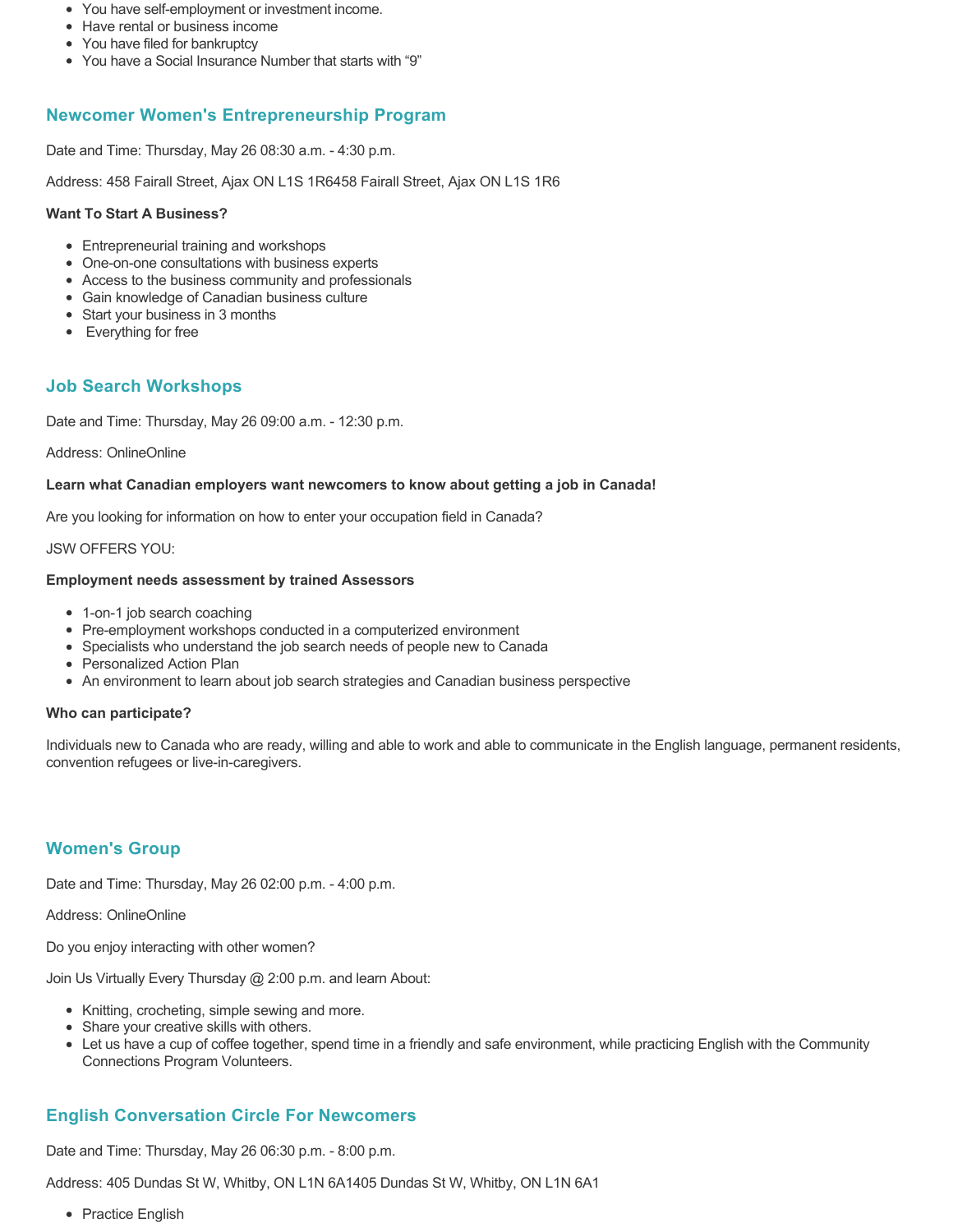- Meet new people and learn about Canada with the help of volunteers from Community Development Council Durham (CDCD).
- Drop in to this weekly Thursday evening program Whitby Library Main Branch



# **Friday, May 27, 2022**

## **Self Filing Tax Program**

Date and Time: Friday, May 27 08:30 a.m. - 4:30 p.m.

Address: OnlineOnline

Are you interested in learning how to do your own taxes? Our Supported Self-Filing Tax Program can help you with FREE Coaching and Support!

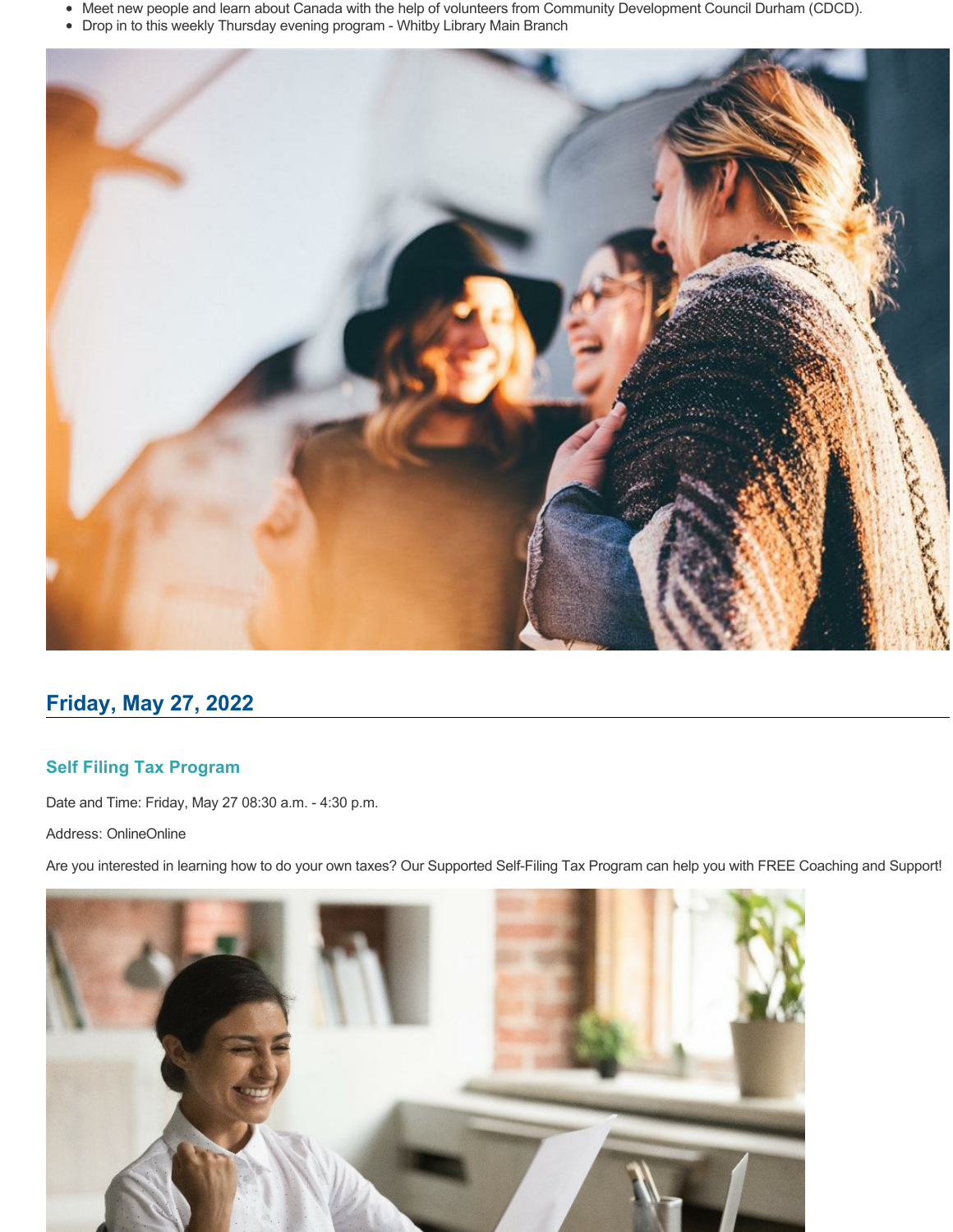

### **TO QUALIFY YOU MUST:**

- Have access to a device with reliable internet
- Be comfortable with technology
- A desire to learn how to file your own taxes!
- Annual income is no greater than:

| <b>Family Size</b>  | <b>Total Family Income</b>                           |
|---------------------|------------------------------------------------------|
| 1 person            | \$35,000                                             |
| 2 persons           | \$45,000                                             |
| 3 persons           | \$47,500                                             |
| 4 persons           | \$50,000                                             |
| 5 persons           | \$52,000                                             |
| More than 5 persons | \$52,500, plus \$2,500 for<br>each additional person |

#### **YOU DO NOT QUALIFY IF:**

- You have self-employment or investment income.
- Have rental or business income
- You have filed for bankruptcy
- You have a Social Insurance Number that starts with "9"

### **Newcomer Women's Entrepreneurship Program**

Date and Time: Friday, May 27 08:30 a.m. - 4:30 p.m.

Address: 458 Fairall Street, Ajax ON L1S 1R6458 Fairall Street, Ajax ON L1S 1R6

#### **Want To Start A Business?**

- Entrepreneurial training and workshops
- One-on-one consultations with business experts
- Access to the business community and professionals
- Gain knowledge of Canadian business culture
- Start your business in 3 months
- Everything for free

## **Job Search Workshops**

Date and Time: Friday, May 27 09:00 a.m. - 12:30 p.m.

Address: OnlineOnline

**Learn what Canadian employers want newcomers to know about getting a job in Canada!**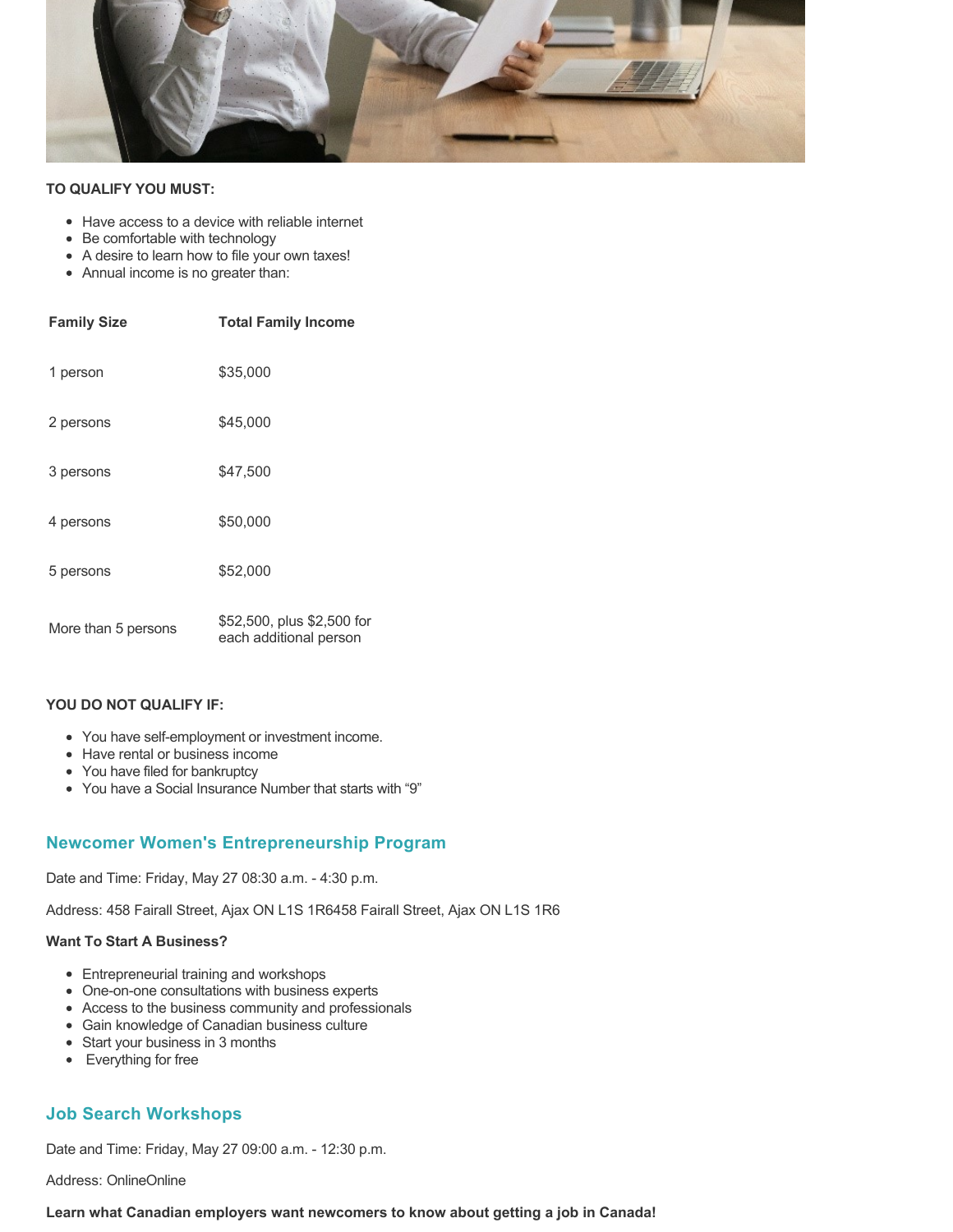Are you looking for information on how to enter your occupation field in Canada?

### JSW OFFERS YOU:

## **Employment needs assessment by trained Assessors**

- 1-on-1 job search coaching
- Pre-employment workshops conducted in a computerized environment
- Specialists who understand the job search needs of people new to Canada
- Personalized Action Plan
- An environment to learn about job search strategies and Canadian business perspective

## **Who can participate?**

Individuals new to Canada who are ready, willing and able to work and able to communicate in the English language, permanent residents, convention refugees or live-in-caregivers.

# **Saturday, May 28, 2022**

## **Self Filing Tax Program**

Date and Time: Saturday, May 28 08:30 a.m. - 4:30 p.m.

## Address: OnlineOnline

Are you interested in learning how to do your own taxes? Our Supported Self-Filing Tax Program can help you with FREE Coaching and Support!



- Have access to a device with reliable internet
- Be comfortable with technology
- A desire to learn how to file your own taxes!
- Annual income is no greater than: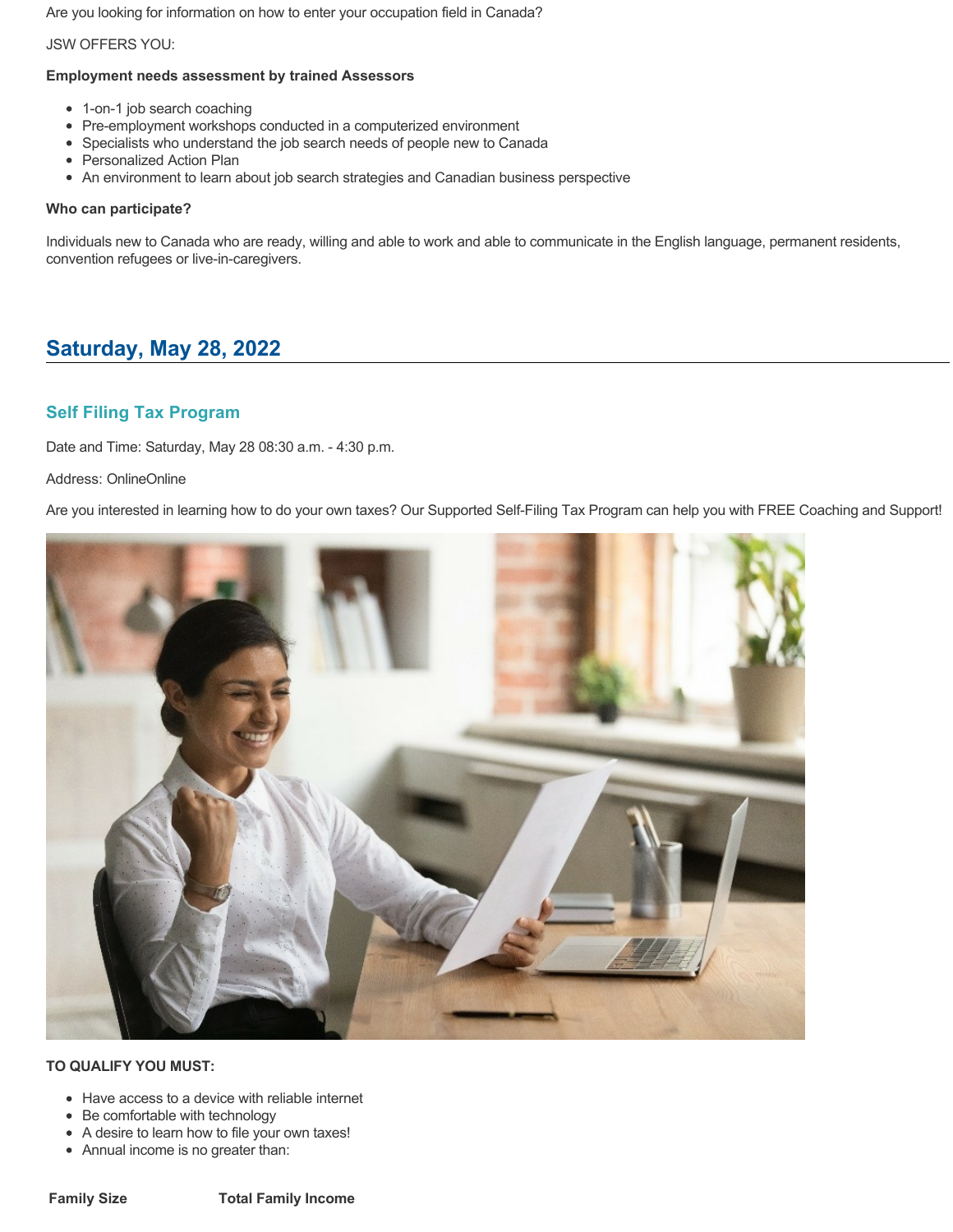| 1 person            | \$35,000                                             |
|---------------------|------------------------------------------------------|
| 2 persons           | \$45,000                                             |
| 3 persons           | \$47,500                                             |
| 4 persons           | \$50,000                                             |
| 5 persons           | \$52,000                                             |
| More than 5 persons | \$52,500, plus \$2,500 for<br>each additional person |

- You have self-employment or investment income.
- Have rental or business income
- You have filed for bankruptcy
- You have a Social Insurance Number that starts with "9"

## **Newcomer Women's Entrepreneurship Program Informational Session**

Date and Time: Saturday, May 28 11:00 a.m. - 12:30 p.m.

Address: 55 Harwood Ave S, Ajax, ON L1S 2H855 Harwood Ave S, Ajax, ON L1S 2H8



- Learn about this new program for newcomer entrepreneur women in Durham Region.
- Hear the stories, experiences, and accomplishments of businesswomen who have completed the program and learn how NWEP can help you transform your business idea into reality.
- Receive an Entrepreneurial Toolkit and the opportunity to network and get motivated!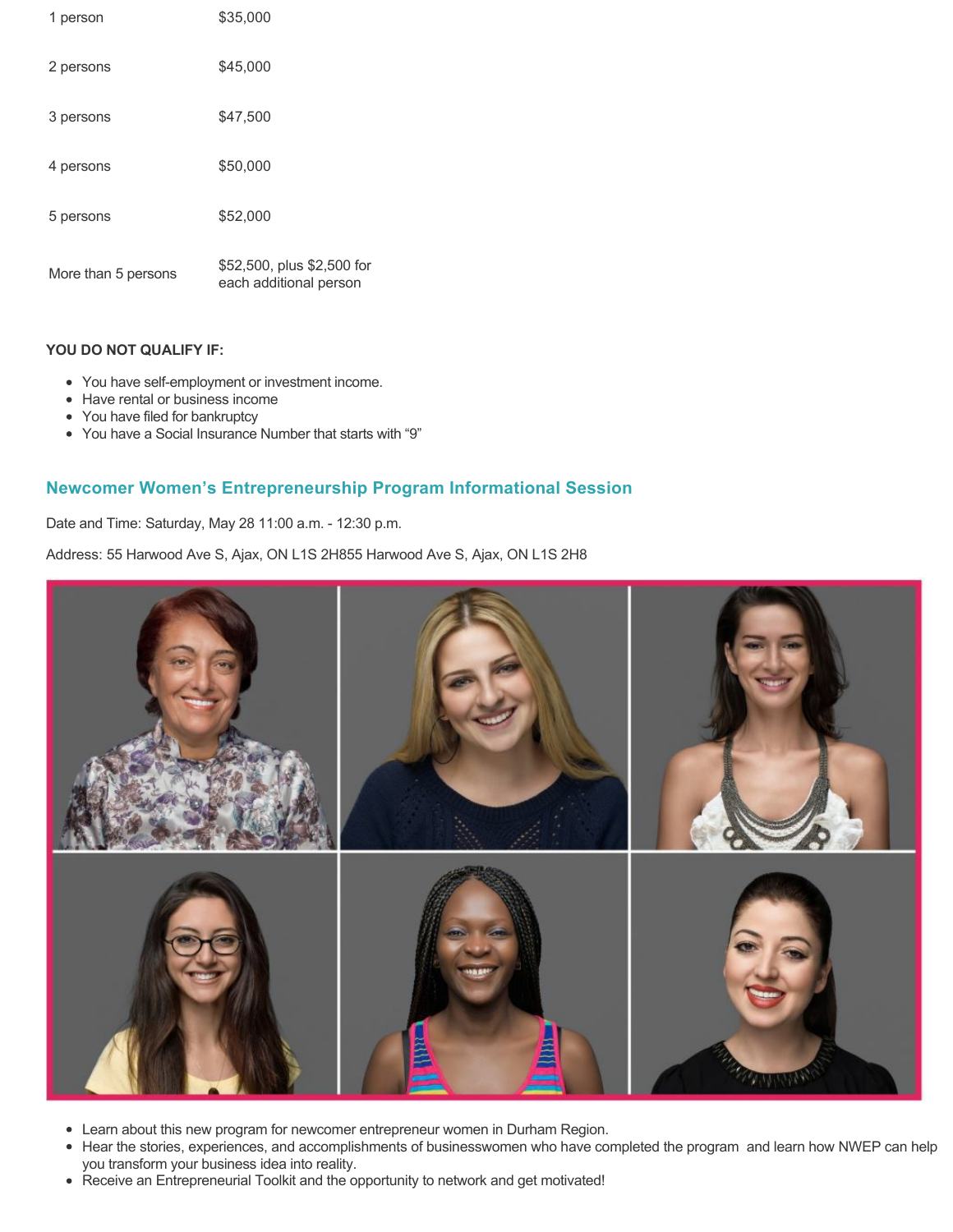## **Self Filing Tax Program**

Date and Time: Sunday, May 29 08:30 a.m. - 4:30 p.m.

Address: OnlineOnline

Are you interested in learning how to do your own taxes? Our Supported Self-Filing Tax Program can help you with FREE Coaching and Support!



- Have access to a device with reliable internet
- Be comfortable with technology
- A desire to learn how to file your own taxes!
- Annual income is no greater than:

| <b>Family Size</b> | <b>Total Family Income</b>                                                                                                                                                                                                                                                                                                                                                                                             |
|--------------------|------------------------------------------------------------------------------------------------------------------------------------------------------------------------------------------------------------------------------------------------------------------------------------------------------------------------------------------------------------------------------------------------------------------------|
| 1 person           | \$35,000                                                                                                                                                                                                                                                                                                                                                                                                               |
| 2 persons          | \$45,000                                                                                                                                                                                                                                                                                                                                                                                                               |
| 3 persons          | \$47,500                                                                                                                                                                                                                                                                                                                                                                                                               |
| 4 persons          | \$50,000                                                                                                                                                                                                                                                                                                                                                                                                               |
| 5 persons          | \$52,000                                                                                                                                                                                                                                                                                                                                                                                                               |
|                    | $\uparrow$ $\uparrow$ $\uparrow$ $\uparrow$ $\uparrow$ $\uparrow$ $\uparrow$ $\uparrow$ $\uparrow$ $\uparrow$ $\uparrow$ $\uparrow$ $\uparrow$ $\uparrow$ $\uparrow$ $\uparrow$ $\uparrow$ $\uparrow$ $\uparrow$ $\uparrow$ $\uparrow$ $\uparrow$ $\uparrow$ $\uparrow$ $\uparrow$ $\uparrow$ $\uparrow$ $\uparrow$ $\uparrow$ $\uparrow$ $\uparrow$ $\uparrow$ $\uparrow$ $\uparrow$ $\uparrow$ $\uparrow$ $\uparrow$ |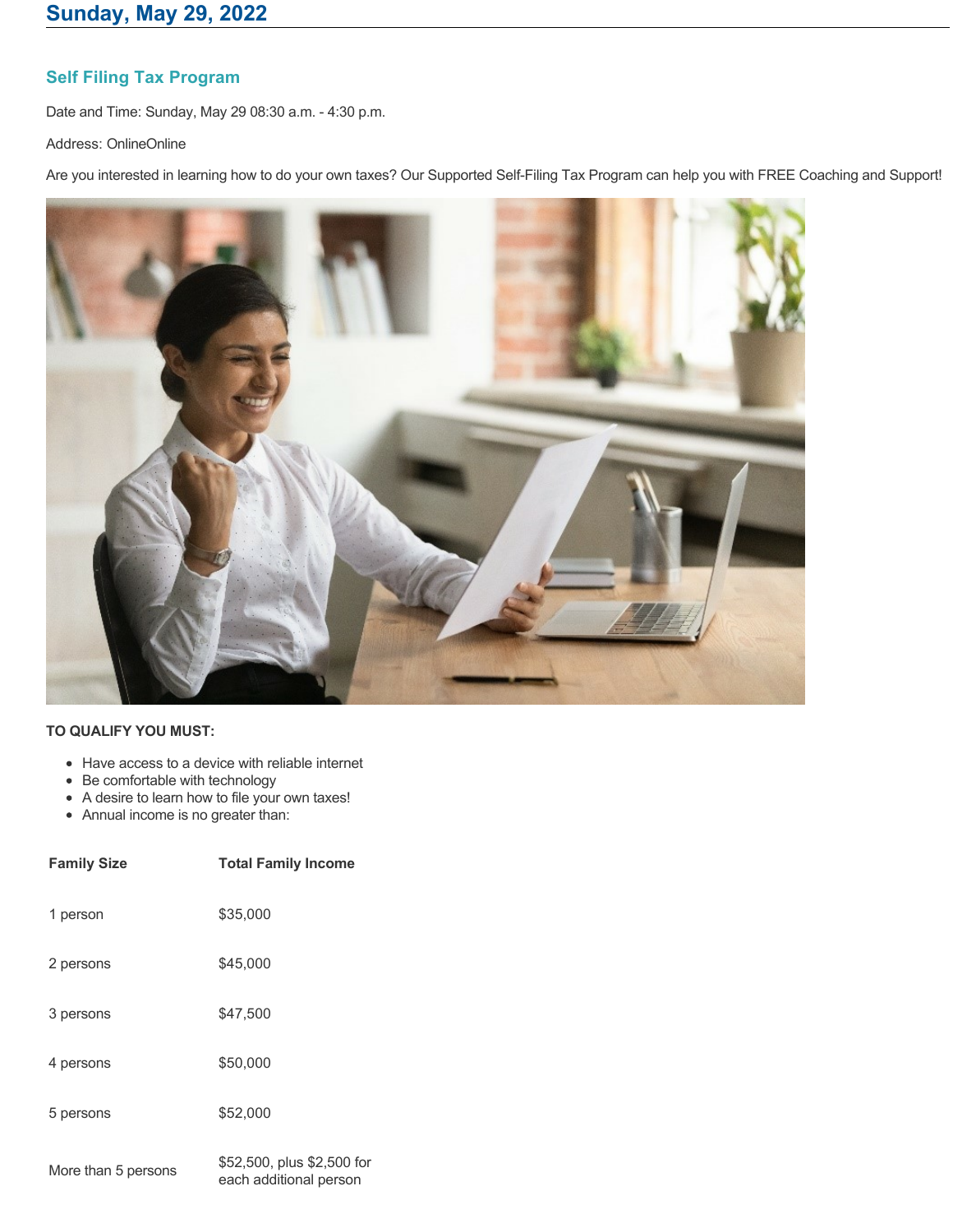- You have self-employment or investment income.
- Have rental or business income
- You have filed for bankruptcy
- You have a Social Insurance Number that starts with "9"

# **Monday, May 30, 2022**

## **Self Filing Tax Program**

Date and Time: Monday, May 30 08:30 a.m. - 4:30 p.m.

## Address: OnlineOnline

Are you interested in learning how to do your own taxes? Our Supported Self-Filing Tax Program can help you with FREE Coaching and Support!



- Have access to a device with reliable internet
- Be comfortable with technology
- A desire to learn how to file your own taxes!
- Annual income is no greater than:

| <b>Family Size</b> | <b>Total Family Income</b> |
|--------------------|----------------------------|
| 1 person           | \$35,000                   |
| 2 persons          | \$45,000                   |
| 3 persons          | \$47,500                   |
| 4 persons          | \$50,000                   |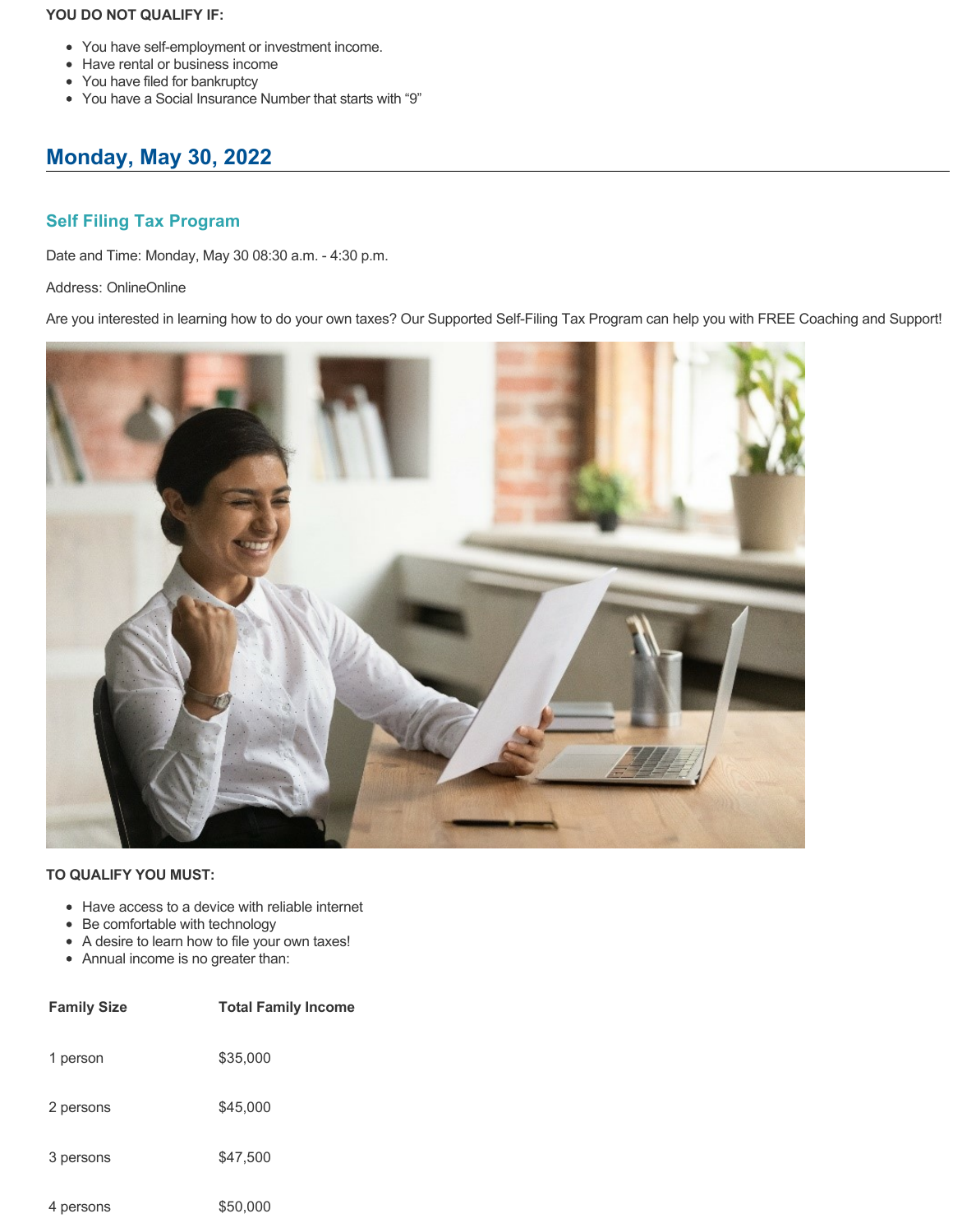| 5 persons | \$52,000 |
|-----------|----------|
|           |          |

| More than 5 persons | \$52,500, plus \$2,500 for |
|---------------------|----------------------------|
|                     | each additional person     |

- You have self-employment or investment income.
- Have rental or business income
- You have filed for bankruptcy
- You have a Social Insurance Number that starts with "9"

## **Newcomer Women's Entrepreneurship Program**

Date and Time: Monday, May 30 08:30 a.m. - 4:30 p.m.

Address: 458 Fairall Street, Ajax ON L1S 1R6458 Fairall Street, Ajax ON L1S 1R6

### **Want To Start A Business?**

- Entrepreneurial training and workshops
- One-on-one consultations with business experts
- Access to the business community and professionals
- Gain knowledge of Canadian business culture
- Start your business in 3 months
- Everything for free

## **Settling and Looking for Work in Durham Region**

Date and Time: Monday, May 30 11:30 a.m. - 12:30 p.m.

Address: Online EventOnline Event

Join us and learn how we can help you settle in your new community and look for a job.

Are you new to Canada and need help:

- Finding newcomer services in Durham Region?
- Are you having trouble finding a job?
- Do you need help with your resume and where to find employment services?

Ajax and Pickering Welcome Centre staff will be online to share information and answer questions about settling and looking for work.

## **Settling and Looking for a Job in Durham Region**

Date and Time: Monday, May 30 11:30 a.m. - 12:30 p.m.

Address: OnlineOnline

Join us and learn how we can help you settle in your new community and look for a job:



- Are you new to Canada and need help finding newcomer services in Durham Region?
- Are you having trouble finding a job?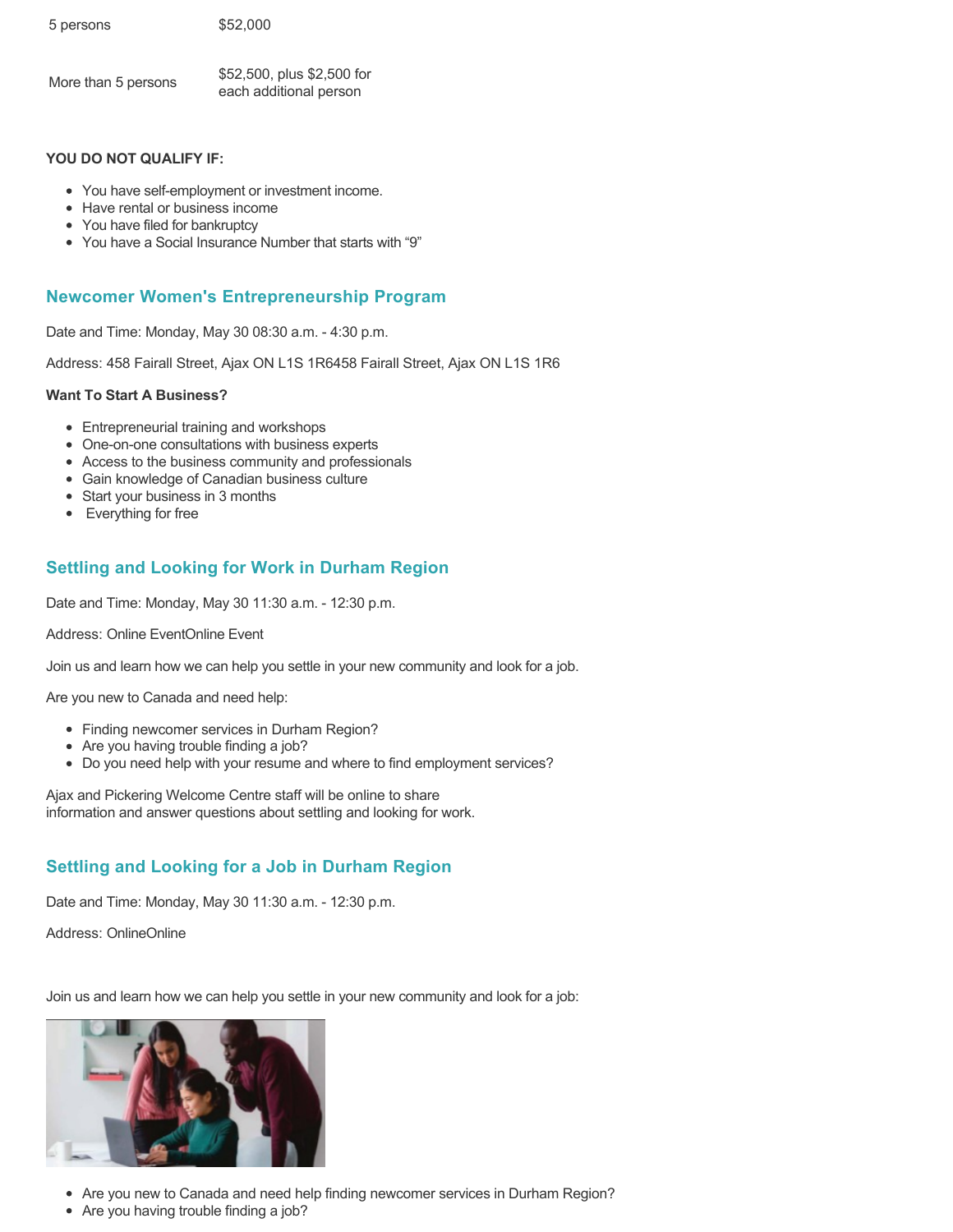- Do you need help with your resume and where to fnd employment services?
- Ajax and Pickering Welcome Centre staff will be online to share information and answer questions about settling and looking for work.

# **Tuesday, May 31, 2022**

## **Self Filing Tax Program**

Date and Time: Tuesday, May 31 08:30 a.m. - 4:30 p.m.

Address: OnlineOnline

Are you interested in learning how to do your own taxes? Our Supported Self-Filing Tax Program can help you with FREE Coaching and Support!



- Have access to a device with reliable internet
- Be comfortable with technology
- A desire to learn how to file your own taxes!
- Annual income is no greater than:

| <b>Family Size</b> | <b>Total Family Income</b> |
|--------------------|----------------------------|
| 1 person           | \$35,000                   |
| 2 persons          | \$45,000                   |
| 3 persons          | \$47.500                   |
| 4 persons          | \$50,000                   |
| 5 persons          | \$52,000                   |